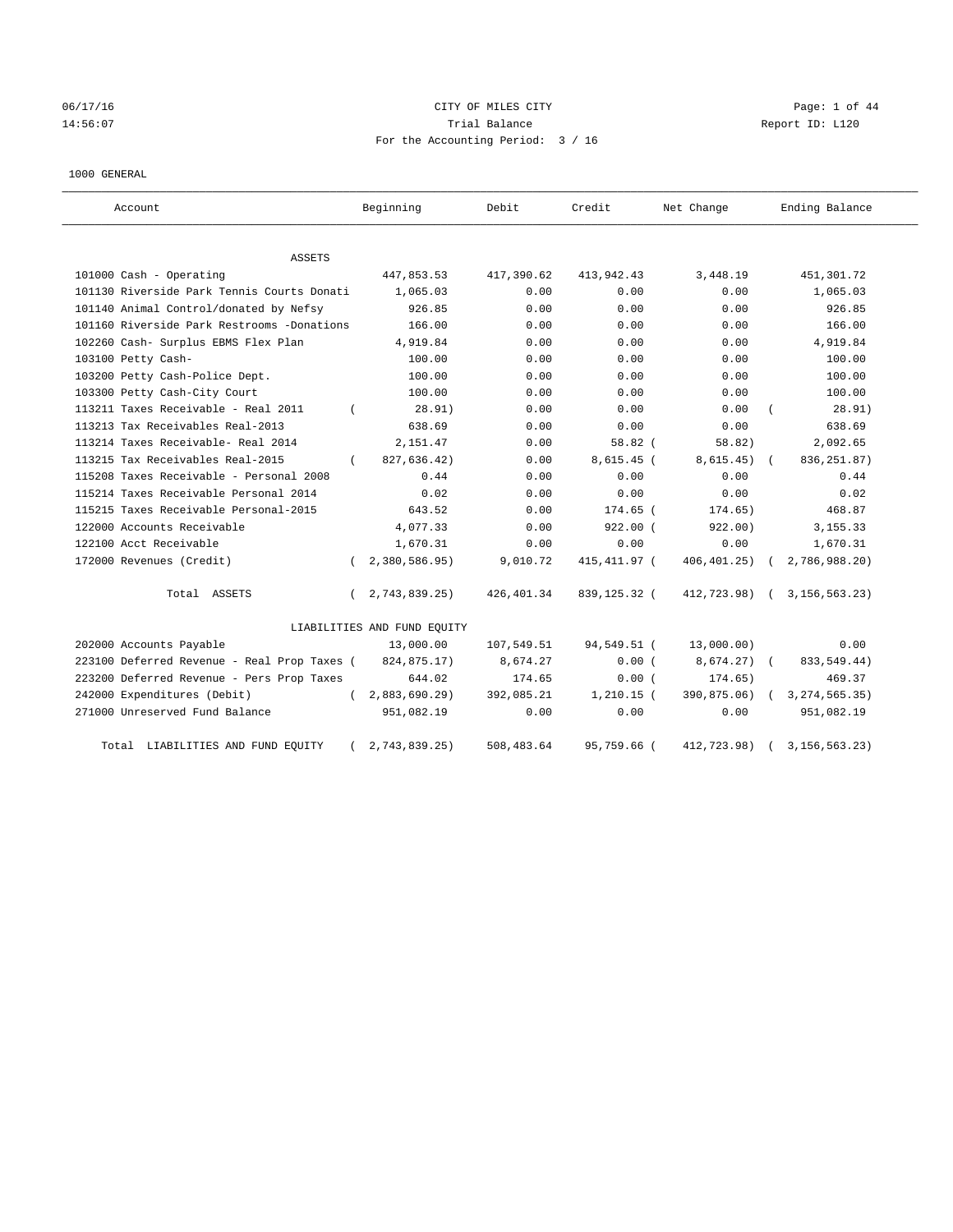## 06/17/16 CITY OF MILES CITY Page: 2 of 44 14:56:08 Report ID: L120 For the Accounting Period: 3 / 16

## 2220 LIBRARY

| Account                                    | Beginning                   | Debit      | Credit      | Net Change   | Ending Balance |
|--------------------------------------------|-----------------------------|------------|-------------|--------------|----------------|
|                                            |                             |            |             |              |                |
| ASSETS<br>101000 Cash - Operating          | 6,647.01                    | 24,405.02  | 39,351.53 ( | 14,946.51) ( | 8, 299.50)     |
| 101032 Cash- Library Board of Trustees Mul | 27,996.02                   | 839.66     | 0.00        | 839.66       | 28,835.68      |
| $101270$ R & D Cash - Can/Fax              | 152.89)                     | 0.00       | $46.88$ (   | $46.88$ (    | 199.77)        |
| 103000 Petty Cash                          | 75.00                       | 0.00       | 0.00        | 0.00         | 75.00          |
| 172000 Revenues (Credit)                   | 200,069.39)                 | 0.00       | 25,244.68 ( | 25,244.68) ( | 225, 314.07)   |
| Total ASSETS                               | 165, 504.25)                | 25, 244.68 | 64,643.09 ( | 39,398.41) ( | 204,902.66)    |
|                                            | LIABILITIES AND FUND EQUITY |            |             |              |                |
| 202000 Accounts Payable                    | 0.00                        | 15,489.65  | 15,489.65   | 0.00         | 0.00           |
| 242000 Expenditures (Debit)                | 213, 417. 63)               | 39,398.41  | $0.00$ (    | 39,398.41) ( | 252,816.04)    |
| 271000 Unreserved Fund Balance             | 47,913.38                   | 0.00       | 0.00        | 0.00         | 47,913.38      |
| LIABILITIES AND FUND EQUITY<br>Total       | 165, 504.25)                | 54,888.06  | 15,489.65 ( | 39,398.41)   | 204,902.66)    |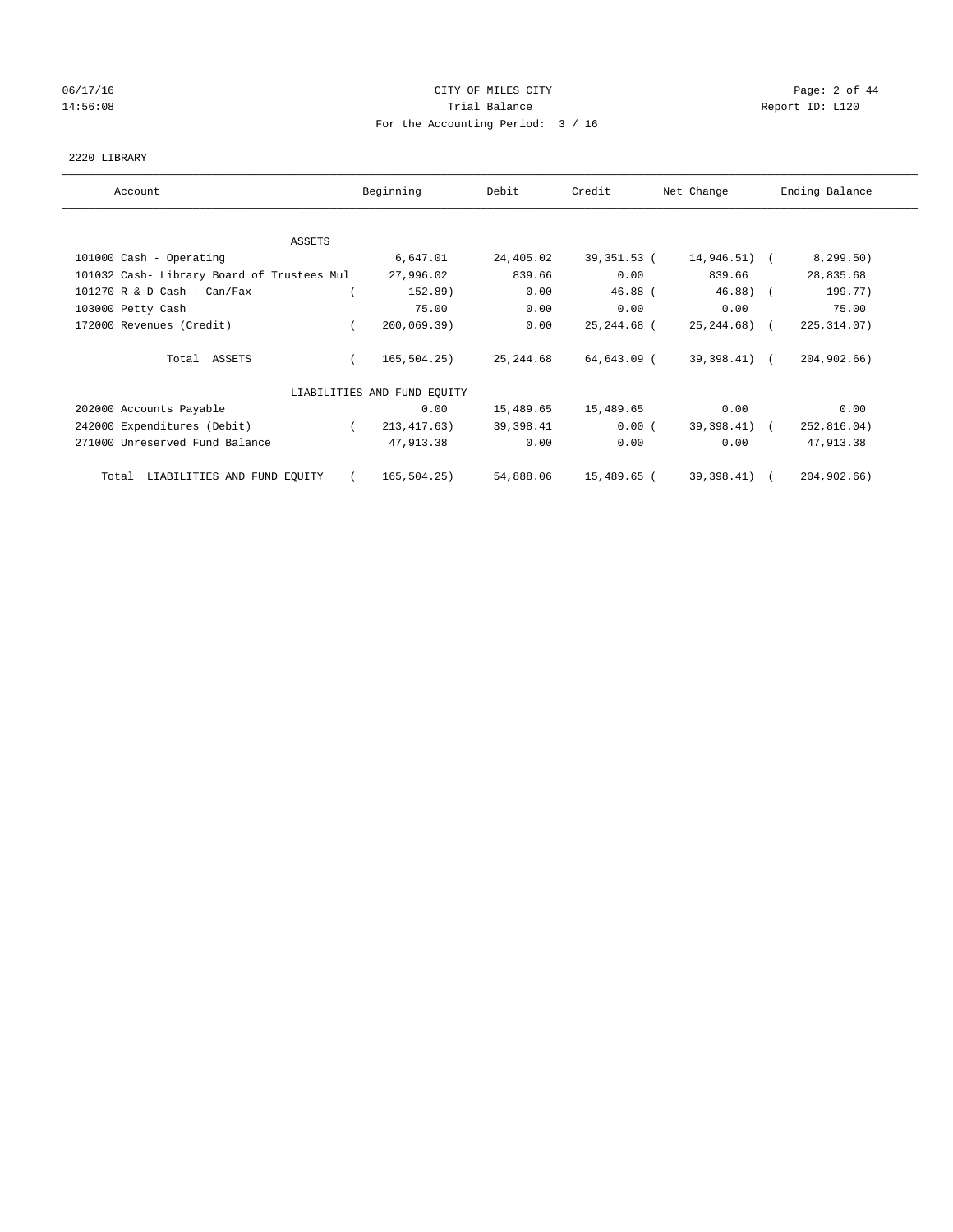## 06/17/16 CITY OF MILES CITY Page: 3 of 44 14:56:08 Report ID: L120 For the Accounting Period: 3 / 16

## 2260 EMERGENCY DISASTER

| Account                                   | Beginning                   | Debit | Credit   | Net Change                        | Ending Balance |
|-------------------------------------------|-----------------------------|-------|----------|-----------------------------------|----------------|
|                                           |                             |       |          |                                   |                |
| ASSETS                                    |                             |       |          |                                   |                |
| 101000 Cash - Operating                   | 62.30                       | 1.42  | 0.00     | 1.42                              | 63.72          |
| 113211 Taxes Receivable - Real 2011       | 3.46                        | 0.00  | 0.00     | 0.00                              | 3.46           |
| 172000 Revenues (Credit)                  | 23.00)                      | 0.00  | $1.42$ ( | 1.42)<br>$\overline{\phantom{a}}$ | 24.42)         |
| Total ASSETS                              | 42.76                       | 1.42  | 1.42     | 0.00                              | 42.76          |
|                                           | LIABILITIES AND FUND EQUITY |       |          |                                   |                |
| 223100 Deferred Revenue - Real Prop Taxes | 3.46                        | 0.00  | 0.00     | 0.00                              | 3.46           |
| 271000 Unreserved Fund Balance            | 39.30                       | 0.00  | 0.00     | 0.00                              | 39.30          |
| LIABILITIES AND FUND EQUITY<br>Total      | 42.76                       | 0.00  | 0.00     | 0.00                              | 42.76          |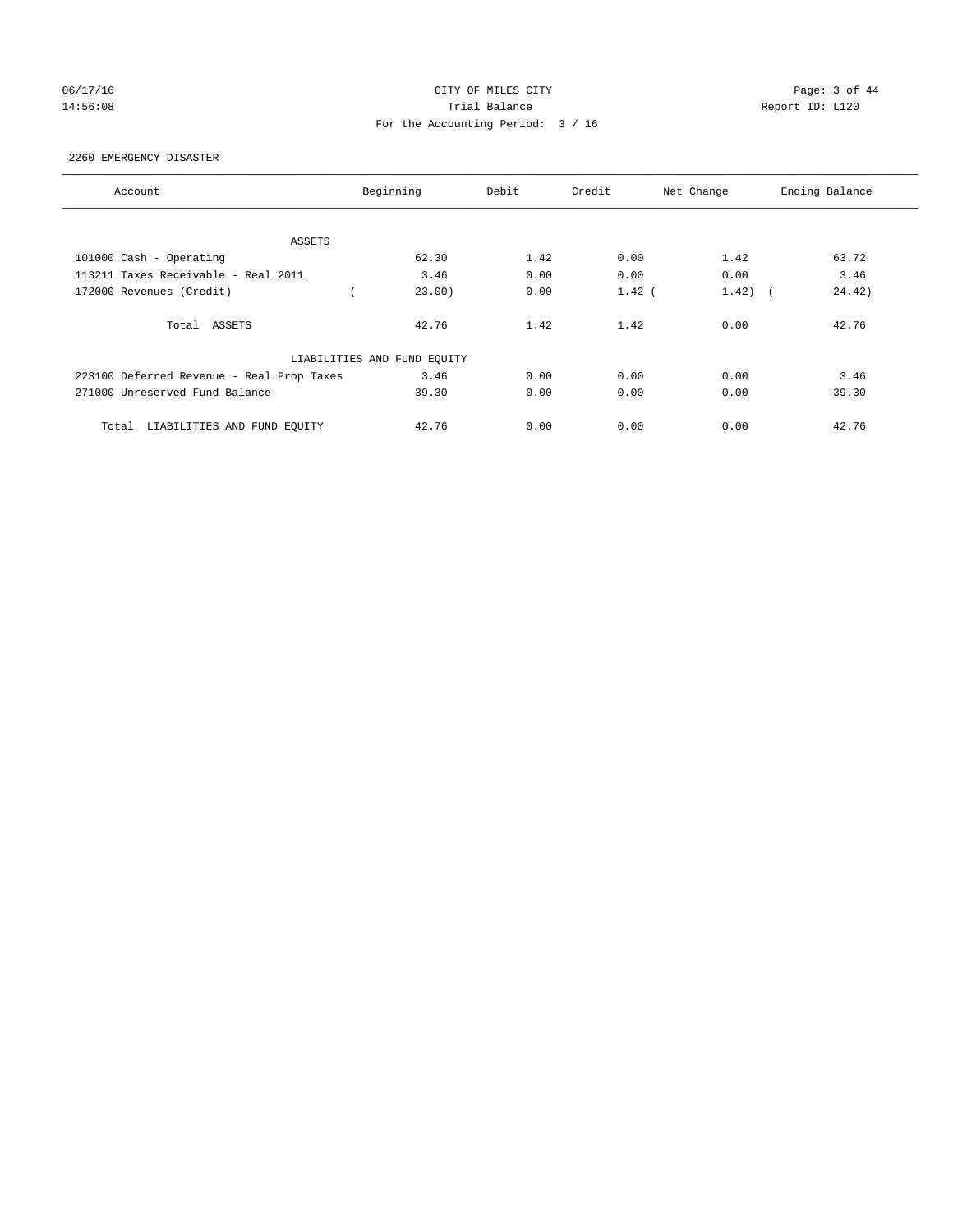## 06/17/16 CITY OF MILES CITY Page: 4 of 44 14:56:08 Trial Balance Report ID: L120 For the Accounting Period: 3 / 16

## 2270 Health

| Account                              |        | Beginning                   | Debit | Credit | Net Change | Ending Balance |
|--------------------------------------|--------|-----------------------------|-------|--------|------------|----------------|
|                                      |        |                             |       |        |            |                |
|                                      | ASSETS |                             |       |        |            |                |
| 101000 Cash - Operating              |        | 43,897.76                   | 0.00  | 0.00   | 0.00       | 43,897.76      |
| 172000 Revenues (Credit)             |        | 27, 176, 00)                | 0.00  | 0.00   | 0.00       | 27, 176.00     |
| Total ASSETS                         |        | 16,721.76                   | 0.00  | 0.00   | 0.00       | 16,721.76      |
|                                      |        | LIABILITIES AND FUND EQUITY |       |        |            |                |
| 242000 Expenditures (Debit)          |        | 16, 506.98)                 | 0.00  | 0.00   | 0.00       | 16,506.98)     |
| 271000 Unreserved Fund Balance       |        | 33, 228.74                  | 0.00  | 0.00   | 0.00       | 33, 228.74     |
| LIABILITIES AND FUND EQUITY<br>Total |        | 16,721.76                   | 0.00  | 0.00   | 0.00       | 16,721.76      |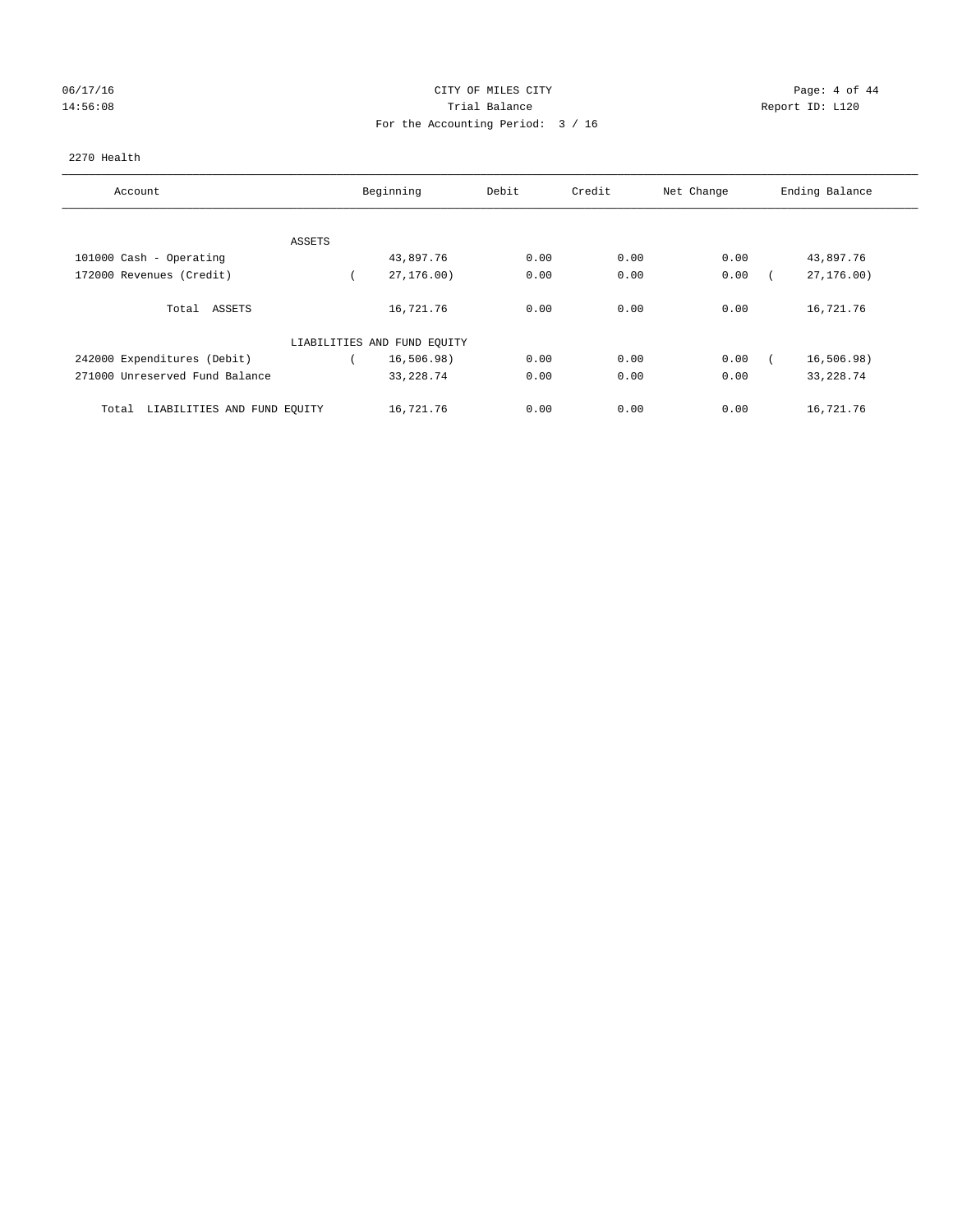# 06/17/16 Page: 5 of 44 14:56:08 Trial Balance Report ID: L120 For the Accounting Period: 3 / 16

## 2350 Local Government/Study Commission

| Account                                     | Beginning                   | Debit | Credit     | Net Change    | Ending Balance |
|---------------------------------------------|-----------------------------|-------|------------|---------------|----------------|
| ASSETS                                      |                             |       |            |               |                |
| 101000 Cash - Operating                     | 7,277.01                    | 50.17 | 0.00       | 50.17         | 7,327.18       |
| 113214 Taxes Receivable- Real 2014          | 10.34                       | 0.00  | $0.28$ (   | 0.28)         | 10.06          |
| 113215 Tax Receivables Real-2015            | 4,712.01)                   | 0.00  | $49.05$ (  | $49.05)$ (    | 4,761.06)      |
| 115215 Taxes Receivable Personal-2015       | 3.10                        | 0.00  | $0.84$ (   | 0.84)         | 2.26           |
| 172000 Revenues (Credit)                    | 4,846.37)                   | 0.00  | $50.17$ (  | $50.17)$ (    | 4,896.54)      |
| Total ASSETS                                | 2,267.93)                   | 50.17 | $100.34$ ( | $50.17$ ) $($ | 2,318.10)      |
|                                             | LIABILITIES AND FUND EQUITY |       |            |               |                |
| 223100 Deferred Revenue - Real Prop Taxes ( | 4,701.67)                   | 49.33 | 0.00(      | $49.33)$ (    | 4,751.00)      |
| 223200 Deferred Revenue - Pers Prop Taxes   | 3.10                        | 0.84  | 0.00(      | 0.84)         | 2.26           |
| 242000 Expenditures (Debit)                 | 523.43)                     | 0.00  | 0.00       | 0.00          | 523.43)        |
| 271000 Unreserved Fund Balance              | 2,954.07                    | 0.00  | 0.00       | 0.00          | 2,954.07       |
| LIABILITIES AND FUND EQUITY<br>Total        | 2,267.93)                   | 50.17 | 0.00(      | 50.17)        | 2,318.10)      |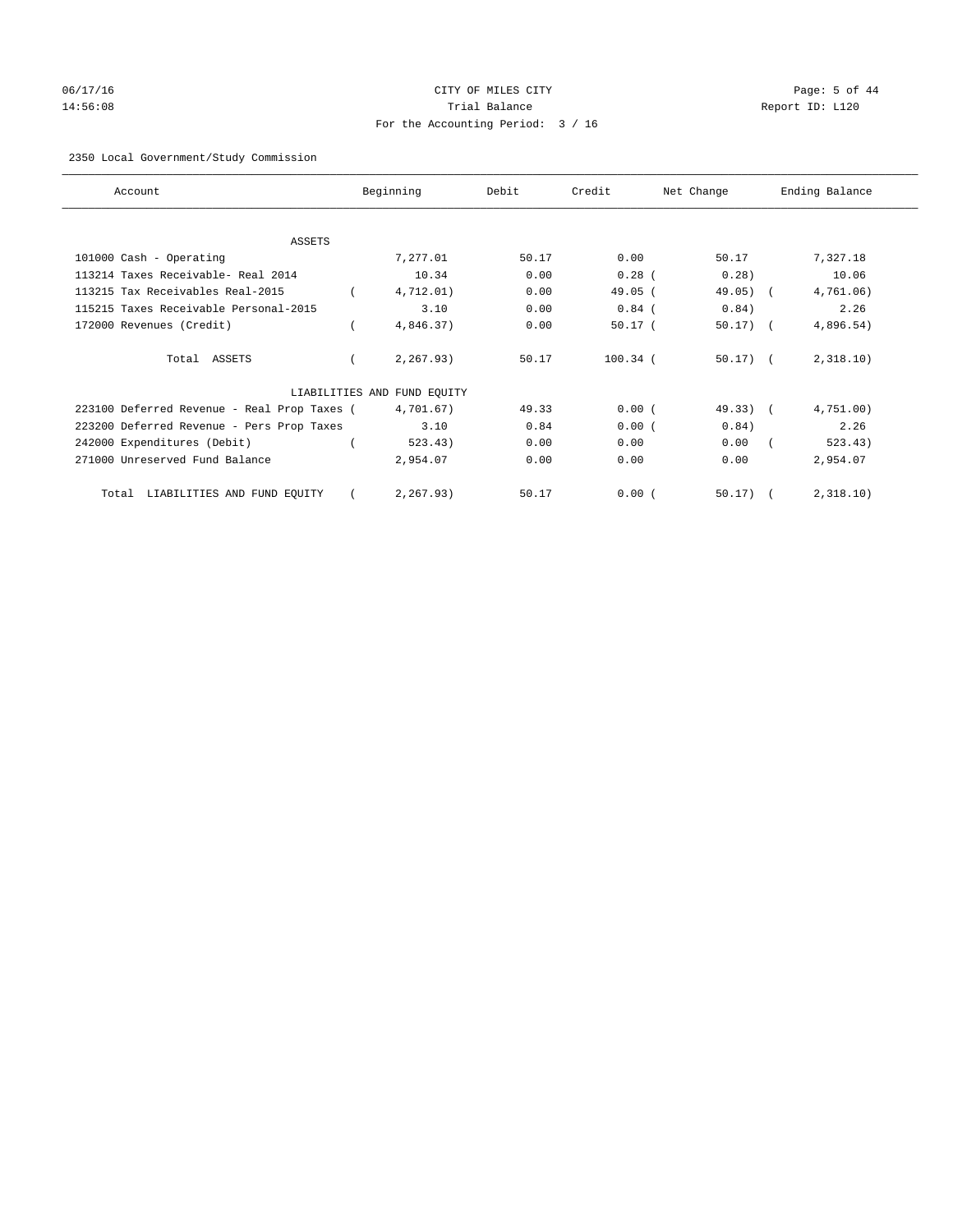# 06/17/16 CITY OF MILES CITY Page: 6 of 44 14:56:08 Report ID: L120 For the Accounting Period: 3 / 16

2372 Permissive Medical Levy

| Account                                     | Beginning                   | Debit  | Credit     | Net Change   | Ending Balance |
|---------------------------------------------|-----------------------------|--------|------------|--------------|----------------|
| ASSETS                                      |                             |        |            |              |                |
| 101000 Cash - Operating                     | 10,816.50                   | 977.64 | 0.00       | 977.64       | 11,794.14      |
| 113211 Taxes Receivable - Real 2011         | 5.80)                       | 0.00   | 0.00       | 0.00         | 5.80)          |
| 113213 Tax Receivables Real-2013            | 63.26                       | 0.00   | 0.00       | 0.00         | 63.26          |
| 113214 Taxes Receivable- Real 2014          | 236.07                      | 0.00   | $6.45$ (   | 6.45)        | 229.62         |
| 113215 Tax Receivables Real-2015            | 90,980.44)                  | 0.00   | 947.08 (   | 947.08) (    | 91,927.52)     |
| 115214 Taxes Receivable Personal 2014       | 0.01)                       | 0.00   | 0.00       | 0.00         | 0.01)          |
| 115215 Taxes Receivable Personal-2015       | 70.61                       | 0.00   | $19.16$ (  | 19.16)       | 51.45          |
| 172000 Revenues (Credit)                    | 94,221.50)                  | 0.00   | 977.64 (   | $977.64$ ) ( | 95, 199. 14)   |
| Total ASSETS                                | 174,021.31)                 | 977.64 | 1,950.33 ( | 972.69) (    | 174,994.00)    |
|                                             | LIABILITIES AND FUND EQUITY |        |            |              |                |
| 223100 Deferred Revenue - Real Prop Taxes ( | 90,686.94)                  | 953.53 | 0.00(      | $953.53$ ) ( | 91,640.47)     |
| 223200 Deferred Revenue - Pers Prop Taxes   | 68.00                       | 19.16  | 0.00(      | 19.16)       | 48.84          |
| 242000 Expenditures (Debit)                 | 83,405.00)                  | 0.00   | 0.00       | 0.00         | 83,405.00)     |
| 271000 Unreserved Fund Balance              | 2.63                        | 0.00   | 0.00       | 0.00         | 2.63           |
| Total LIABILITIES AND FUND EQUITY           | 174.021.31)                 | 972.69 | 0.00(      | 972.69)      | 174,994,00)    |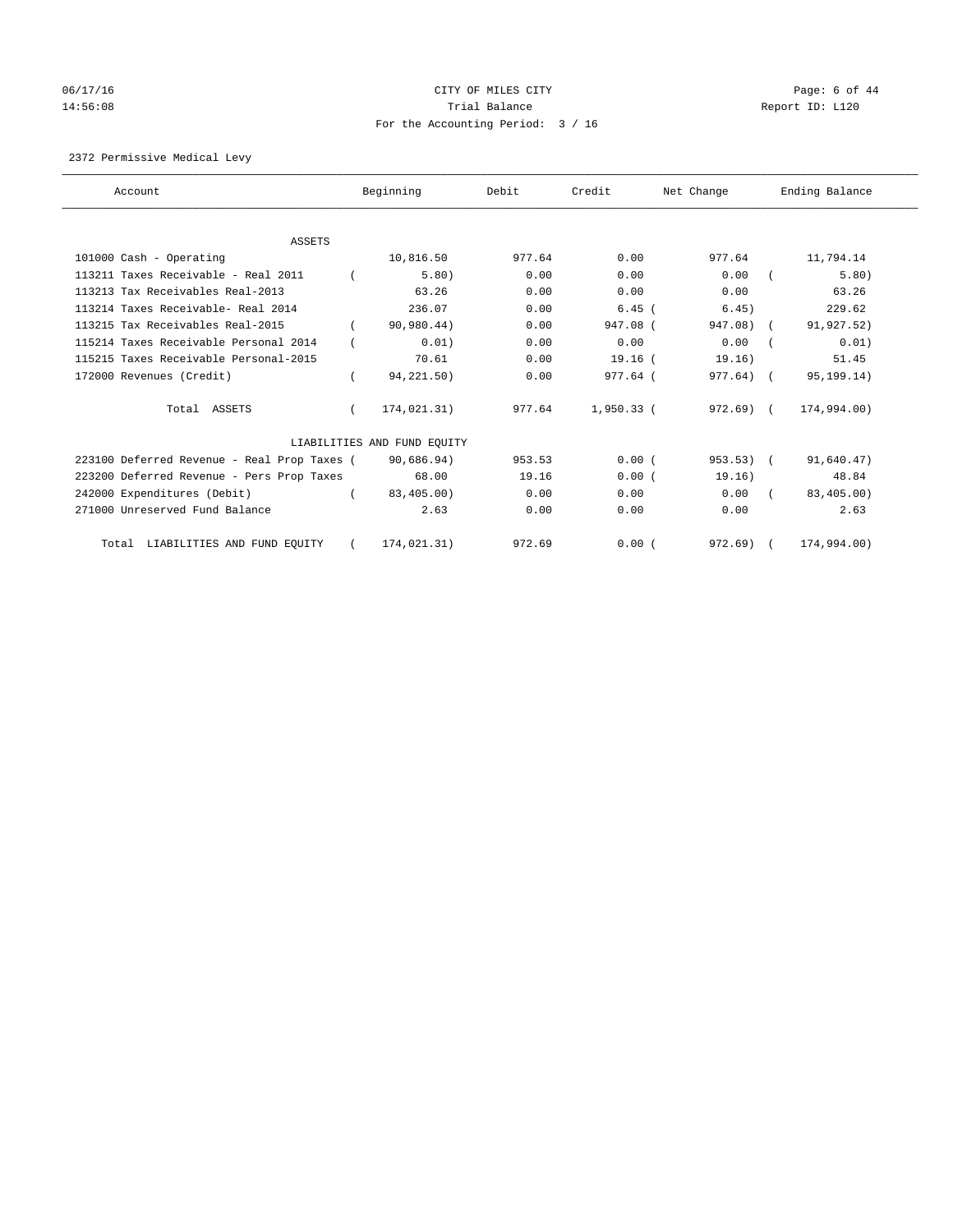## 06/17/16 Page: 7 of 44 14:56:08 Report ID: L120 For the Accounting Period: 3 / 16

## 2394 BUILDING CODE ENFORCEMENT

| Account                              |        | Beginning                   | Debit     | Credit      | Net Change    | Ending Balance |
|--------------------------------------|--------|-----------------------------|-----------|-------------|---------------|----------------|
|                                      |        |                             |           |             |               |                |
|                                      | ASSETS |                             |           |             |               |                |
| 101000 Cash - Operating              |        | 107,484.89                  | 42,502.11 | 36,781.81   | 5,720.30      | 113,205.19     |
| 172000 Revenues (Credit)             |        | 48,572.56)                  | 0.00      | 42,502.11 ( | $42,502.11$ ( | 91,074.67)     |
| Total ASSETS                         |        | 58,912.33                   | 42,502.11 | 79,283.92 ( | 36,781.81)    | 22,130.52      |
|                                      |        | LIABILITIES AND FUND EQUITY |           |             |               |                |
| 202000 Accounts Payable              |        | 0.00                        | 35,308.07 | 35,308.07   | 0.00          | 0.00           |
| 242000 Expenditures (Debit)          |        | 48,909.41)                  | 36,781.81 | 0.00(       | 36,781.81) (  | 85,691.22)     |
| 271000 Unreserved Fund Balance       |        | 107,821.74                  | 0.00      | 0.00        | 0.00          | 107,821.74     |
| LIABILITIES AND FUND EQUITY<br>Total |        | 58,912.33                   | 72,089.88 | 35,308.07 ( | 36,781.81)    | 22,130.52      |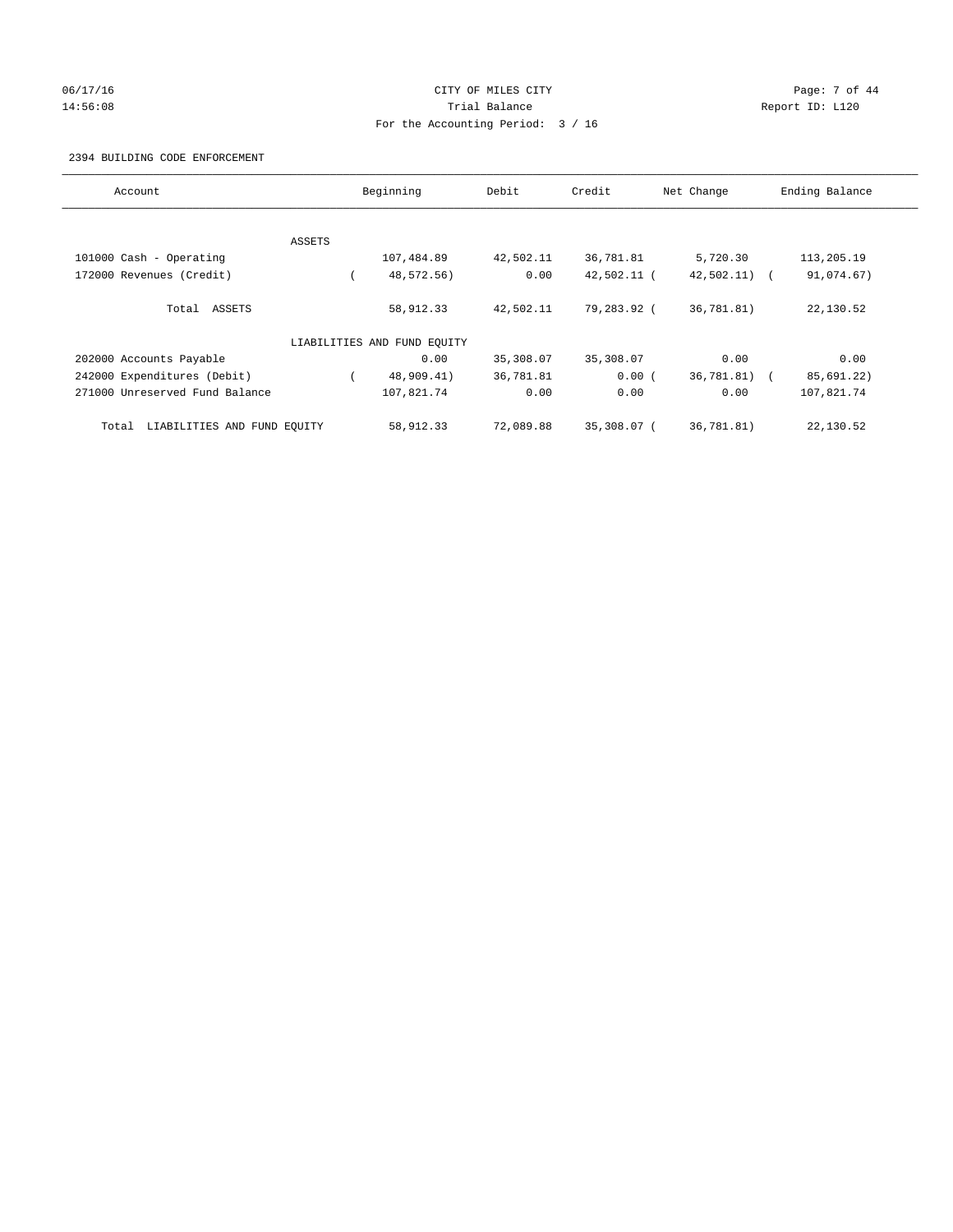# 06/17/16 CITY OF MILES CITY Page: 8 of 44 14:56:08 Report ID: L120 For the Accounting Period: 3 / 16

2400 LTG M D#165-(Gen City)

| Account                                    | Beginning                   | Debit     | Credit       | Net Change      | Ending Balance |
|--------------------------------------------|-----------------------------|-----------|--------------|-----------------|----------------|
|                                            |                             |           |              |                 |                |
| ASSETS                                     |                             |           |              |                 |                |
| 101000 Cash - Operating                    | 55,776.96                   | 1,208.35  | 15,251.03 (  | 14,042.68)      | 41,734.28      |
| 118130 Special Assessments Receivable 2013 | 162.56                      | 0.00      | 0.00         | 0.00            | 162.56         |
| 118140 Special Assessments Receivables-201 | 926.87                      | 0.00      | $36.59$ (    | $36.59$ )       | 890.28         |
| 118150 Special Assessments Receivables-201 | 68,455.50                   | 0.00      | 1,150.29 (   | 1,150.29)       | 67,305.21      |
| 172000 Revenues (Credit)                   | 104,812.20)                 | 0.00      | $1,208.35$ ( | $1,208.35$ (    | 106,020.55)    |
| Total ASSETS                               | 20,509.69                   | 1,208.35  | 17,646.26 (  | 16,437.91)      | 4,071.78       |
|                                            | LIABILITIES AND FUND EQUITY |           |              |                 |                |
| 202000 Accounts Payable                    | 0.00                        | 15,251.03 | 15,251.03    | 0.00            | 0.00           |
| 223000 Deferred Revenue/Uncollected Taxes  | 69,546.29                   | 1,186.88  | 0.00(        | 1,186.88)       | 68,359.41      |
| 242000 Expenditures (Debit)                | 100, 530.31)                | 15,251.03 | $0.00$ (     | $15, 251, 03$ ( | 115,781.34)    |
| 271000 Unreserved Fund Balance             | 51,493.71                   | 0.00      | 0.00         | 0.00            | 51,493.71      |
| Total LIABILITIES AND FUND EQUITY          | 20,509.69                   | 31,688.94 | 15,251.03 (  | 16,437.91)      | 4,071.78       |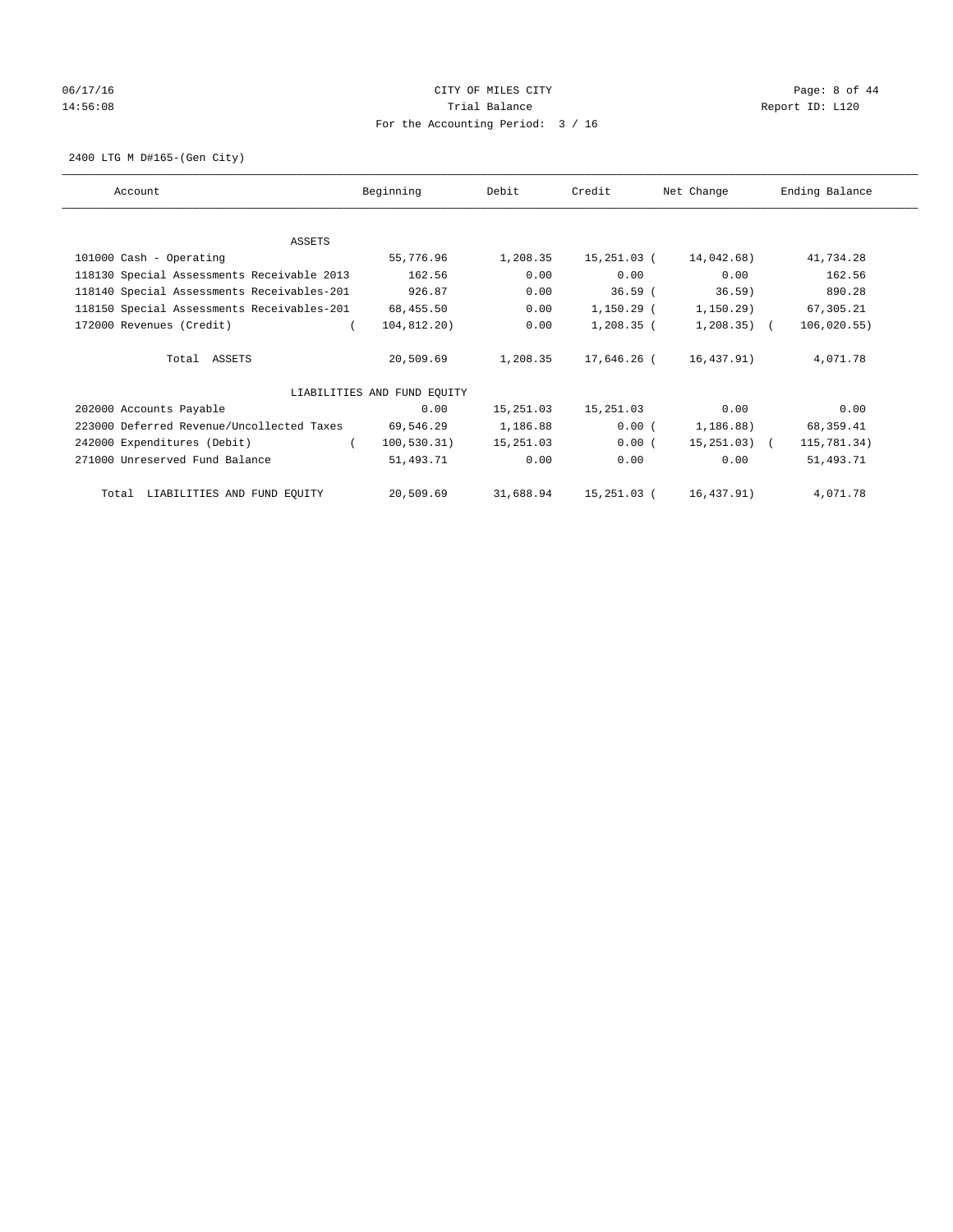## 06/17/16 CITY OF MILES CITY Page: 9 of 44 14:56:08 Report ID: L120 For the Accounting Period: 3 / 16

## 2420 LTG M D#167-(MilesAddn Etc)

| Account                                    | Beginning                   | Debit    | Credit       | Net Change   | Ending Balance |
|--------------------------------------------|-----------------------------|----------|--------------|--------------|----------------|
|                                            |                             |          |              |              |                |
| ASSETS                                     |                             |          |              |              |                |
| 101000 Cash - Operating                    | 14,179.86                   | 169.09   | $4,825.10$ ( | 4,656.01)    | 9,523.85       |
| 118150 Special Assessments Receivables-201 | 14,081.89                   | 0.00     | $166.64$ (   | 166.64)      | 13,915.25      |
| 172000 Revenues (Credit)                   | 18,554.67)                  | 0.00     | $169.09$ (   | 169.09) (    | 18,723.76)     |
| Total ASSETS                               | 9,707.08                    | 169.09   | $5,160.83$ ( | 4,991.74)    | 4,715.34       |
|                                            | LIABILITIES AND FUND EQUITY |          |              |              |                |
| 202000 Accounts Payable                    | 0.00                        | 4,825.10 | 4,825.10     | 0.00         | 0.00           |
| 223000 Deferred Revenue/Uncollected Taxes  | 14,081.89                   | 166.64   | 0.00(        | 166.64)      | 13,915.25      |
| 242000 Expenditures (Debit)                | 17,078.40)                  | 4,825.10 | $0.00$ (     | $4,825.10$ ( | 21,903.50)     |
| 271000 Unreserved Fund Balance             | 12,703.59                   | 0.00     | 0.00         | 0.00         | 12,703.59      |
| Total LIABILITIES AND FUND EQUITY          | 9,707.08                    | 9,816.84 | 4,825.10 (   | 4,991.74)    | 4,715.34       |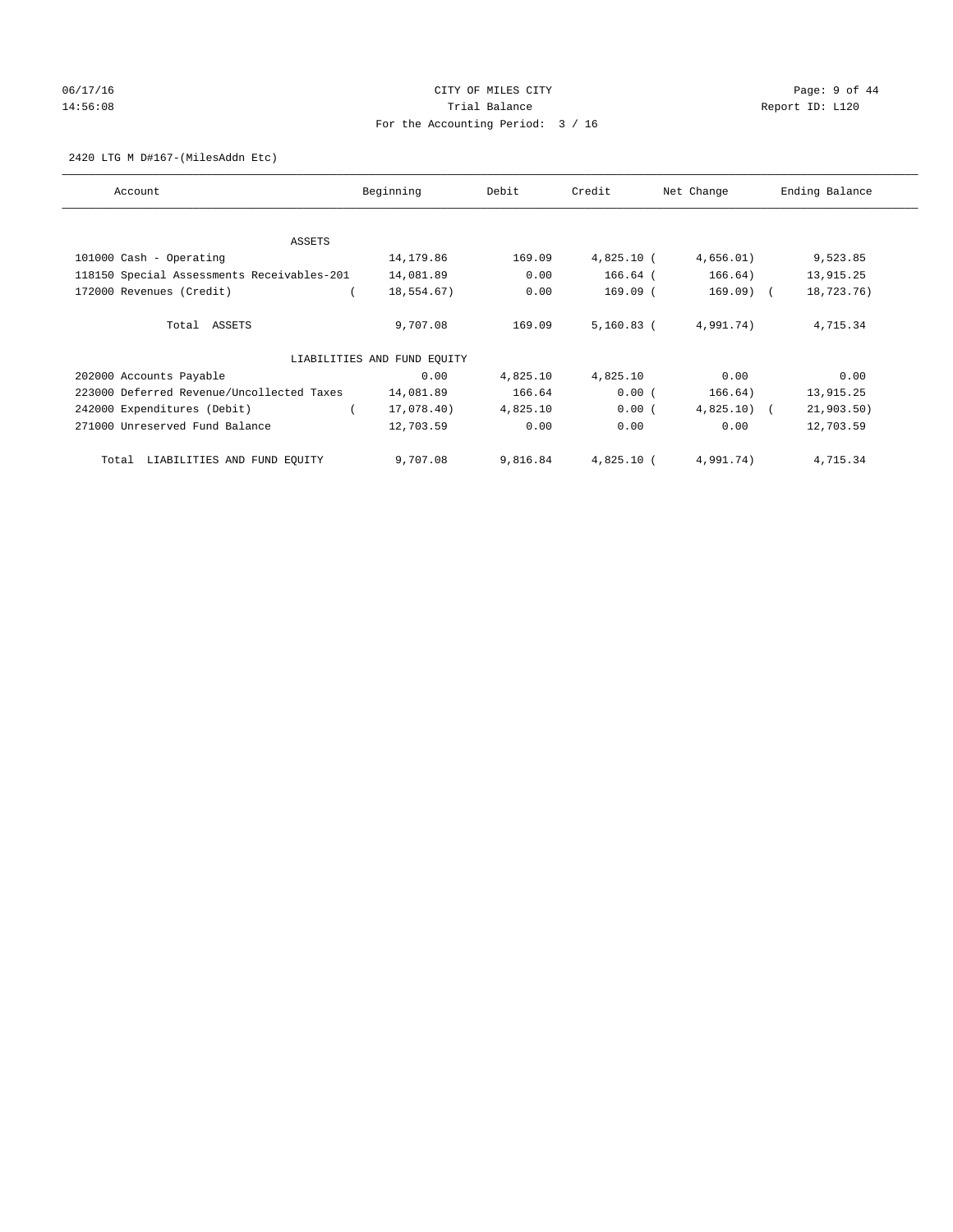## 06/17/16 Page: 10 of 44 14:56:08 Report ID: L120 For the Accounting Period: 3 / 16

2430 LTG M D#171-(Balsam Est)

| Account                                    | Beginning                   | Debit  | Credit     | Net Change   | Ending Balance |
|--------------------------------------------|-----------------------------|--------|------------|--------------|----------------|
| ASSETS                                     |                             |        |            |              |                |
| 101000 Cash - Operating                    | 1,411.63                    | 90.59  | $246.62$ ( | 156.03)      | 1,255.60       |
| 118150 Special Assessments Receivables-201 | 1,982.38                    | 0.00   | 89.28 (    | 89.28)       | 1,893.10       |
| 172000 Revenues (Credit)                   | 2,285.37)                   | 0.00   | 90.59(     | $90.59$ (    | 2,375.96)      |
| Total ASSETS                               | 1,108.64                    | 90.59  | $426.49$ ( | 335.90)      | 772.74         |
|                                            | LIABILITIES AND FUND EQUITY |        |            |              |                |
| 202000 Accounts Payable                    | 0.00                        | 246.62 | 246.62     | 0.00         | 0.00           |
| 223000 Deferred Revenue/Uncollected Taxes  | 1,982.38                    | 89.28  | 0.00(      | 89.28)       | 1,893.10       |
| 242000 Expenditures (Debit)                | 2,593.55                    | 246.62 | 0.00(      | $246.62$ ) ( | 2,840.17)      |
| 271000 Unreserved Fund Balance             | 1,719.81                    | 0.00   | 0.00       | 0.00         | 1,719.81       |
| LIABILITIES AND FUND EQUITY<br>Total       | 1,108.64                    | 582.52 | $246.62$ ( | 335.90       | 772.74         |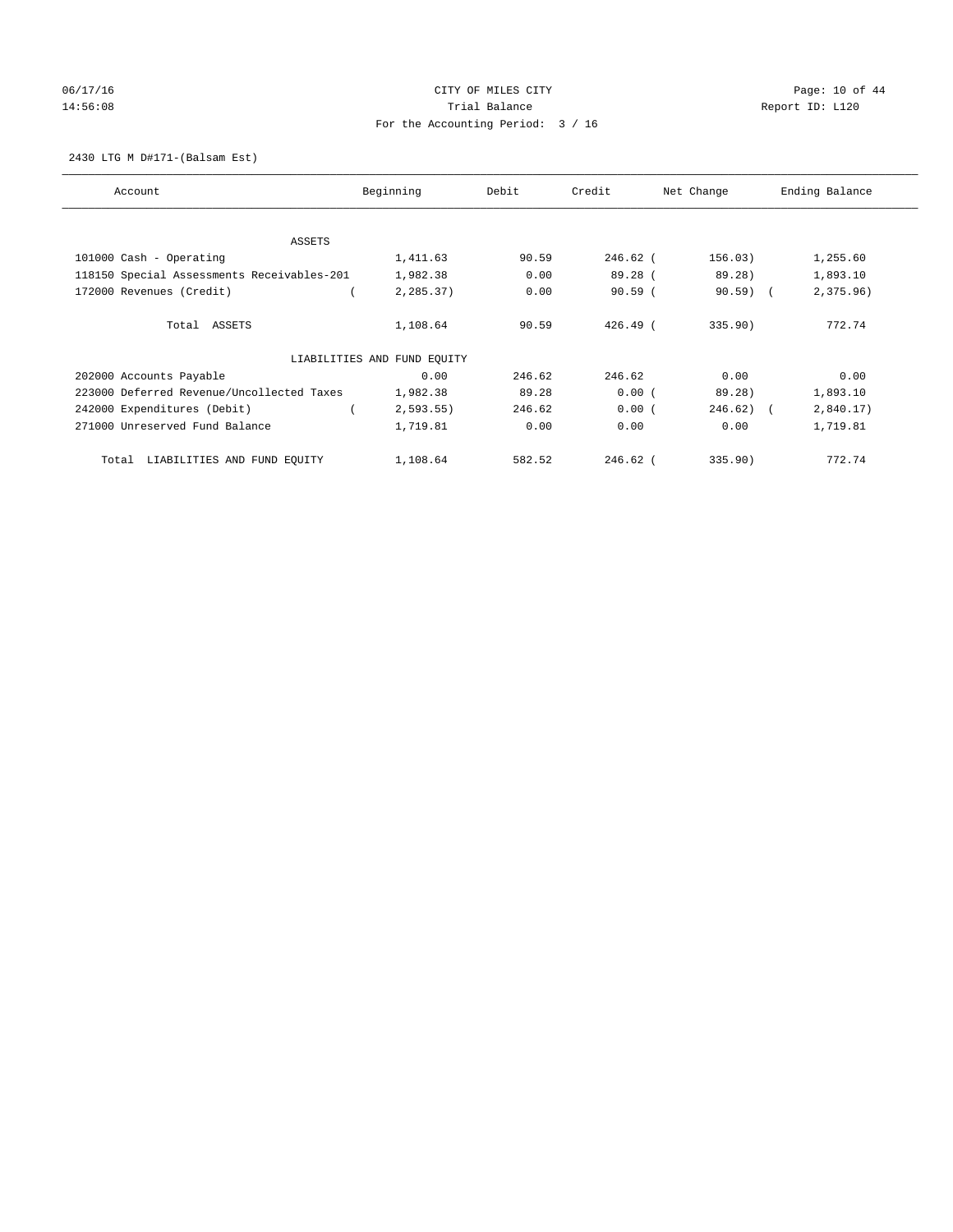# 06/17/16 Page: 11 of 44 14:56:08 Report ID: L120 For the Accounting Period: 3 / 16

2440 LTG M D#172-(Main Str)

| Account                                    | Beginning                   | Debit    | Credit     | Net Change   | Ending Balance |
|--------------------------------------------|-----------------------------|----------|------------|--------------|----------------|
| ASSETS                                     |                             |          |            |              |                |
| 101000 Cash - Operating                    | 11,355.58                   | 87.25    | 4,897.48 ( | 4,810.23)    | 6,545.35       |
| 118150 Special Assessments Receivables-201 | 6,707.41                    | 0.00     | 85.99 (    | 85.99)       | 6,621.42       |
| 172000 Revenues (Credit)                   | 11,104.62)                  | 0.00     | 87.25(     | $87.25$ ) (  | 11, 191.87)    |
| Total ASSETS                               | 6,958.37                    | 87.25    | 5,070.72 ( | 4,983.47)    | 1,974.90       |
|                                            | LIABILITIES AND FUND EQUITY |          |            |              |                |
| 202000 Accounts Payable                    | 0.00                        | 4,897.48 | 4,897.48   | 0.00         | 0.00           |
| 223000 Deferred Revenue/Uncollected Taxes  | 6,707.41                    | 85.99    | 0.00(      | 85.99)       | 6,621.42       |
| 242000 Expenditures (Debit)                | 6, 975.26)                  | 4,897.48 | 0.00(      | $4,897.48$ ( | 11,872.74)     |
| 271000 Unreserved Fund Balance             | 7,226.22                    | 0.00     | 0.00       | 0.00         | 7,226.22       |
| Total LIABILITIES AND FUND EQUITY          | 6,958.37                    | 9,880.95 | 4,897.48 ( | 4,983.47)    | 1,974.90       |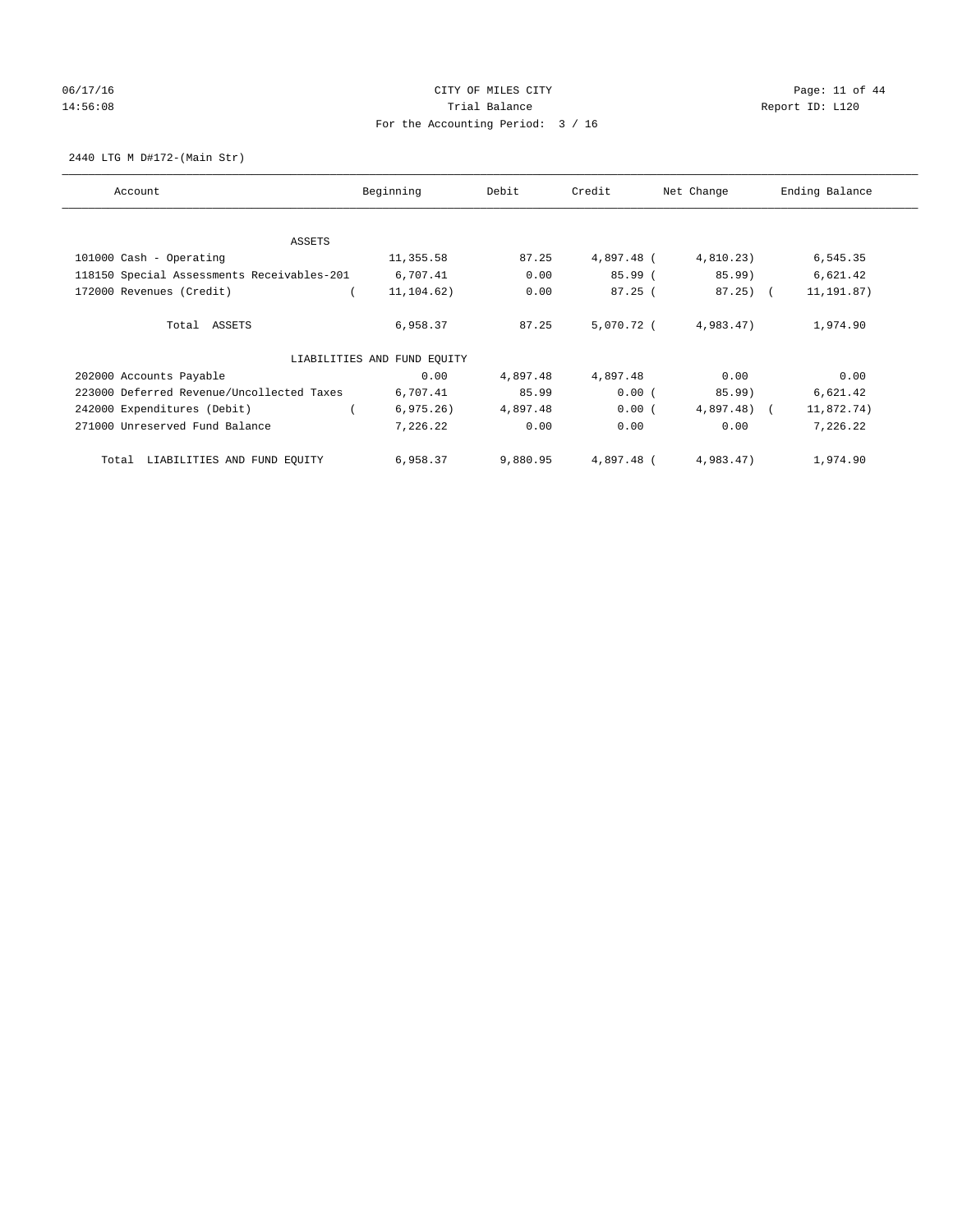# 06/17/16 Page: 12 of 44 14:56:08 Report ID: L120 For the Accounting Period: 3 / 16

2450 LTG M D#195-(SG-Trico)

| Account                                    | Beginning                   | Debit  | Credit     | Net Change | Ending Balance |
|--------------------------------------------|-----------------------------|--------|------------|------------|----------------|
| ASSETS                                     |                             |        |            |            |                |
| 101000 Cash - Operating                    | 2,841.00                    | 47.75  | $401.84$ ( | 354.09)    | 2,486.91       |
| 118150 Special Assessments Receivables-201 | 2,592.57                    | 0.00   | $47.06$ (  | 47.06)     | 2,545.51       |
| 172000 Revenues (Credit)                   | 2,766.28)                   | 0.00   | 47.75(     | 47.75) (   | 2,814.03)      |
| Total ASSETS                               | 2,667.29                    | 47.75  | 496.65 (   | 448.90)    | 2,218.39       |
|                                            | LIABILITIES AND FUND EQUITY |        |            |            |                |
| 202000 Accounts Payable                    | 0.00                        | 401.84 | 401.84     | 0.00       | 0.00           |
| 223000 Deferred Revenue/Uncollected Taxes  | 2,592.57                    | 47.06  | 0.00(      | 47.06)     | 2,545.51       |
| 242000 Expenditures (Debit)                | 3,258.62)                   | 401.84 | 0.00(      | 401.84) (  | 3,660.46)      |
| 271000 Unreserved Fund Balance             | 3,333.34                    | 0.00   | 0.00       | 0.00       | 3,333.34       |
| LIABILITIES AND FUND EQUITY<br>Total       | 2,667.29                    | 850.74 | $401.84$ ( | 448.90)    | 2,218.39       |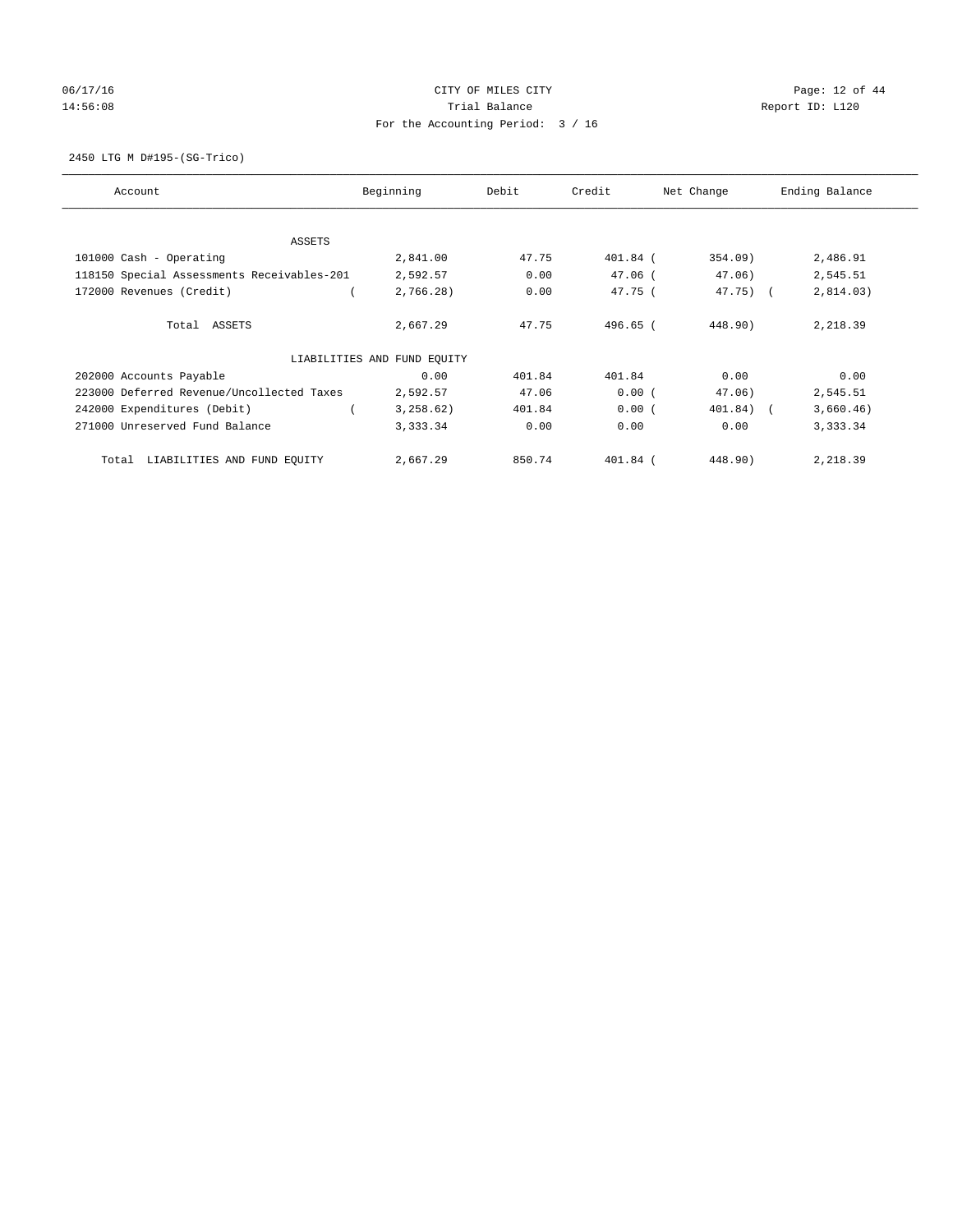## 06/17/16 Page: 13 of 44 14:56:08 Report ID: L120 For the Accounting Period: 3 / 16

2470 LTG M D#202-(SG-MDU&NV)

| Account                                    | Beginning                   | Debit    | Credit       | Net Change   | Ending Balance |
|--------------------------------------------|-----------------------------|----------|--------------|--------------|----------------|
| ASSETS                                     |                             |          |              |              |                |
| 101000 Cash - Operating                    | 3,459.54                    | 29.36    | $1,138.30$ ( | 1,108.94)    | 2,350.60       |
| 118140 Special Assessments Receivables-201 | 58.79                       | 0.00     | 0.00         | 0.00         | 58.79          |
| 118150 Special Assessments Receivables-201 | 3,433.15                    | 0.00     | 28.93(       | 28.93)       | 3,404.22       |
| 172000 Revenues (Credit)                   | 4,436.70)                   | 0.00     | $29.36$ (    | $29.36)$ (   | 4,466.06)      |
|                                            |                             |          |              |              |                |
| Total ASSETS                               | 2,514.78                    | 29.36    | 1,196.59 (   | 1.167.23     | 1,347.55       |
|                                            | LIABILITIES AND FUND EQUITY |          |              |              |                |
| 202000 Accounts Payable                    | 0.00                        | 1,138.30 | 1,138.30     | 0.00         | 0.00           |
| 223000 Deferred Revenue/Uncollected Taxes  | 3,491.94                    | 28.93    | 0.00(        | 28.93)       | 3,463.01       |
| 242000 Expenditures (Debit)                | 4,015.05)                   | 1,138.30 | 0.00(        | $1,138.30$ ( | 5, 153.35)     |
| 271000 Unreserved Fund Balance             | 3,037.89                    | 0.00     | 0.00         | 0.00         | 3,037.89       |
| LIABILITIES AND FUND EQUITY<br>Total       | 2,514.78                    | 2,305.53 | 1,138.30 (   | 1,167.23)    | 1,347.55       |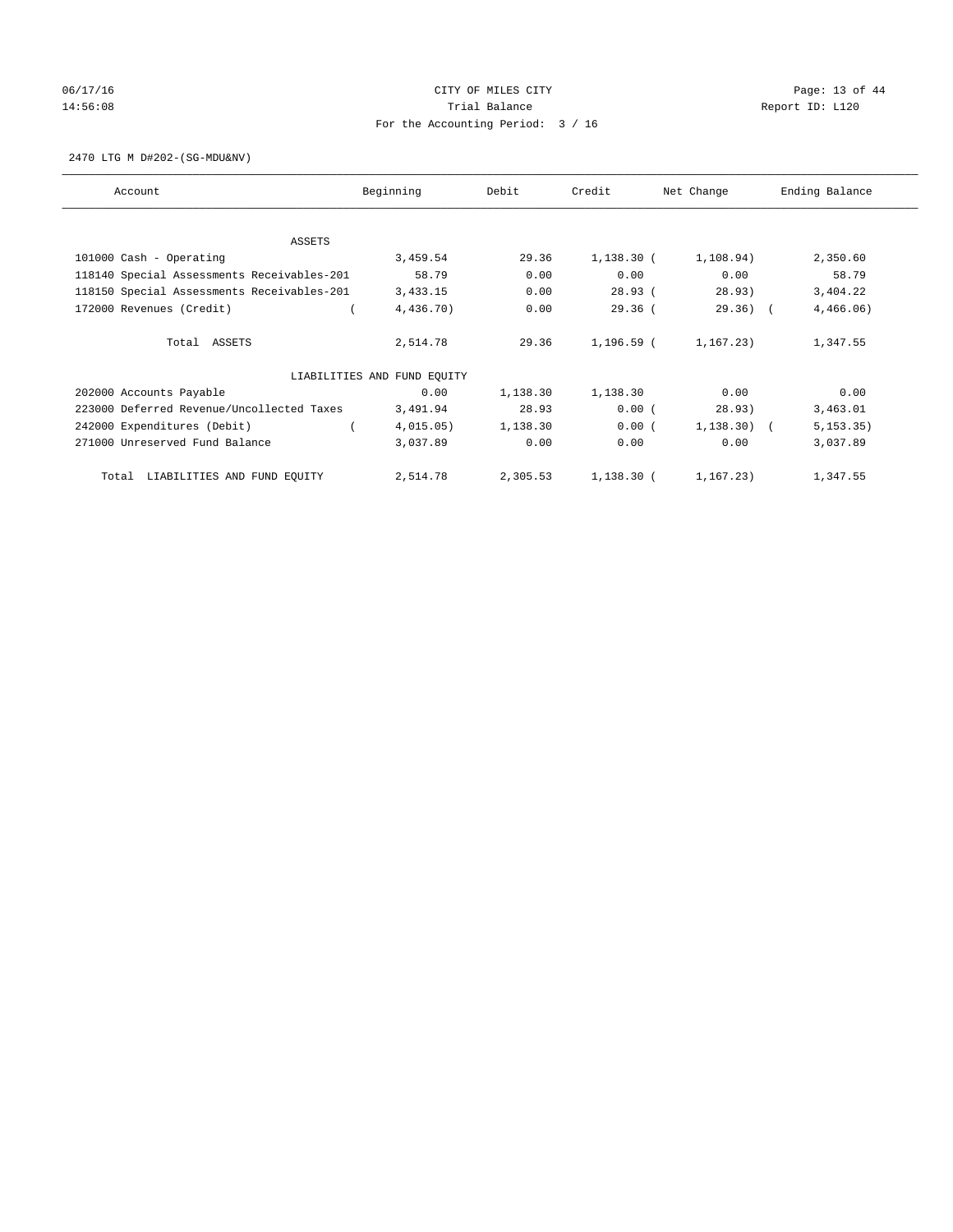# 06/17/16 Page: 14 of 44 14:56:08 Report ID: L120 For the Accounting Period: 3 / 16

## 2480 LTG M M#173-(Milestown Estates)

| Account                                    | Beginning                   | Debit | Credit    | Net Change | Ending Balance |
|--------------------------------------------|-----------------------------|-------|-----------|------------|----------------|
|                                            |                             |       |           |            |                |
| ASSETS                                     |                             |       |           |            |                |
| 101000 Cash - Operating                    | 1,807.88                    | 0.00  | $29.42$ ( | 29.42)     | 1,778.46       |
| 118150 Special Assessments Receivables-201 | 373.04                      | 0.00  | 0.00      | 0.00       | 373.04         |
| 172000 Revenues (Credit)                   | 1,450.20)                   | 0.00  | 0.00      | 0.00       | 1,450.20)      |
| Total ASSETS                               | 730.72                      | 0.00  | $29.42$ ( | 29.42)     | 701.30         |
|                                            | LIABILITIES AND FUND EQUITY |       |           |            |                |
| 202000 Accounts Payable                    | 0.00                        | 29.42 | 29.42     | 0.00       | 0.00           |
| 223000 Deferred Revenue/Uncollected Taxes  | 373.04                      | 0.00  | 0.00      | 0.00       | 373.04         |
| 242000 Expenditures (Debit)                | 969.27)                     | 29.42 | 0.00(     | 29.42)     | 998.69)        |
| 271000 Unreserved Fund Balance             | 1,326.95                    | 0.00  | 0.00      | 0.00       | 1,326.95       |
| LIABILITIES AND FUND EQUITY<br>Total       | 730.72                      | 58.84 | $29.42$ ( | 29.42)     | 701.30         |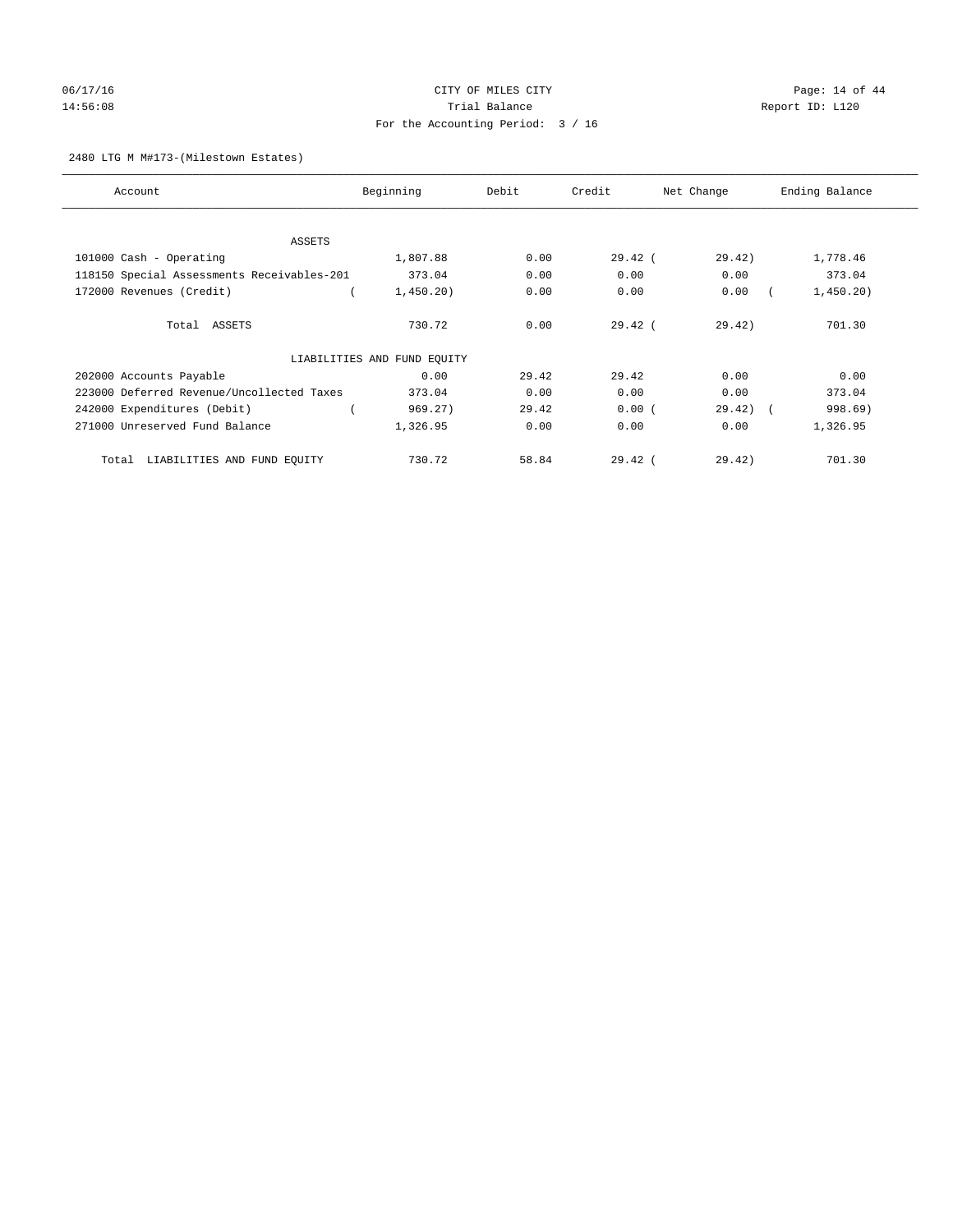# 06/17/16 Page: 15 of 44 14:56:08 Report ID: L120 For the Accounting Period: 3 / 16

2510 STR MAINT DIST #204

| Account                                    | Beginning                   | Debit      | Credit       | Net Change     | Ending Balance |
|--------------------------------------------|-----------------------------|------------|--------------|----------------|----------------|
| ASSETS                                     |                             |            |              |                |                |
| 101000 Cash - Operating                    | 382,330.89                  | 6,242.31   | 77,829.13 (  | 71,586.82)     | 310,744.07     |
| 118130 Special Assessments Receivable 2013 | 673.89                      | 0.00       | 0.00         | 0.00           | 673.89         |
| 118140 Special Assessments Receivables-201 | 2,231.00                    | 0.00       | 50.99(       | $50.99$ )      | 2,180.01       |
| 118150 Special Assessments Receivables-201 | 428,880.94                  | 0.00       | $6,095.40$ ( | 6,095.40)      | 422,785.54     |
| 172000 Revenues (Credit)                   | 675, 534.50)                | 0.00       | $6,242.31$ ( | $6, 242.31)$ ( | 681,776.81)    |
| Total ASSETS                               | 138,582.22                  | 6,242.31   | 90,217.83 (  | 83,975.52)     | 54,606.70      |
|                                            | LIABILITIES AND FUND EQUITY |            |              |                |                |
| 202000 Accounts Payable                    | 54,406.55                   | 35,973.43  | 35,973.43    | 0.00           | 54,406.55      |
| 223000 Deferred Revenue/Uncollected Taxes  | 431,785.84                  | 6,146.39   | $0.00$ (     | 6, 146.39)     | 425,639.45     |
| 242000 Expenditures (Debit)<br>$\left($    | 660,575.90)                 | 77,829.13  | 0.00(        | $77,829.13$ (  | 738,405.03)    |
| 271000 Unreserved Fund Balance             | 312,965.73                  | 0.00       | 0.00         | 0.00           | 312,965.73     |
| Total LIABILITIES AND FUND EQUITY          | 138,582.22                  | 119,948.95 | 35,973.43 (  | 83,975.52)     | 54,606.70      |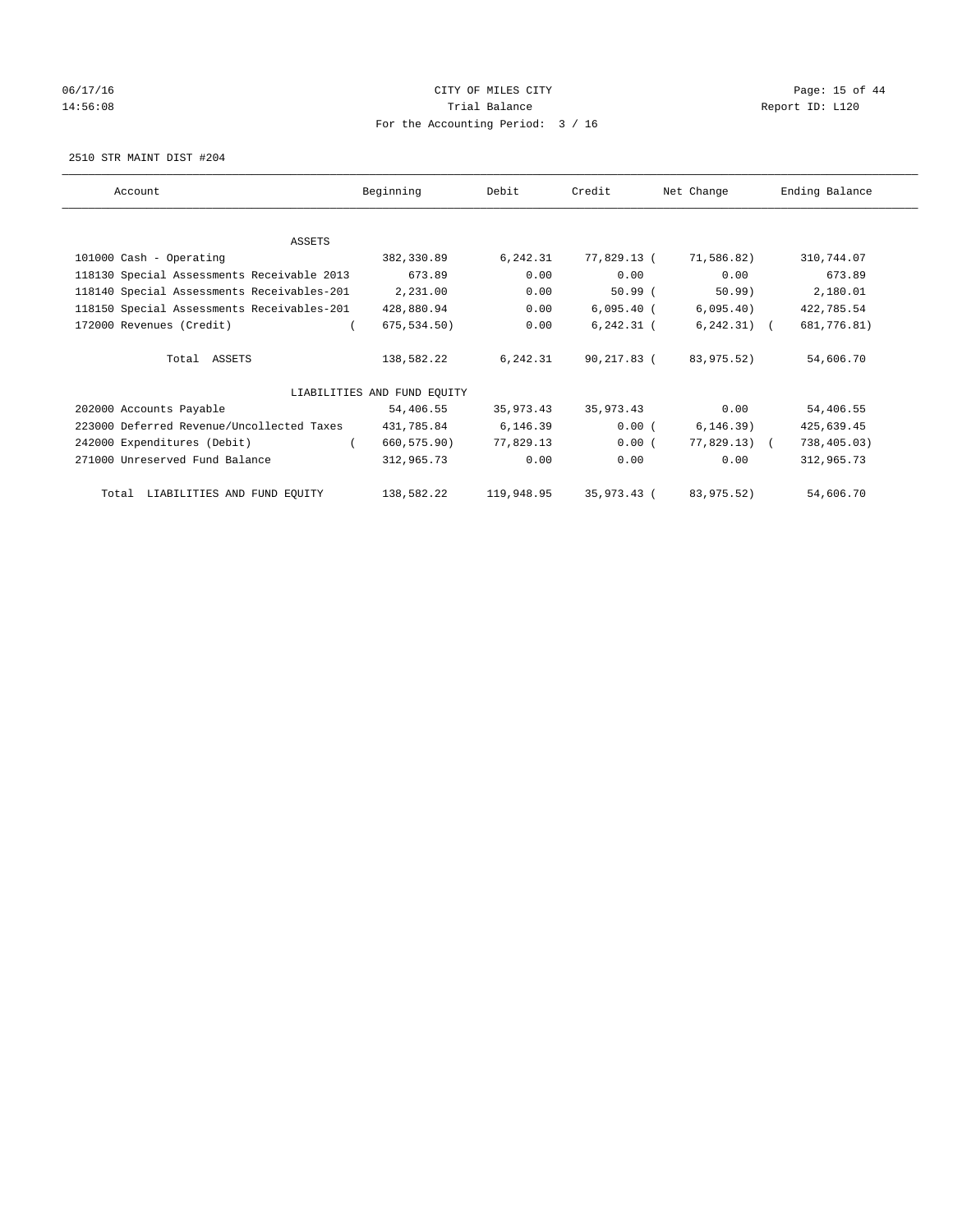# 06/17/16 Page: 16 of 44 14:56:08 Report ID: L120 For the Accounting Period: 3 / 16

2520 STR MAINT DIST #205

| Account                                    | Beginning                   | Debit      | Credit       | Net Change    | Ending Balance |
|--------------------------------------------|-----------------------------|------------|--------------|---------------|----------------|
| <b>ASSETS</b>                              |                             |            |              |               |                |
| 101000 Cash - Operating                    | 5,522.67)                   | 248,466.74 | 18,488.41    | 229,978.33    | 224, 455.66    |
| 118130 Special Assessments Receivable 2013 | 895.54                      | 0.00       | 0.00         | 0.00          | 895.54         |
| 118140 Special Assessments Receivables-201 | 3,591.01                    | 0.00       | 0.00         | 0.00          | 3,591.01       |
| 118150 Special Assessments Receivables-201 | 95,483.50                   | 0.00       | 2,304.27 (   | 2,304.27)     | 93, 179. 23    |
| 172000 Revenues (Credit)                   | 172, 143. 42)               | 0.00       | 248,466.74 ( | 248,466.74) ( | 420, 610.16)   |
| Total ASSETS                               | 77,696.04)                  | 248,466.74 | 269,259.42 ( | 20,792.68) (  | 98,488.72)     |
|                                            | LIABILITIES AND FUND EQUITY |            |              |               |                |
| 202000 Accounts Payable                    | 0.00                        | 4,208.73   | 4,208.73     | 0.00          | 0.00           |
| 223000 Deferred Revenue/Uncollected Taxes  | 99,969.89                   | 2,304.27   | 0.00(        | 2,304.27)     | 97,665.62      |
| 242000 Expenditures (Debit)                | 427,783.51)                 | 18,488.41  | 0.00(        | 18,488.41) (  | 446, 271.92)   |
| 271000 Unreserved Fund Balance             | 250,117.58                  | 0.00       | 0.00         | 0.00          | 250, 117.58    |
| LIABILITIES AND FUND EQUITY<br>Total       | 77,696.04)                  | 25,001.41  | 4,208.73 (   | 20,792.68) (  | 98,488.72)     |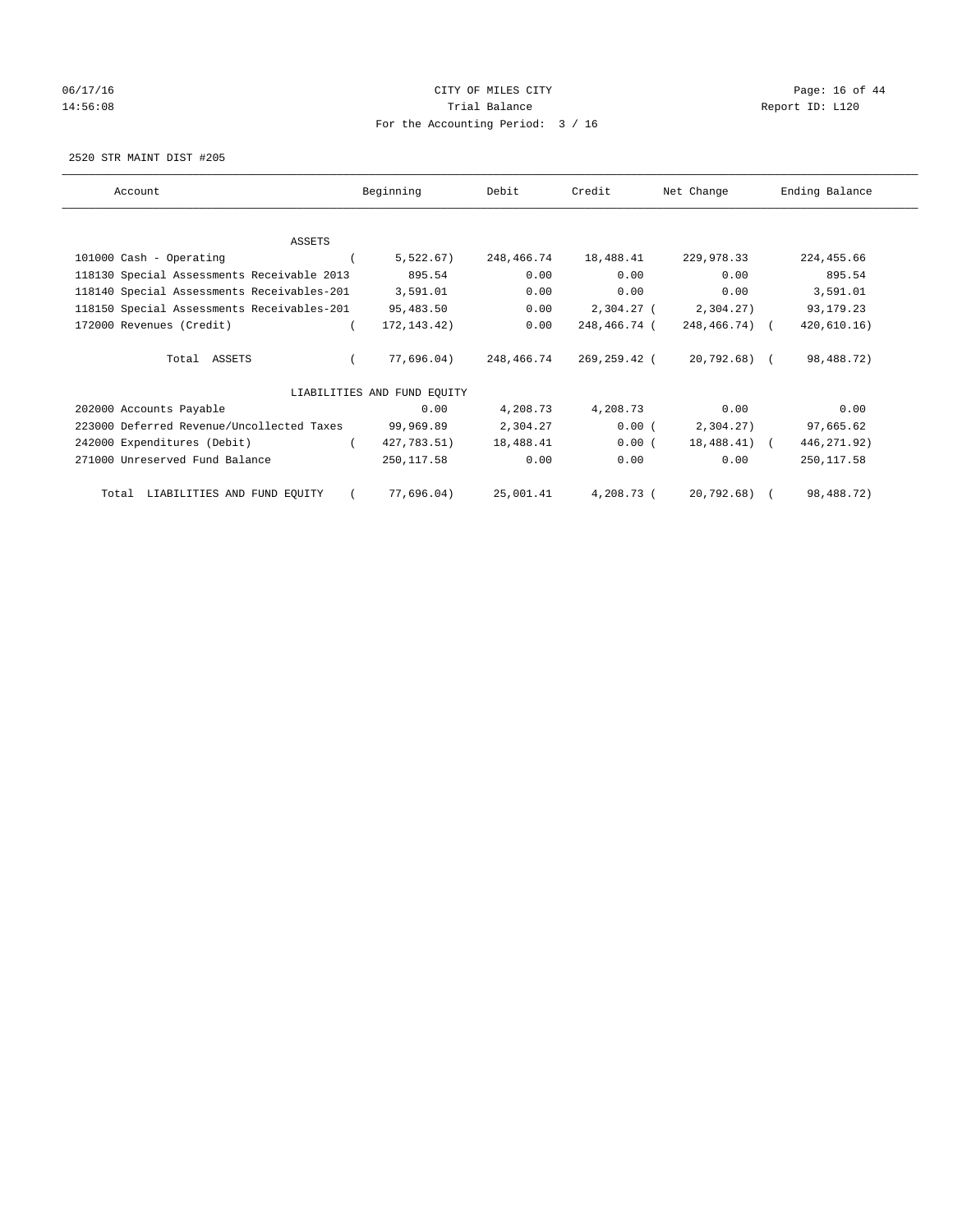# 06/17/16 Page: 17 of 44 14:56:08 Report ID: L120 For the Accounting Period: 3 / 16

## 2540 STR MAINT DIST#207-(MILESTOWN ESTATES)

| Account                                    | Beginning                   | Debit  | Credit   | Net Change   | Ending Balance |
|--------------------------------------------|-----------------------------|--------|----------|--------------|----------------|
|                                            |                             |        |          |              |                |
| ASSETS                                     |                             |        |          |              |                |
| 101000 Cash - Operating                    | 3,524.39                    | 0.00   | 417.67 ( | 417.67)      | 3,106.72       |
| 118150 Special Assessments Receivables-201 | 1,519.06                    | 0.00   | 0.00     | 0.00         | 1,519.06       |
| 172000 Revenues (Credit)                   | 5, 241, 42)                 | 0.00   | 0.00     | 0.00         | 5, 241.42)     |
| Total ASSETS                               | 197.97)                     | 0.00   | 417.67 ( | $417.67$ ) ( | 615.64)        |
|                                            | LIABILITIES AND FUND EQUITY |        |          |              |                |
| 223000 Deferred Revenue/Uncollected Taxes  | 1,519.06                    | 0.00   | 0.00     | 0.00         | 1,519.06       |
| 242000 Expenditures (Debit)                | 3,579.01)                   | 417.67 | 0.00(    | $417.67$ ) ( | 3,996.68)      |
| 271000 Unreserved Fund Balance             | 1,861.98                    | 0.00   | 0.00     | 0.00         | 1,861.98       |
| Total LIABILITIES AND FUND EQUITY          | 197.97)                     | 417.67 | 0.00(    | $417.67$ ) ( | 615.64)        |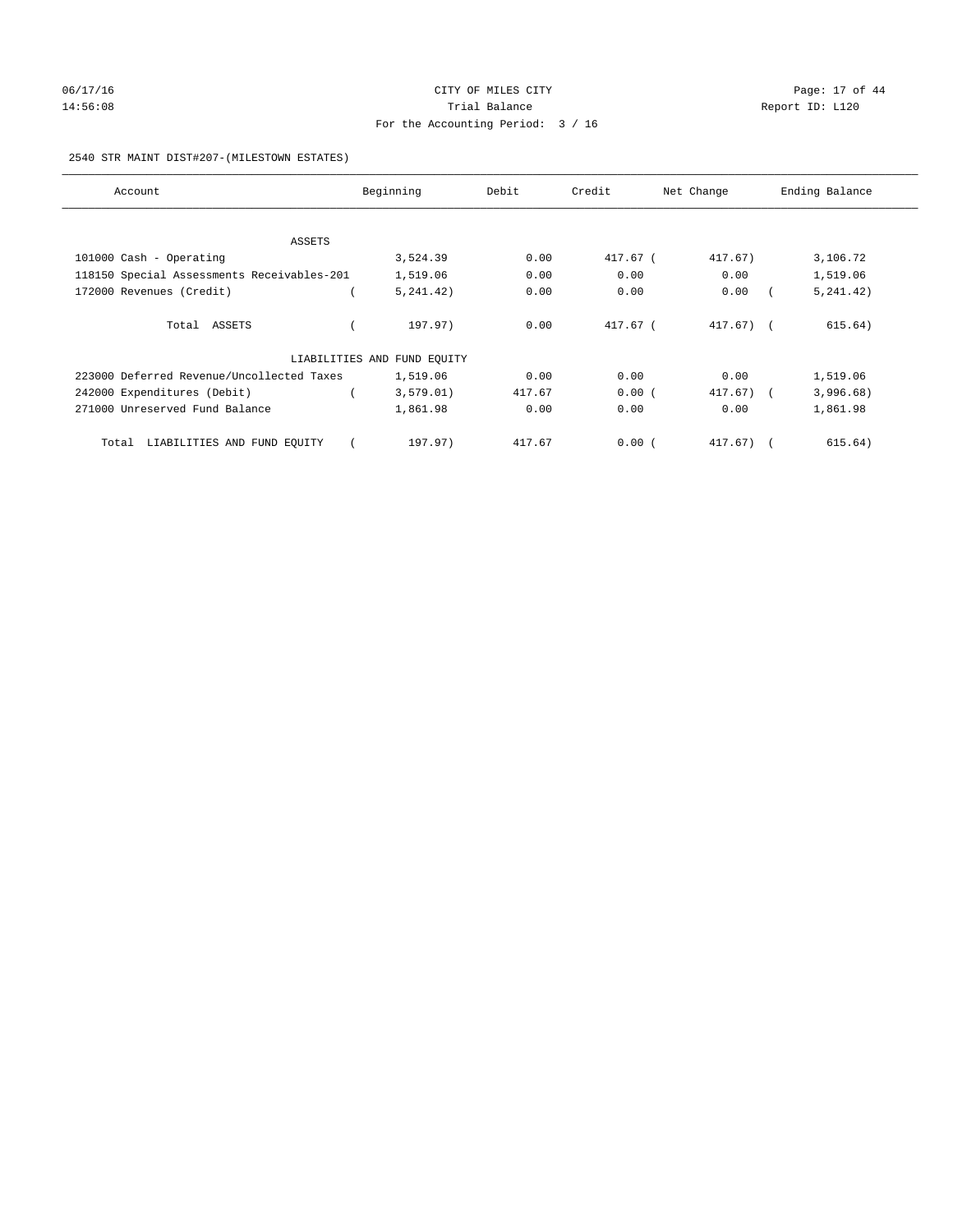|  | 06/17/16 |
|--|----------|
|  | 14:56:08 |

## CITY OF MILES CITY Page: 18 of 44<br>Trial Balance Report ID: L120 14:56:08 Report ID: L120 For the Accounting Period: 3 / 16

## 2701 Fire Grants

| Account                              | Beginning                   | Debit | Credit | Net Change | Ending Balance |
|--------------------------------------|-----------------------------|-------|--------|------------|----------------|
| ASSETS                               |                             |       |        |            |                |
| 101000 Cash - Operating              | 800.15                      | 0.00  | 0.00   | 0.00       | 800.15         |
| Total ASSETS                         | 800.15                      | 0.00  | 0.00   | 0.00       | 800.15         |
|                                      | LIABILITIES AND FUND EQUITY |       |        |            |                |
| 271000 Unreserved Fund Balance       | 800.15                      | 0.00  | 0.00   | 0.00       | 800.15         |
| LIABILITIES AND FUND EQUITY<br>Total | 800.15                      | 0.00  | 0.00   | 0.00       | 800.15         |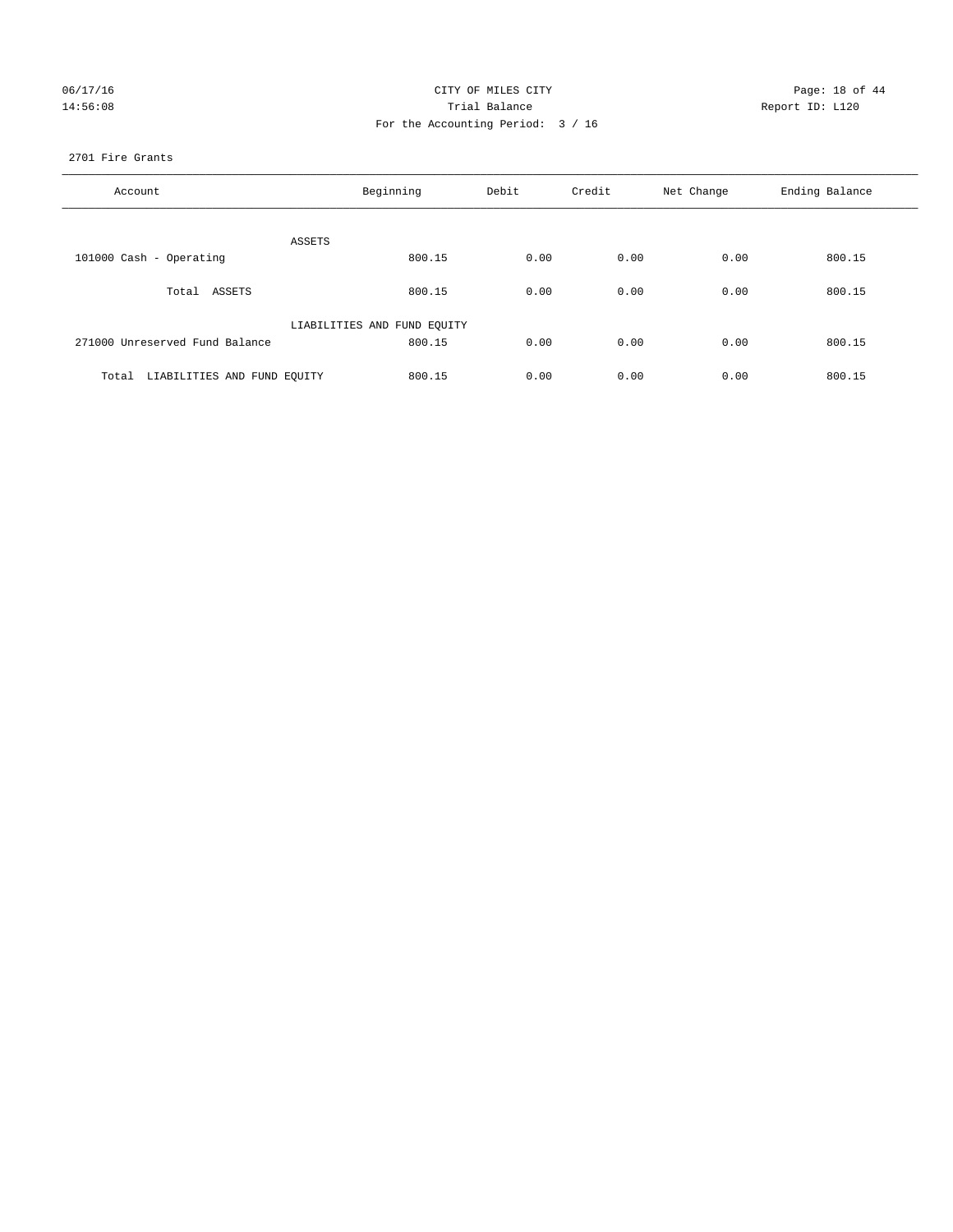## 06/17/16 Page: 19 of 44 14:56:08 Report ID: L120 For the Accounting Period: 3 / 16

## 2820 GAS TAX

| Account                              |        | Beginning                   | Debit     | Credit      | Net Change | Ending Balance |
|--------------------------------------|--------|-----------------------------|-----------|-------------|------------|----------------|
|                                      |        |                             |           |             |            |                |
|                                      | ASSETS |                             |           |             |            |                |
| 101000 Cash - Operating              |        | 116,710.92                  | 15,054.52 | 532.27      | 14,522.25  | 131,233.17     |
| 172000 Revenues (Credit)             |        | 120, 436, 16)               | 0.00      | 15,054.52 ( | 15,054.52) | 135,490.68)    |
| Total ASSETS                         |        | 3,725.24)                   | 15,054.52 | 15,586.79 ( | $532.27$ ( | 4, 257.51)     |
|                                      |        | LIABILITIES AND FUND EQUITY |           |             |            |                |
| 242000 Expenditures (Debit)          |        | 3,725.89                    | 532.27    | 0.00(       | 532.27)    | 4,258.16       |
| 271000 Unreserved Fund Balance       |        | 0.65                        | 0.00      | 0.00        | 0.00       | 0.65           |
| LIABILITIES AND FUND EQUITY<br>Total |        | 3,725.24)                   | 532.27    | 0.00(       | 532.27)    | 4,257.51)      |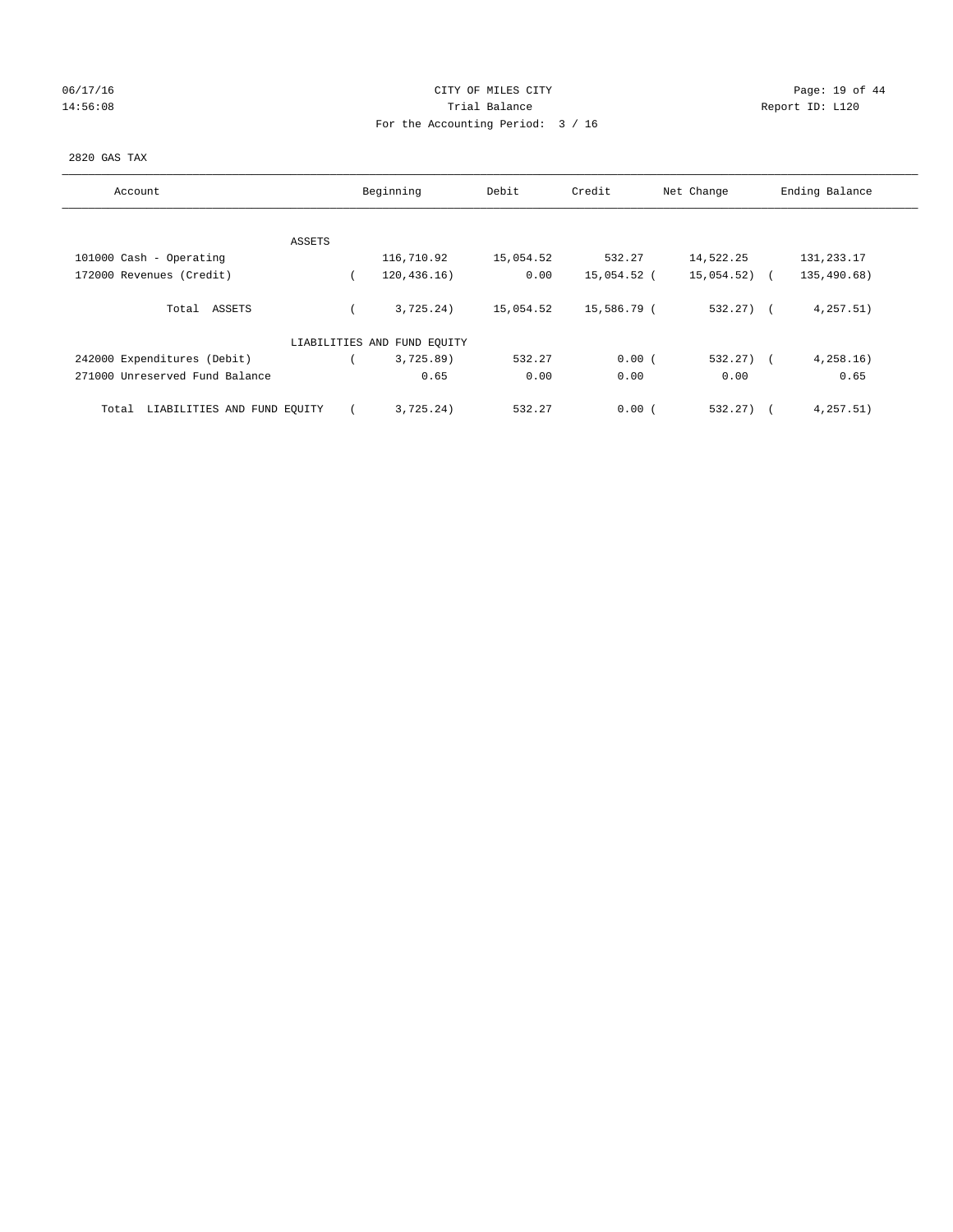## 06/17/16 Page: 20 of 44 14:56:08 Report ID: L120 For the Accounting Period: 3 / 16

#### 2850 911 EMERGENCY

| Account                              |        | Beginning                   | Debit       | Credit       | Net Change      | Ending Balance |
|--------------------------------------|--------|-----------------------------|-------------|--------------|-----------------|----------------|
|                                      |        |                             |             |              |                 |                |
|                                      | ASSETS |                             |             |              |                 |                |
| 101000 Cash - Operating              |        | 171,144.20                  | 0.00        | 38,142.39 (  | 38, 142. 39)    | 133,001.81     |
| 172000 Revenues (Credit)             |        | 176,065.31)                 | 0.00        | 0.00         | 0.00            | 176,065.31)    |
| Total ASSETS                         |        | 4,921.11)                   | 0.00        | 38,142.39 (  | $38, 142, 39$ ( | 43,063.50)     |
|                                      |        | LIABILITIES AND FUND EQUITY |             |              |                 |                |
| 202000 Accounts Payable              |        | 0.00                        | 8,846.96    | 8,846.96     | 0.00            | 0.00           |
| 242000 Expenditures (Debit)          |        | 111,896.41)                 | 38, 142. 39 | 0.00(        | 38, 142. 39)    | 150,038.80)    |
| 271000 Unreserved Fund Balance       |        | 106,975.30                  | 0.00        | 0.00         | 0.00            | 106,975.30     |
| LIABILITIES AND FUND EQUITY<br>Total |        | 4,921.11)                   | 46,989.35   | $8.846.96$ ( | 38, 142, 39)    | 43,063.50)     |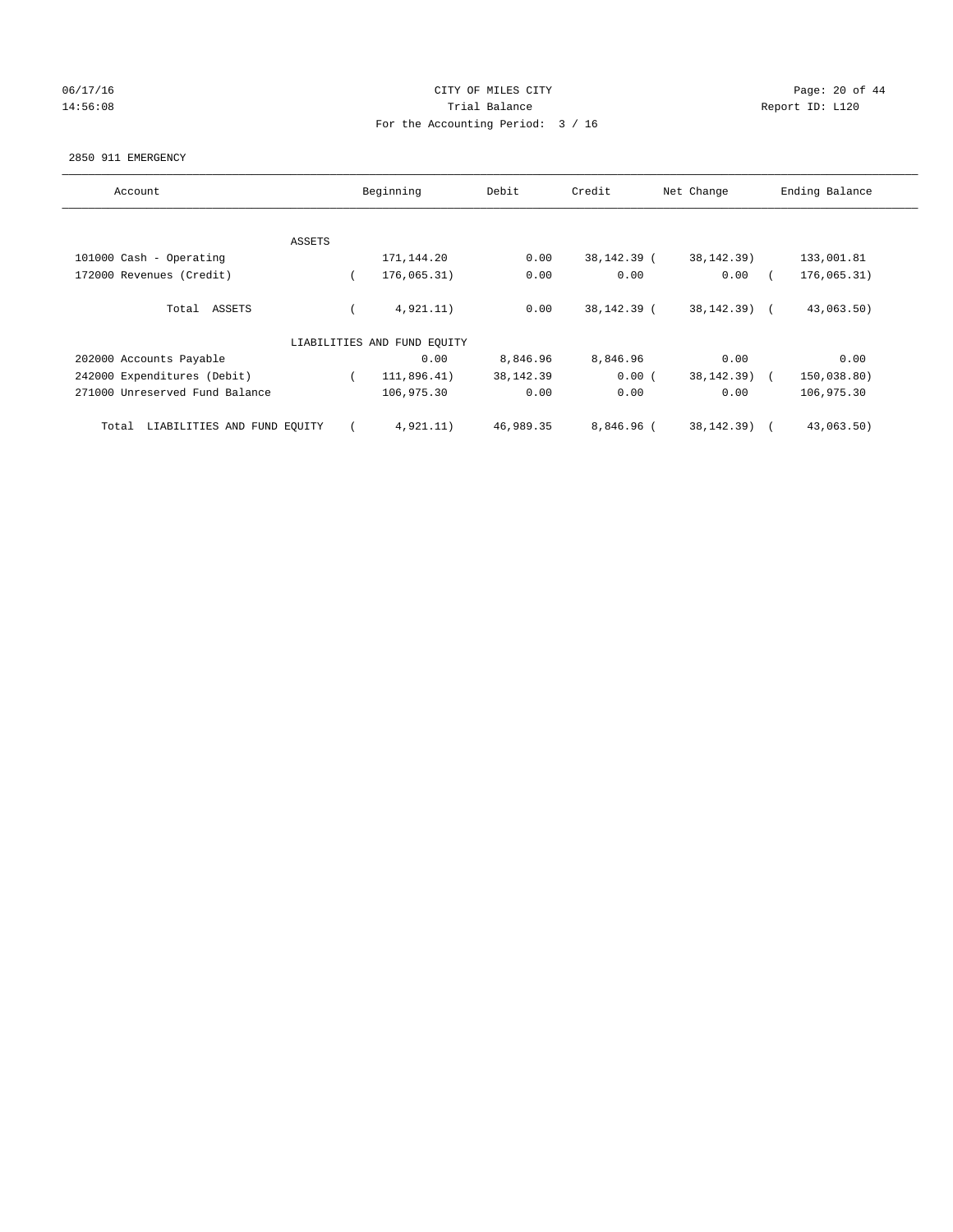## 06/17/16 Page: 21 of 44 14:56:08 Report ID: L120 For the Accounting Period: 3 / 16

#### 2880 LIBRARY GRANTS

| Account                                | Beginning                   | Debit  | Credit     | Net Change | Ending Balance |
|----------------------------------------|-----------------------------|--------|------------|------------|----------------|
|                                        |                             |        |            |            |                |
| ASSETS                                 |                             |        |            |            |                |
| 101000 Cash - Operating                | 617.00)                     | 0.00   | 0.00       | 0.00       | 617.00)        |
| 101003 Cash - per capita               | 11,210.98                   | 0.00   | 0.00       | 0.00       | 11,210.98      |
| 101020 Cash - Partners Program         | 43,638.70                   | 0.00   | $239.00$ ( | 239.00)    | 43,399.70      |
| 101030 Cash - Sagebrush Fed/Base Grant | 8,723.33                    | 0.00   | 0.00       | 0.00       | 8,723.33       |
| 101033 Library - Humanities Grant      | 502.08                      | 0.00   | 0.00       | 0.00       | 502.08         |
| 172000 Revenues (Credit)               | 10, 191.49)                 | 0.00   | 0.00       | 0.00       | 10, 191.49)    |
| Total ASSETS                           | 53,266.60                   | 0.00   | 239.00(    | 239.00)    | 53,027.60      |
|                                        | LIABILITIES AND FUND EQUITY |        |            |            |                |
| 202000 Accounts Payable                | 0.00                        | 239.00 | 239.00     | 0.00       | 0.00           |
| 242000 Expenditures (Debit)            | 4,012.29)                   | 239.00 | 0.00(      | 239.00     | $4, 251.29$ )  |
| 271000 Unreserved Fund Balance         | 57,278.89                   | 0.00   | 0.00       | 0.00       | 57,278.89      |
| LIABILITIES AND FUND EQUITY<br>Total   | 53,266.60                   | 478.00 | $239.00$ ( | 239.00)    | 53,027.60      |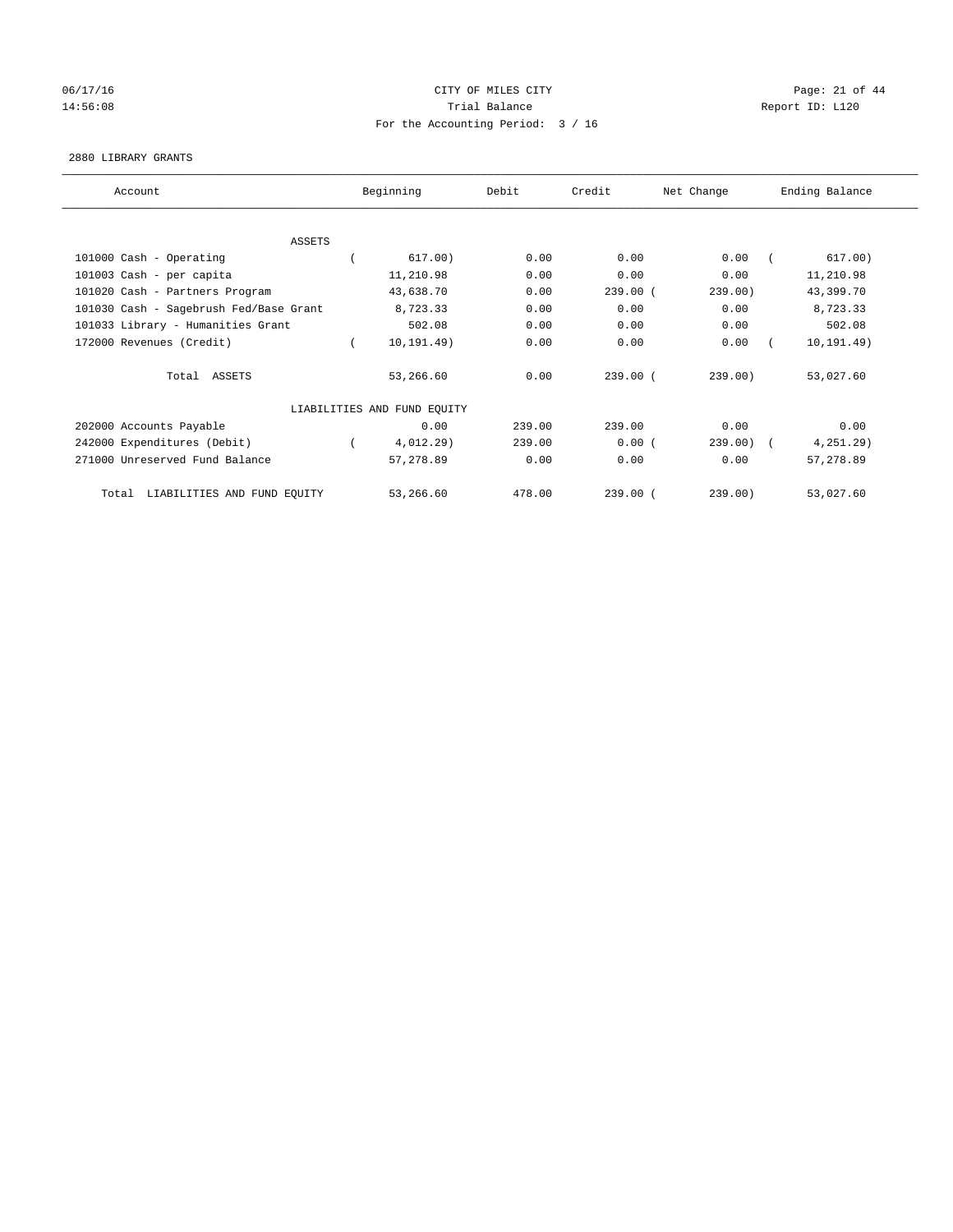## 06/17/16 Page: 22 of 44 14:56:08 Report ID: L120 For the Accounting Period: 3 / 16

## 2935 Historic Preservation

| Account                                 | Beginning                   | Debit  | Credit     | Net Change  | Ending Balance |
|-----------------------------------------|-----------------------------|--------|------------|-------------|----------------|
|                                         |                             |        |            |             |                |
| ASSETS                                  |                             |        |            |             |                |
| 101000 Cash - Operating                 | 6,388.24                    | 100.00 | 545.65 (   | 445.65)     | 5,942.59       |
| 101039 HP- CCHS Grant                   | 286.25                      | 0.00   | 0.00       | 0.00        | 286.25         |
| 122000 Accounts Receivable              | 400.79)                     | 0.00   | 0.00       | 0.00        | 400.79)        |
| 132000 Due From Government (Short Term) | 3,286.38                    | 0.00   | 0.00       | 0.00        | 3,286.38       |
| 172000 Revenues (Credit)                | 7,207.00                    | 0.00   | $100.00$ ( | $100.00)$ ( | 7,307.00       |
| Total ASSETS                            | 2,353.08                    | 100.00 | 645.65 (   | 545.65)     | 1,807.43       |
|                                         | LIABILITIES AND FUND EQUITY |        |            |             |                |
| 202000 Accounts Payable                 | 156.60                      | 323.20 | $166.60$ ( | 156.60)     | 0.00           |
| 242000 Expenditures (Debit)             | 3,787.85)                   | 389.05 | 0.00(      | $389.05)$ ( | 4, 176.90)     |
| 271000 Unreserved Fund Balance          | 5,984.33                    | 0.00   | 0.00       | 0.00        | 5,984.33       |
| Total LIABILITIES AND FUND EQUITY       | 2,353.08                    | 712.25 | $166.60$ ( | 545.65)     | 1,807.43       |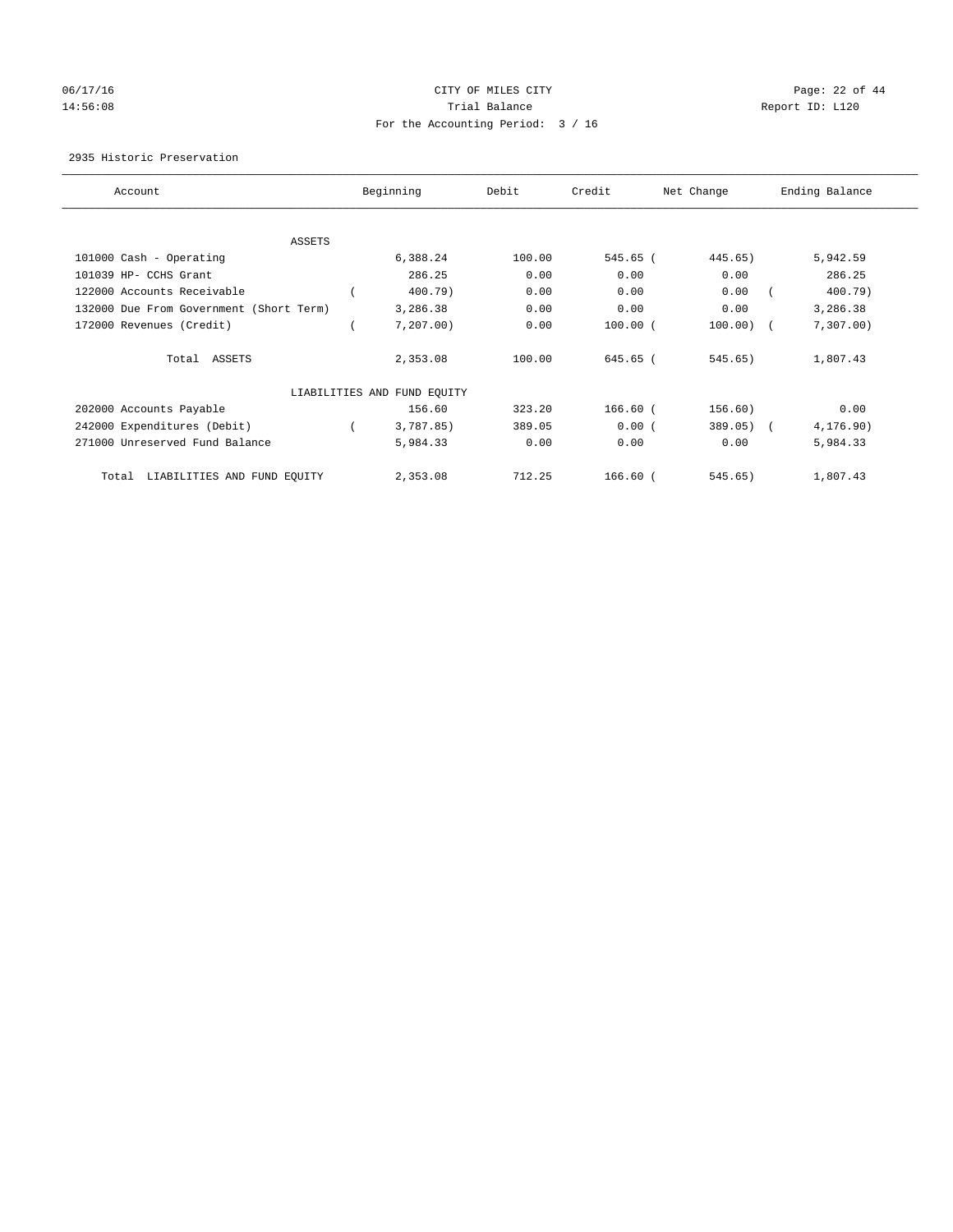# 06/17/16 Page: 23 of 44 14:56:08 Report ID: L120 For the Accounting Period: 3 / 16

## 2985 RETIRED SENIOR VOLUNTEER PROG (RSVP)

| Account                                     |          | Beginning                   | Debit     | Credit       | Net Change    | Ending Balance |
|---------------------------------------------|----------|-----------------------------|-----------|--------------|---------------|----------------|
|                                             |          |                             |           |              |               |                |
| <b>ASSETS</b>                               |          |                             |           |              |               |                |
| 101000 Cash - Operating                     |          | 17,769.13)                  | 0.00      | 5,449.29 (   | $5,449.29$ (  | 23, 218.42)    |
| 101004 RSVP Non-Federal Cash Operating-Cus  |          | 6,154.37                    | 1,100.00  | 2,478.72 (   | 1,378.72)     | 4,775.65       |
| 101006 Cash- operating-Fallon               |          | 15,772.98                   | 5,334.37  | 0.00         | 5,334.37      | 21,107.35      |
| 101007 RSVP Non-Federal Cash Operating- Fa( |          | 751.26)                     | 0.00      | 0.00         | 0.00          | 751.26)        |
| 101008 RSVP- Custer Excess                  |          | 2,336.82                    | 0.00      | 0.00         | 0.00          | 2,336.82       |
| 103100 Petty Cash-                          |          | 200.00                      | 0.00      | 0.00         | 0.00          | 200.00         |
| 172000 Revenues (Credit)                    | $\left($ | 55, 413.21)                 | 0.00      | $6,434.37$ ( | $6,434.37$ (  | 61,847.58)     |
| Total ASSETS                                |          | 49,469.43)                  | 6,434.37  | 14,362.38 (  | 7,928.01) (   | 57,397.44)     |
|                                             |          | LIABILITIES AND FUND EQUITY |           |              |               |                |
| 202000 Accounts Payable                     |          | 0.00                        | 2,593.64  | 2,593.64     | 0.00          | 0.00           |
| 242000 Expenditures (Debit)                 |          | 58,137.35)                  | 7,928.01  | 0.00(        | $7,928.01)$ ( | 66,065.36)     |
| 271000 Unreserved Fund Balance              |          | 8,667.92                    | 0.00      | 0.00         | 0.00          | 8,667.92       |
| Total LIABILITIES AND FUND EQUITY           |          | 49, 469. 43)                | 10,521.65 | $2,593.64$ ( | 7,928.01)     | 57, 397.44)    |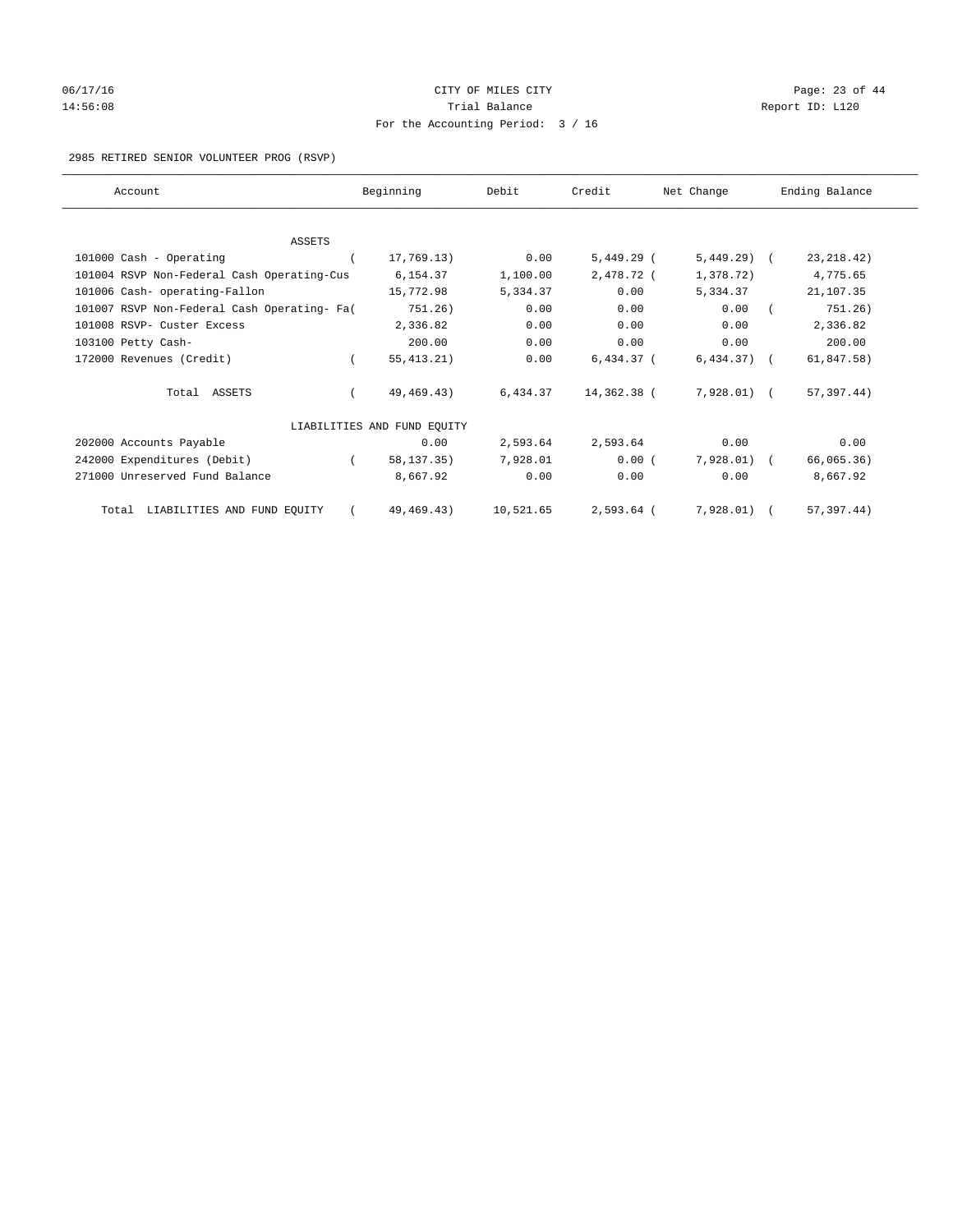3300 Judgement & Losses-Power Settlement

| Account                                     | Beginning                   |       | Debit | Credit | Net Change | Ending Balance |       |
|---------------------------------------------|-----------------------------|-------|-------|--------|------------|----------------|-------|
| ASSETS                                      |                             |       |       |        |            |                |       |
| 115208 Taxes Receivable - Personal 2008     |                             | 0.47) | 0.00  | 0.00   | 0.00       | $\sqrt{2}$     | 0.47) |
| Total ASSETS                                |                             | 0.47) | 0.00  | 0.00   | 0.00       | $\sqrt{2}$     | 0.47) |
|                                             | LIABILITIES AND FUND EQUITY |       |       |        |            |                |       |
| 223200 Deferred Revenue - Pers Prop Taxes ( |                             | 0.47) | 0.00  | 0.00   | 0.00       | $\sim$         | 0.47) |
| LIABILITIES AND FUND EQUITY<br>Total        |                             | 0.47) | 0.00  | 0.00   | 0.00       |                | 0.47) |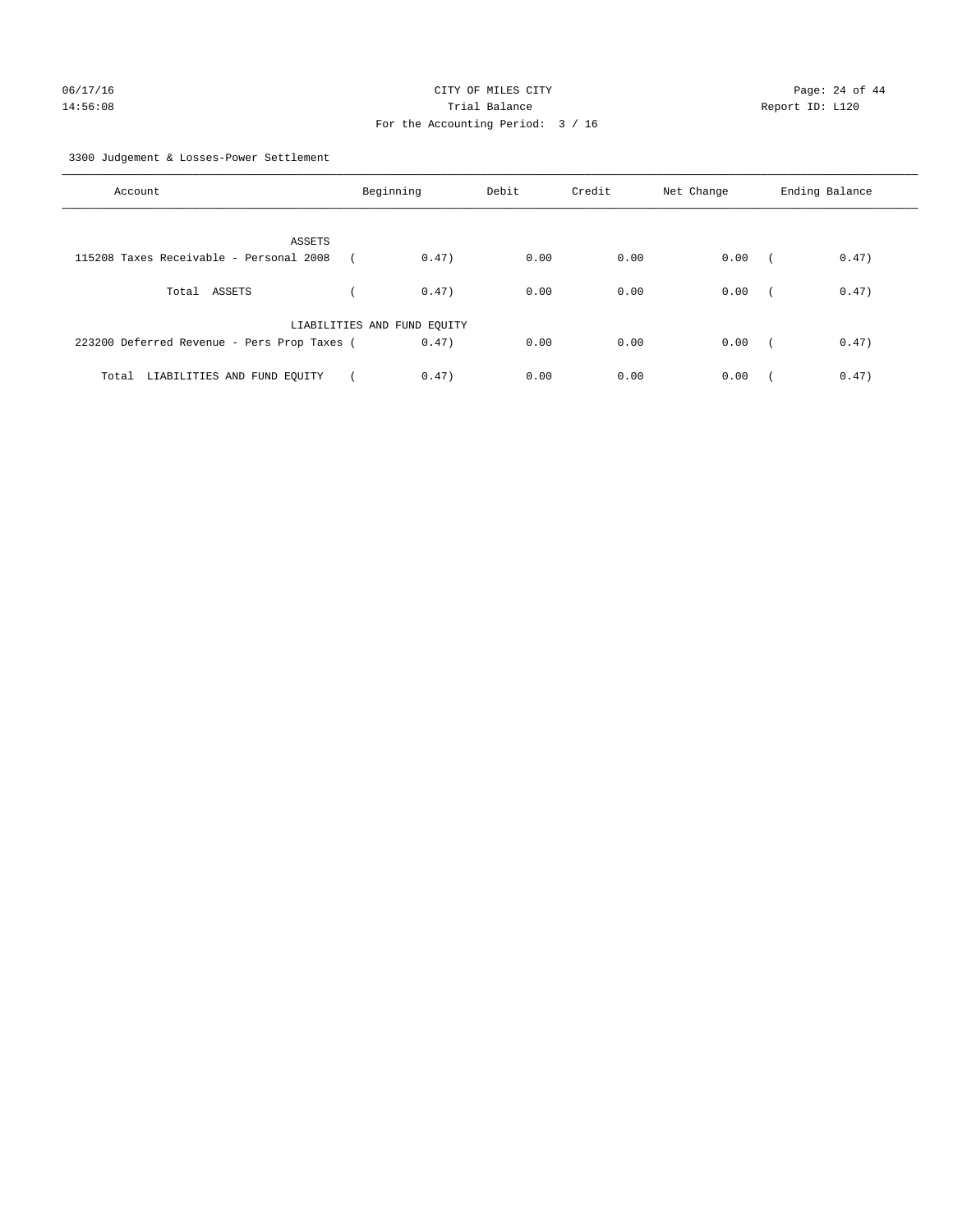# 06/17/16 Page: 25 of 44 14:56:08 Report ID: L120 For the Accounting Period: 3 / 16

## 3670 SID 211

| Account                                    | Beginning                   | Debit | Credit | Net Change | Ending Balance |
|--------------------------------------------|-----------------------------|-------|--------|------------|----------------|
|                                            |                             |       |        |            |                |
| ASSETS                                     |                             |       |        |            |                |
| 101000 Cash - Operating                    | 481.90                      | 0.00  | 0.00   | 0.00       | 481.90         |
| 118150 Special Assessments Receivables-201 | 2,450.11                    | 0.00  | 0.00   | 0.00       | 2,450.11       |
| 119000 Special Assmt Recbl - Deferred      | 59,703.00                   | 0.00  | 0.00   | 0.00       | 59,703.00      |
| 172000 Revenues (Credit)                   | 2,641.97)                   | 0.00  | 0.00   | 0.00       | 2,641.97)      |
| Total ASSETS                               | 59,993.04                   | 0.00  | 0.00   | 0.00       | 59,993.04      |
|                                            | LIABILITIES AND FUND EQUITY |       |        |            |                |
| 223000 Deferred Revenue/Uncollected Taxes  | 62,153.11                   | 0.00  | 0.00   | 0.00       | 62,153.11      |
| 242000 Expenditures (Debit)                | 2,160.07)                   | 0.00  | 0.00   | 0.00       | 2,160.07)      |
| LIABILITIES AND FUND EQUITY<br>Total       | 59,993.04                   | 0.00  | 0.00   | 0.00       | 59,993.04      |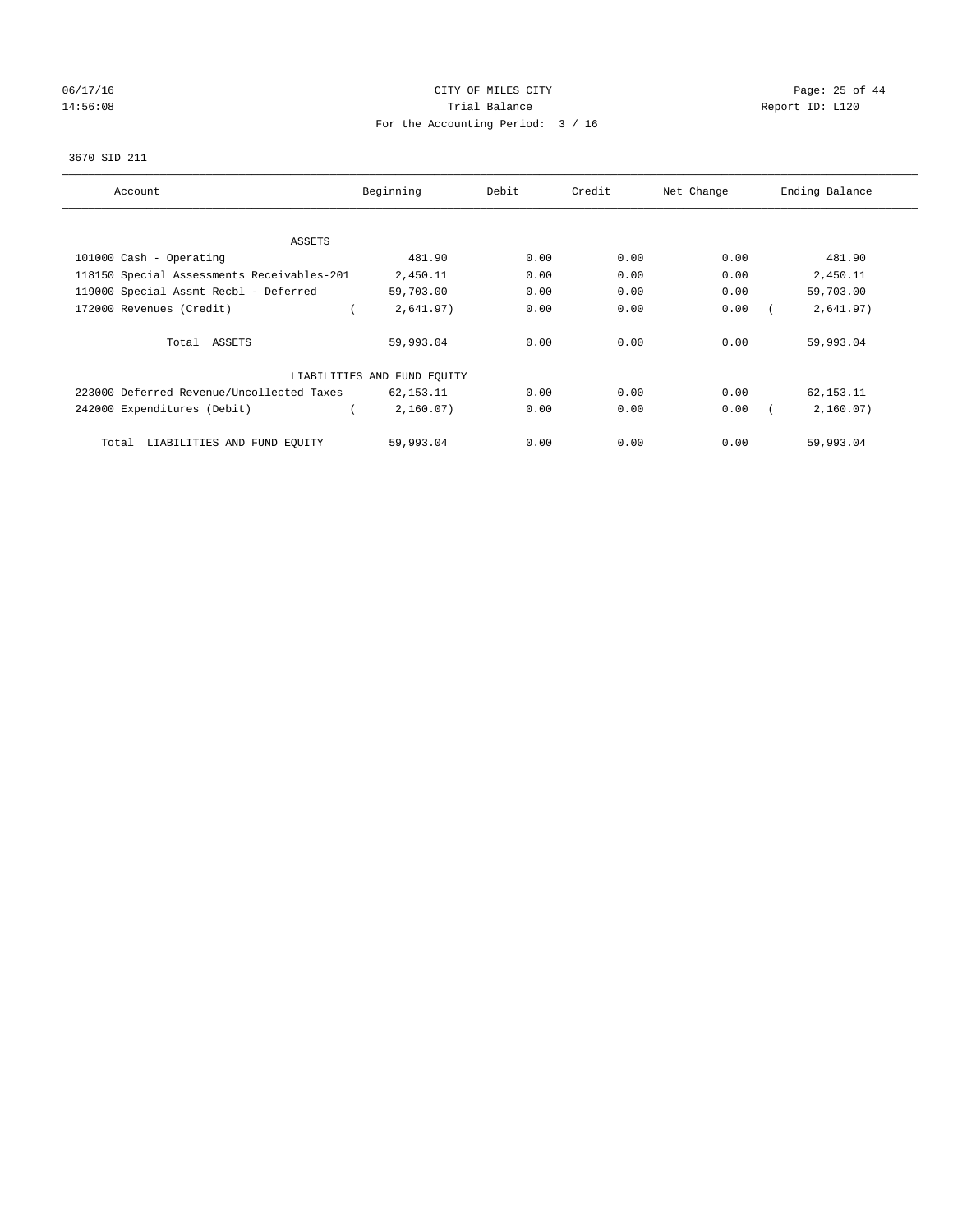# 06/17/16 Page: 26 of 44 14:56:08 Trial Balance Report ID: L120 For the Accounting Period: 3 / 16

## 4000 General Fund Capitol Improvement Fund

| Account                              | Beginning                   | Debit     | Credit      | Net Change  | Ending Balance |
|--------------------------------------|-----------------------------|-----------|-------------|-------------|----------------|
| ASSETS                               |                             |           |             |             |                |
| 101000 Cash - Operating              | 67,331.12                   | 0.00      | 16,275.00 ( | 16,275.00)  | 51,056.12      |
| Total ASSETS                         | 67,331.12                   | 0.00      | 16,275.00 ( | 16,275.00)  | 51,056.12      |
|                                      | LIABILITIES AND FUND EQUITY |           |             |             |                |
| 202000 Accounts Payable              | 0.00                        | 16,275.00 | 16,275.00   | 0.00        | 0.00           |
| 242000 Expenditures (Debit)          | 39,858.08)                  | 16,275.00 | 0.00(       | 16, 275.00) | 56, 133.08)    |
| 271000 Unreserved Fund Balance       | 107,189.20                  | 0.00      | 0.00        | 0.00        | 107,189.20     |
| LIABILITIES AND FUND EQUITY<br>Total | 67,331.12                   | 32,550.00 | 16,275.00 ( | 16.275.00   | 51,056.12      |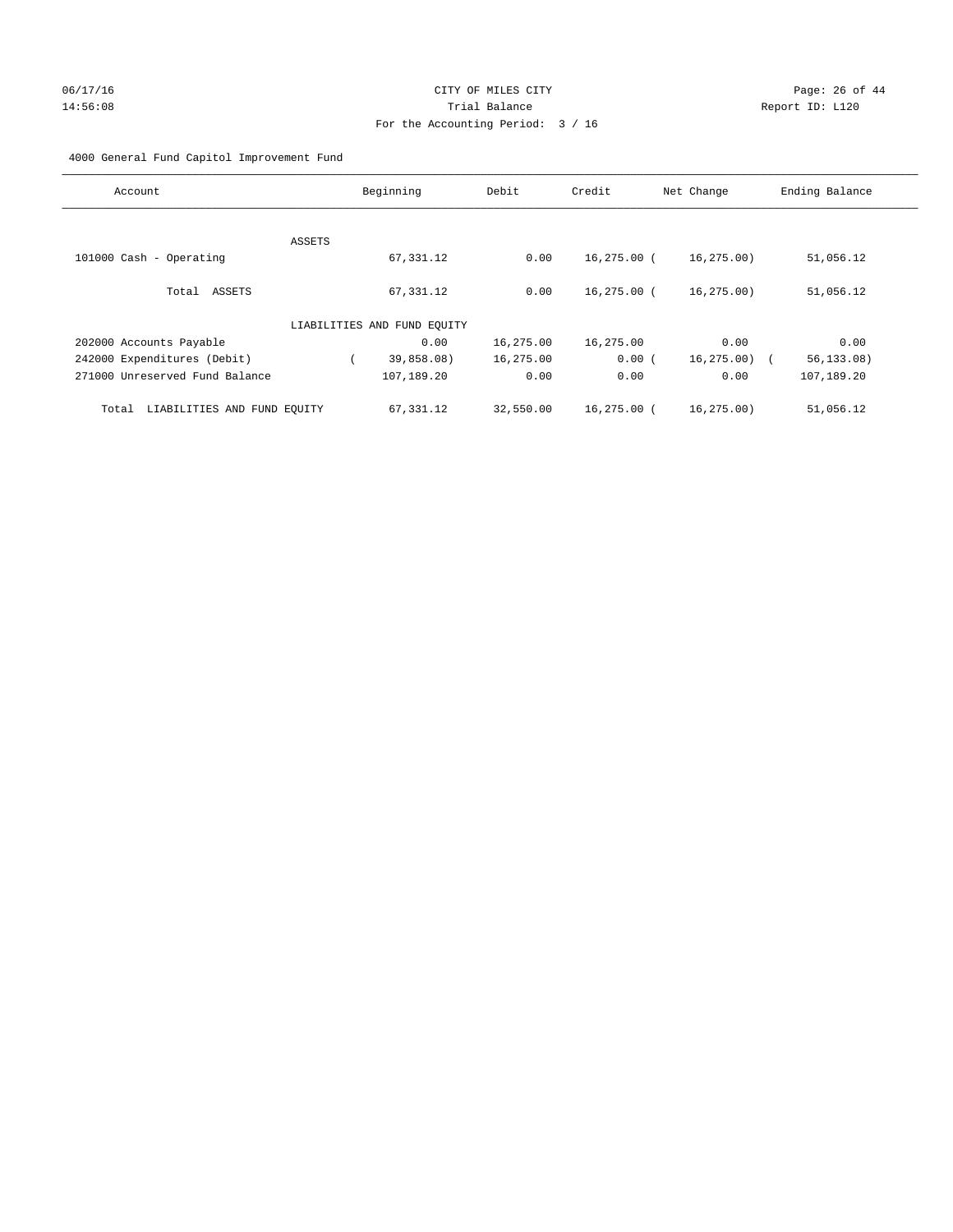# 06/17/16 Page: 27 of 44 14:56:08 Trial Balance Report ID: L120 For the Accounting Period: 3 / 16

4050 Ambulance Capital Improvement Fund

| Account                  |        | Beginning  | Debit | Credit | Net Change | Ending Balance |
|--------------------------|--------|------------|-------|--------|------------|----------------|
|                          | ASSETS |            |       |        |            |                |
| 101000 Cash - Operating  |        | 13,779.06  | 0.00  | 0.00   | 0.00       | 13,779.06      |
| 172000 Revenues (Credit) |        | 13,779.06) | 0.00  | 0.00   | 0.00       | 13,779.06)     |
| Total ASSETS             |        | 0.00       | 0.00  | 0.00   | 0.00       | 0.00           |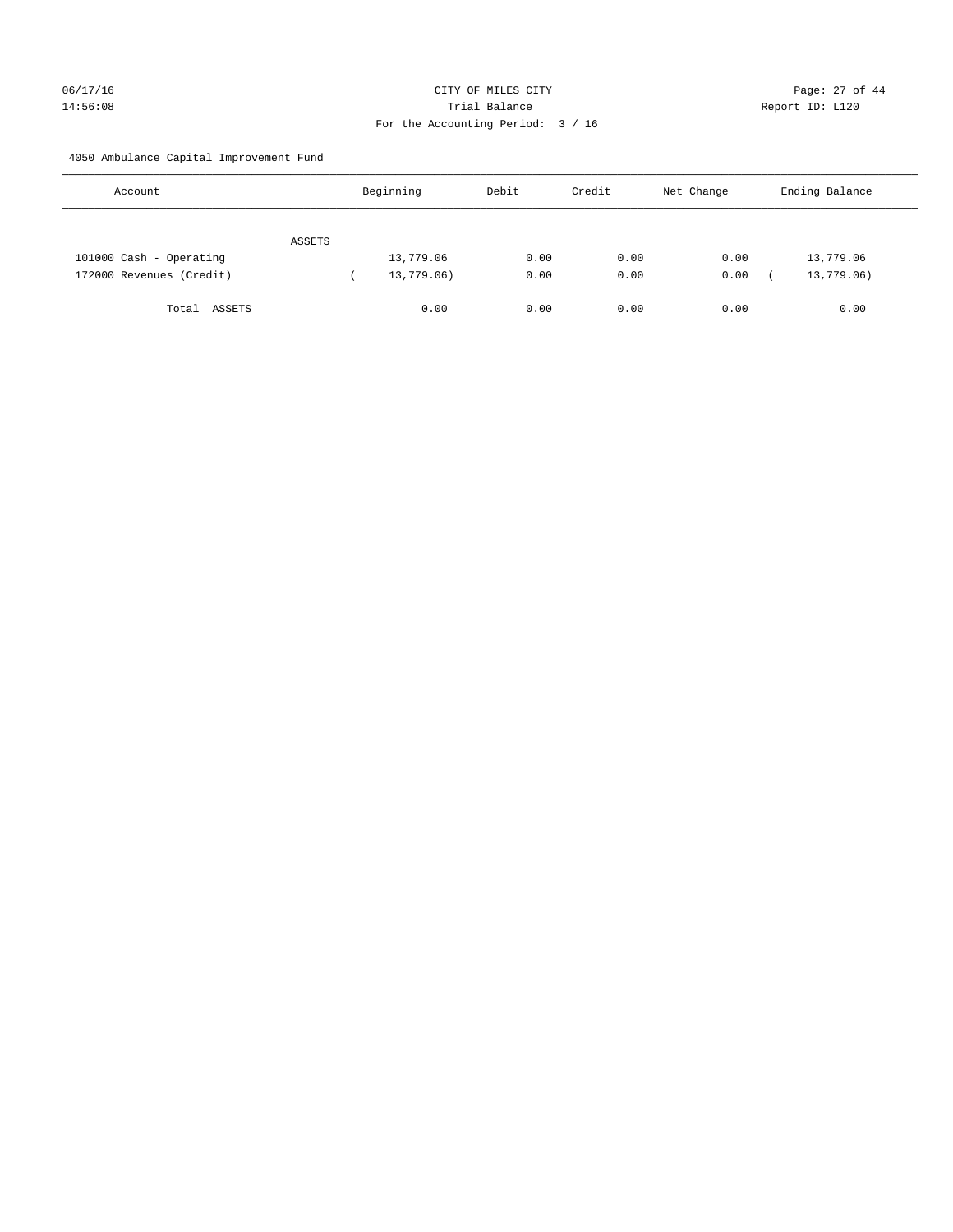## 06/17/16 Page: 28 of 44 14:56:08 Trial Balance Report ID: L120 For the Accounting Period: 3 / 16

## 4056 Airport- Capital Improvement Plan

| Account                              | Beginning                   | Debit    | Credit       | Net Change   | Ending Balance     |
|--------------------------------------|-----------------------------|----------|--------------|--------------|--------------------|
|                                      |                             |          |              |              |                    |
| ASSETS                               |                             |          |              |              |                    |
| 101000 Cash - Operating              | 65,616.10                   | 1,957.41 | 195.00       | 1,762.41     | 67,378.51          |
| 172000 Revenues (Credit)             | 72, 179.10)                 | 0.00     | $1,957.41$ ( | $1,957.41$ ( | 74, 136.51)        |
| Total ASSETS                         | 6.563.00                    | 1,957.41 | $2.152.41$ ( | $195.00$ (   | 6,758.00           |
|                                      | LIABILITIES AND FUND EQUITY |          |              |              |                    |
| 202000 Accounts Payable              | 0.00                        | 195.00   | 195.00       | 0.00         | 0.00               |
| 242000 Expenditures (Debit)          | 6, 563.00)                  | 195.00   | 0.00(        | 195.00)      | 6,758.00<br>$\sim$ |
| LIABILITIES AND FUND EQUITY<br>Total | 6, 563, 00)                 | 390.00   | $195.00$ $($ | 195.00)      | 6,758.00           |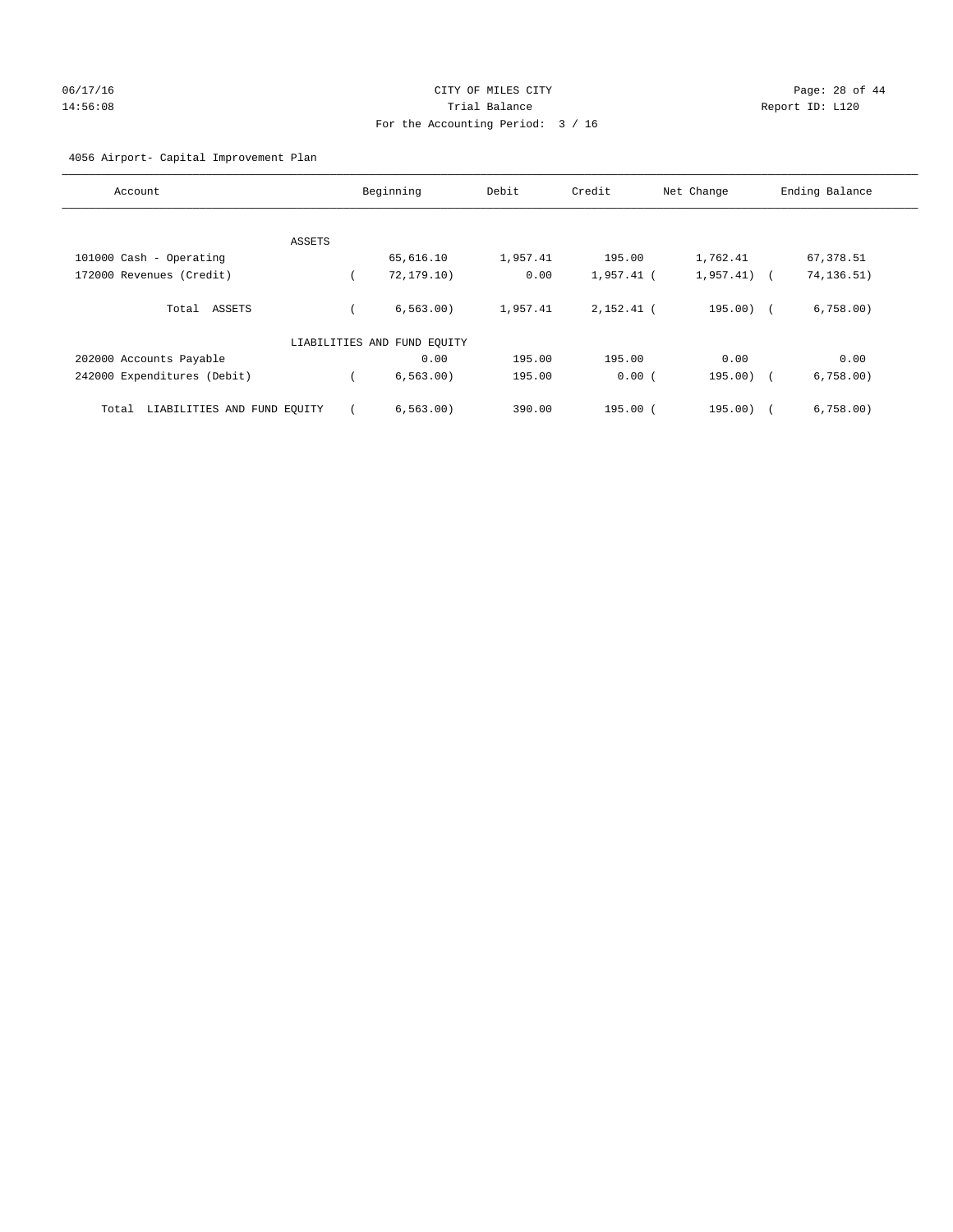# 06/17/16 Page: 29 of 44 14:56:08 Trial Balance Report ID: L120 For the Accounting Period: 3 / 16

## 4060 CAPITAL IMPROV-PUBLIC WORKS

| Account                              |        | Beginning                   | Debit  | Credit       | Net Change | Ending Balance |
|--------------------------------------|--------|-----------------------------|--------|--------------|------------|----------------|
|                                      |        |                             |        |              |            |                |
|                                      | ASSETS |                             |        |              |            |                |
| 101000 Cash - Operating              |        | 264,077.49                  | 160.00 | 0.00         | 160.00     | 264, 237.49    |
| 172000 Revenues (Credit)             |        | 256,669.00                  | 0.00   | $160.00$ $($ | $160.00$ ) | 256,829.00     |
| Total ASSETS                         |        | 7,408.49                    | 160.00 | 160.00       | 0.00       | 7,408.49       |
|                                      |        | LIABILITIES AND FUND EQUITY |        |              |            |                |
| 242000 Expenditures (Debit)          |        | 127,799.72)                 | 0.00   | 0.00         | 0.00       | 127,799.72)    |
| 271000 Unreserved Fund Balance       |        | 135,208.21                  | 0.00   | 0.00         | 0.00       | 135,208.21     |
| LIABILITIES AND FUND EQUITY<br>Total |        | 7,408.49                    | 0.00   | 0.00         | 0.00       | 7,408.49       |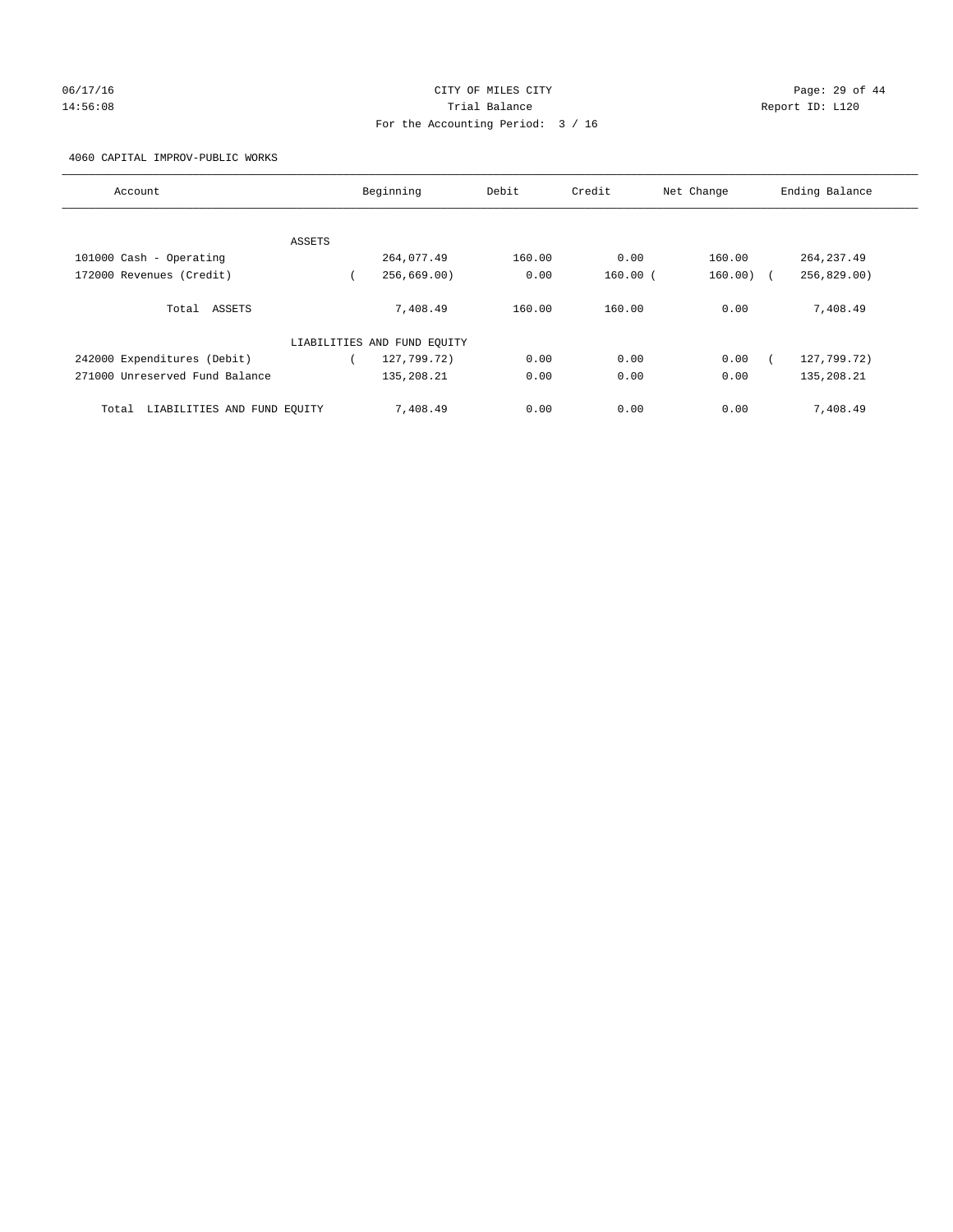## 06/17/16 Page: 30 of 44 14:56:08 Trial Balance Report ID: L120 For the Accounting Period: 3 / 16

#### 5210 WATER UTILITY

| Account                                                   | Beginning                   | Debit       | Credit       | Net Change  | Ending Balance          |
|-----------------------------------------------------------|-----------------------------|-------------|--------------|-------------|-------------------------|
| ASSETS                                                    |                             |             |              |             |                         |
| 101000 Cash - Operating                                   | 2,384,274.95                | 143,869.55  | 116,653.77   | 27,215.78   | 2, 411, 490.73          |
| 101010 Deposit Cash                                       | 94,350.00                   | 5,500.00    | 3,050.00     | 2,450.00    | 96,800.00               |
| 102240 Cash - Replacement & Depreciation                  | 1,489,589.35                | 0.00        | 0.00         | 0.00        | 1,489,589.35            |
| 102250 Cash - System Devlopment Fees                      | 274,673.25                  | 0.00        | 0.00         | 0.00        | 274,673.25              |
| 102270 Cash - Curb Stop Replacement Fee                   | 257,615.47                  | 3,686.40    | 452.75       | 3,233.65    | 260,849.12              |
| 102312 RevBnd/CurYearDebt-DNRC/CarbonTank                 | 40,885.06                   | 11,532.19   | 0.00         | 11,532.19   | 52, 417.25              |
| 102313 RevBnd/CurYearDebt-DNRC/NE WtrLine                 | 29, 254. 16                 | 11,822.60   | 0.00         | 11,822.60   | 41,076.76               |
| 102315 RevBnd/CurYearDebt-ARRA/NE Water Li                | 2,952.98                    | 1,483.96    | 0.00         | 1,483.96    | 4,436.94                |
| 102322 RevBnd/Reserve-DNRC/CarbonTank                     | 153,009.00                  | 0.00        | 0.00         | 0.00        | 153,009.00              |
| 102323 RevBnd/Reserve-DNRC/NE WtrLine                     | 128,653.00                  | 0.00        | 0.00         | 0.00        | 128,653.00              |
| 102325 RevBnd/Reserve-ARRA B-NE Waterline                 | 18,245.00                   | 0.00        | 0.00         | 0.00        | 18,245.00               |
| 103000 Petty Cash                                         | 330.00                      | 0.00        | 0.00         | 0.00        | 330.00                  |
| 122000 Accounts Receivable                                | 152, 119.46                 | 135, 497.26 | 145,006.91 ( | 9,509.65)   | 142,609.81              |
| 122020 Accounts Receivable-\$2.00 State Ass               | 1,350.84                    | 0.00        | $1,042.08$ ( | 1,042.08)   | 308.76                  |
| 162000 Deferred outflows-GASB68                           | 33,300.00                   | 0.00        | 0.00         | 0.00        | 33,300.00               |
| 172000 Revenues (Credit)                                  | (1, 475, 973.40)            | 0.00        | 132,056.90 ( | 132,056.90) | 1,608,030.30)           |
| 181000 Land                                               | 41,844.00                   | 0.00        | 0.00         | 0.00        | 41,844.00               |
| 182000 Buildings                                          | 22,997.00                   | 0.00        | 0.00         | 0.00        | 22,997.00               |
| 182100 Allowance for Depr - Buildings (Cre(               | 22,997.00)                  | 0.00        | 0.00         | 0.00        | 22,997.00)              |
| 186000 Machinery and Equipment                            | 427, 225. 70                | 0.00        | 0.00         | 0.00        | 427, 225.70             |
| 186100 Allowance for Depr - Machinery & Eq(               | 240,585.00)                 | 0.00        | 0.00         | 0.00        | 240,585.00)             |
| 188000 Const. Work in Progress-NE Wtr Line                | 31,779.84                   | 0.00        | 0.00         | 0.00        | 31,779.84               |
| 189100 Source of Supply                                   | 3, 448, 234.49              | 0.00        | 0.00         | 0.00        | 3, 448, 234.49          |
| 189110 Allowance for Depreciation - Source(               | 500,747.00)                 | 0.00        | 0.00         | 0.00        | 500,747.00)<br>$\left($ |
| 189300 Treatment Plant                                    | 3,716,158.00                | 0.00        | 0.00         | 0.00        | 3,716,158.00            |
| 189310 Allowance for Depr - Treatment Plan( 1,838,549.00) |                             | 0.00        | 0.00         | 0.00        | (1,838,549.00)          |
| 189400 Transmission & Distribution                        | 12,951,364.97               | 0.00        | 0.00         | 0.00        | 12,951,364.97           |
| 189410 Allowance for Depr - Trans & Distri( 3,518,876.00) |                             | 0.00        | 0.00         | 0.00        | 3,518,876.00)           |
| Total ASSETS                                              | 18, 102, 479. 12            | 313,391.96  | 398,262.41 ( | 84,870.45)  | 18,017,608.67           |
|                                                           | LIABILITIES AND FUND EQUITY |             |              |             |                         |
| 202000 Accounts Payable                                   | 69,385.37                   | 23,543.52   | 23,580.77    | 37.25       | 69,422.62               |
| 214000 Deposits Payable                                   | 94,500.00                   | 3,050.00    | 5,500.00     | 2,450.00    | 96,950.00               |
| 214010 Refunds Payable<br>$\left($                        | 179.50)                     | 281.43      | $218.63$ (   | 62.80)      | 242.30)                 |
| 223899 Deferred inflows-GASB 68                           | 111,493.00                  | 0.00        | 0.00         | 0.00        | 111,493.00              |
| 231000 BONDS PAYABLE                                      | 4,827,000.00                | 0.00        | 0.00         | 0.00        | 4,827,000.00            |
| 237000 Net Pension liability-GASB 68                      | 429,854.00                  | 0.00        | 0.00         | 0.00        | 429,854.00              |
| 238000 Other Post Employment Benefits                     | 3,355.00                    | 0.00        | 0.00         | 0.00        | 3,355.00                |
| 239000 Compensated Absences Payable                       | 84,788.00                   | 0.00        | 0.00         | 0.00        | 84,788.00               |
| 242000 Expenditures (Debit)                               | 973,075.61)                 | 87,507.00   | $212.10$ (   | 87,294.90)  | 1,060,370.51)           |
| 250300 Reserve Revenue Bond - Current Debt                | 323, 303.85                 | 0.00        | 0.00         | 0.00        | 323, 303.85             |
| 250500 Reserve - System Dev Fees                          | 171,098.25                  | 0.00        | 0.00         | 0.00        | 171,098.25              |
| 250600 Reserve for Replacement & Depreciat                | 1,351,889.30                | 0.00        | 0.00         | 0.00        | 1,351,889.30            |
| 271000 Unreserved Fund Balance                            | 493,065.00)                 | 0.00        | 0.00         | 0.00        | 493,065.00)             |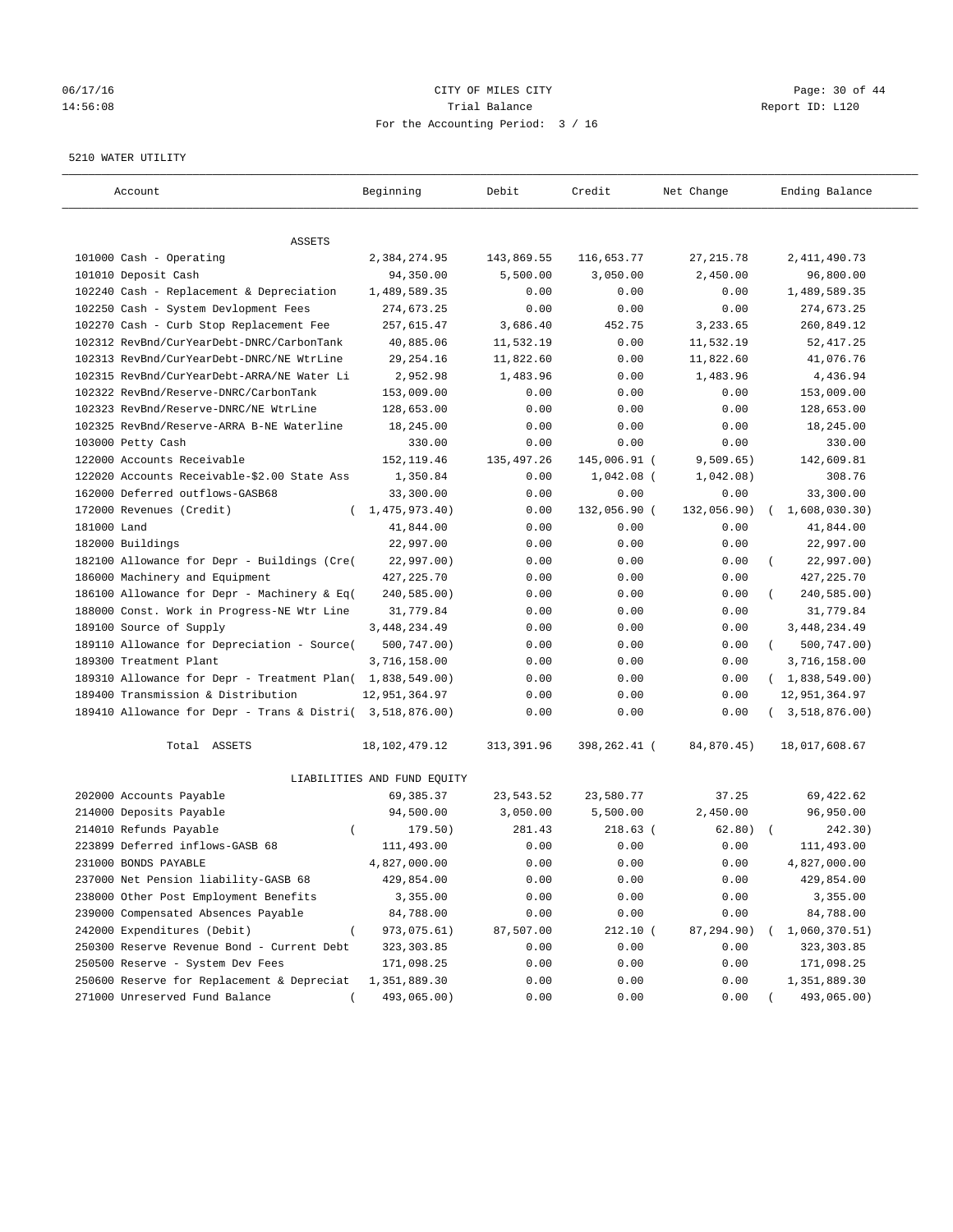# 06/17/16 Page: 31 of 44 14:56:08 Report ID: L120 For the Accounting Period: 3 / 16

## 5210 WATER UTILITY

| Account                              | Beginning     | Debit      | Credit      | Net Change | Ending Balance |
|--------------------------------------|---------------|------------|-------------|------------|----------------|
| 272000 Unreserved Retained Earnings  | 12,102,132.46 | 0.00       | 0.00        | 0.00       | 12,102,132.46  |
| LIABILITIES AND FUND EQUITY<br>Total | 18,102,479.12 | 114,381.95 | 29,511.50 ( | 84,870.45) | 18,017,608.67  |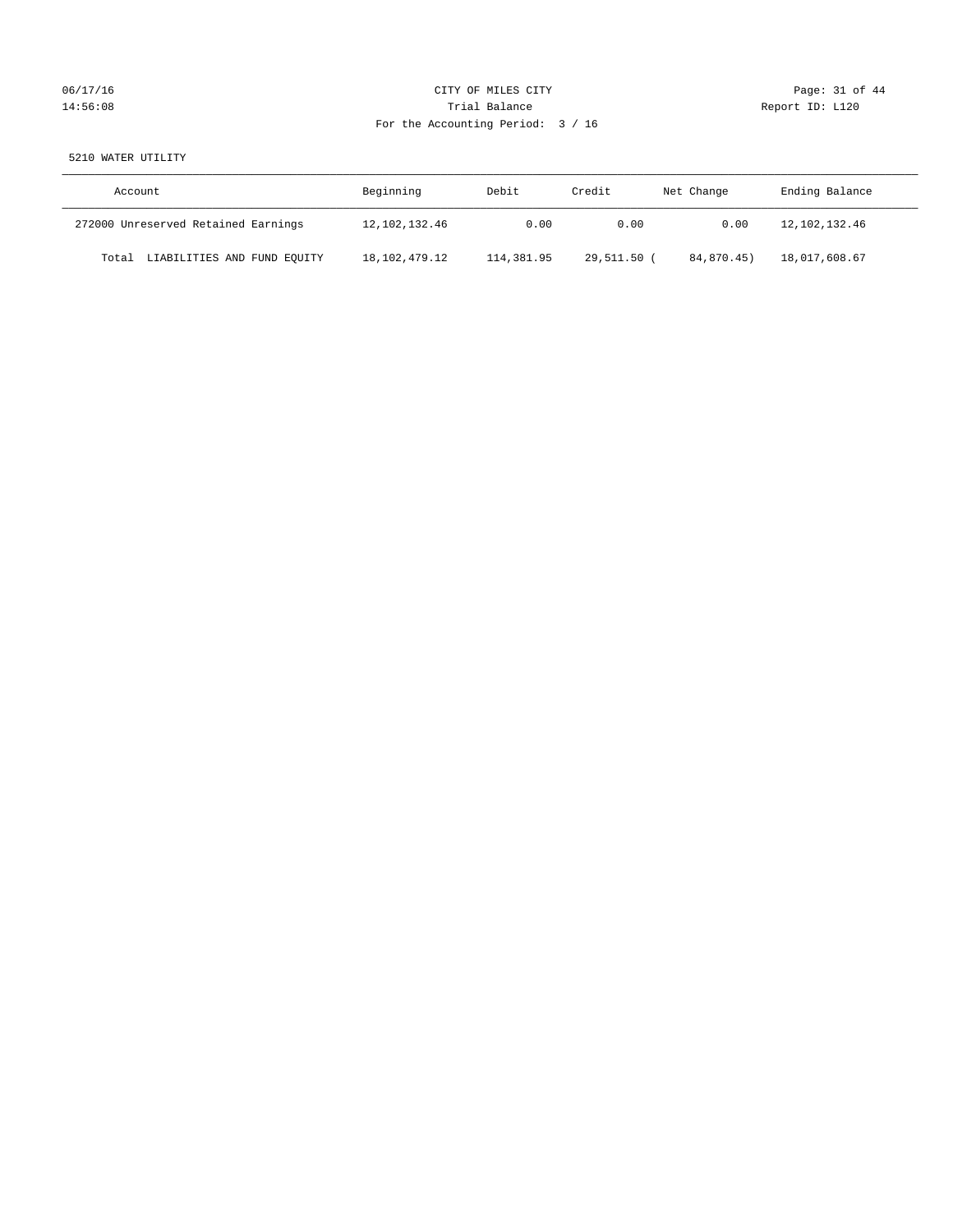## 06/17/16 Page: 32 of 44 14:56:08 Trial Balance Report ID: L120 For the Accounting Period: 3 / 16

#### 5310 SEWER UTILITY

| Account                                                   | Beginning                   | Debit      | Credit        | Net Change   | Ending Balance   |
|-----------------------------------------------------------|-----------------------------|------------|---------------|--------------|------------------|
| ASSETS                                                    |                             |            |               |              |                  |
| 101000 Cash - Operating                                   | 247,077.04                  | 96, 343.50 | 111,516.69 (  | 15, 173. 19) | 231,903.85       |
| 102240 Cash - Replacement & Depreciation                  | 195,098.39                  | 0.00       | 0.00          | 0.00         | 195,098.39       |
| 102250 Cash - System Devlopment Fees                      | 138,120.91                  | 0.00       | 0.00          | 0.00         | 138,120.91       |
| 102280 WWtr Treatment Plant-Phase I Constr                | 575,694.46                  | 0.00       | 0.00          | 0.00         | 575,694.46       |
| 102316 RevBnd/CurYearDebt-Phase 1 Haynes L                | 117,160.58                  | 8,385.83   | 0.00          | 8,385.83     | 125,546.41       |
| 102390 REV BOND/RESERVE-Sewer Phase 1                     | 101,735.00                  | 0.00       | 0.00          | 0.00         | 101,735.00       |
| 122000 Accounts Receivable                                | 107, 327.39                 | 90,878.14  | 95,742.93 (   | 4,864.79)    | 102,462.60       |
| 162000 Deferred outflows-GASB68                           | 25, 347.00                  | 0.00       | 0.00          | 0.00         | 25, 347.00       |
| 172000 Revenues (Credit)                                  | 743,824.06)                 | 436.32     | 91,798.93 (   | 91,362.61)   | 835,186.67)      |
| 181000 Land                                               | 2.00                        | 0.00       | 0.00          | 0.00         | 2.00             |
| 186000 Machinery and Equipment                            | 712,525.05                  | 0.00       | 0.00          | 0.00         | 712,525.05       |
| 186100 Allowance for Depr - Machinery & Eq(               | 381,553.00)                 | 0.00       | 0.00          | 0.00         | 381,553.00)      |
| 188000 Const. Work in Progress-NE Wtr Line                | 21,751.61                   | 0.00       | 0.00          | 0.00         | 21,751.61        |
| 189300 Treatment Plant                                    | 4,648,138.96                | 0.00       | 0.00          | 0.00         | 4,648,138.96     |
| 189310 Allowance for Depr - Treatment Plan(               | 1, 279, 806.00)             | 0.00       | 0.00          | 0.00         | (1, 279, 806.00) |
| 189400 Transmission & Distribution                        | 4,028,819.40                | 0.00       | 0.00          | 0.00         | 4,028,819.40     |
| 189410 Allowance for Depr - Trans & Distri( 1,304,502.00) |                             | 0.00       | 0.00          | 0.00         | (1, 304, 502.00) |
| Total ASSETS                                              | 7,209,112.73                | 196,043.79 | 299,058.55 (  | 103,014.76)  | 7,106,097.97     |
|                                                           | LIABILITIES AND FUND EQUITY |            |               |              |                  |
| 202000 Accounts Payable                                   | 0.00                        | 49,969.33  | 49,969.33     | 0.00         | 0.00             |
| 223899 Deferred inflows-GASB 68                           | 84,866.00                   | 0.00       | 0.00          | 0.00         | 84,866.00        |
| 231300 Bonds Pay 1979 Issue                               | 1,336,000.00                | 0.00       | 0.00          | 0.00         | 1,336,000.00     |
| 237000 Net Pension liability-GASB 68                      | 327,195.00                  | 0.00       | 0.00          | 0.00         | 327,195.00       |
| 238000 Other Post Employment Benefits                     | 2,580.00                    | 0.00       | 0.00          | 0.00         | 2,580.00         |
| 239000 Compensated Absences Payable                       | 67,128.00                   | 0.00       | 0.00          | 0.00         | 67,128.00        |
| 242000 Expenditures (Debit)<br>$\left($                   | 989,137.59)                 | 103,130.86 | 116.10(       | 103,014.76)  | 1,092,152.35)    |
| 250500 Reserve - System Dev Fees                          | 82,925.91                   | 0.00       | 0.00          | 0.00         | 82,925.91        |
| 250600 Reserve for Replacement & Depreciat                | 1,666,491.83                | 0.00       | 0.00          | 0.00         | 1,666,491.83     |
| 271000 Unreserved Fund Balance<br>$\left($                | 376,601.00)                 | 0.00       | 0.00          | 0.00         | 376,601.00)      |
| 272000 Unreserved Retained Earnings                       | 5,007,664.58                | 0.00       | 0.00          | 0.00         | 5,007,664.58     |
| Total LIABILITIES AND FUND EQUITY                         | 7,209,112.73                | 153,100.19 | $50,085.43$ ( | 103,014.76)  | 7,106,097.97     |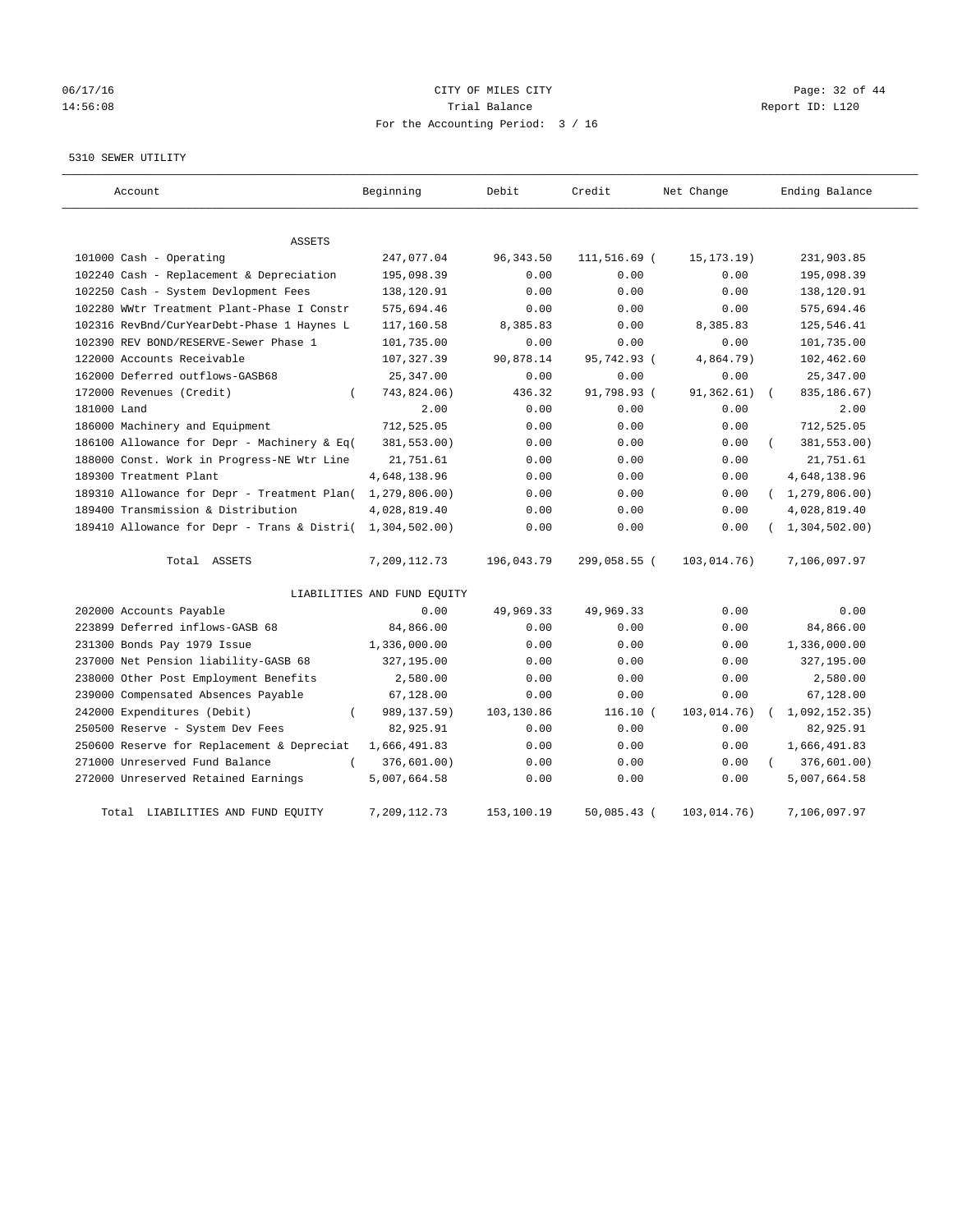## 06/17/16 Page: 33 of 44 14:56:08 Trial Balance Report ID: L120 For the Accounting Period: 3 / 16

#### 5510 AMBULANCE FUND

| Account                                           | Beginning                   | Debit      | Credit       | Net Change | Ending Balance            |
|---------------------------------------------------|-----------------------------|------------|--------------|------------|---------------------------|
| ASSETS                                            |                             |            |              |            |                           |
| 101000 Cash - Operating<br>$\left($               | 254,632.88)                 | 39,062.57  | 36,589.44    | 2,473.13   | 252, 159.75)              |
| 113211 Taxes Receivable - Real 2011               | 19.68                       | 0.00       | 0.00         | 0.00       | 19.68                     |
| 113213 Tax Receivables Real-2013                  | 3.10                        | 0.00       | 0.00         | 0.00       | 3.10                      |
| 113214 Taxes Receivable- Real 2014                | 10.34                       | 0.00       | $0.28$ (     | 0.28)      | 10.06                     |
| 113215 Tax Receivables Real-2015<br>$\left($      | 4,712.01)                   | 0.00       | 49.05 (      | 49.05)     | 4,761.06)                 |
| 115208 Taxes Receivable - Personal 2008           | 0.01                        | 0.00       | 0.00         | 0.00       | 0.01                      |
| 115214 Taxes Receivable Personal 2014<br>$\left($ | 0.01)                       | 0.00       | 0.00         | 0.00       | 0.01)                     |
| 115215 Taxes Receivable Personal-2015             | 3.10                        | 0.00       | $0.84$ (     | 0.84)      | 2.26                      |
| 122000 Accounts Receivable                        | 318, 138.53                 | 62,403.05  | 79,916.03 (  | 17,512.98) | 300,625.55                |
| 122100 Acct Receivable                            | 136,018.20)                 | 0.00       | 0.00         | 0.00       | 136,018.20)               |
| 162000 Deferred outflows-GASB68                   | 23, 211.00                  | 0.00       | 0.00         | 0.00       | 23, 211.00                |
| 172000 Revenues (Credit)<br>$\left($              | 521, 455.46)                | 3.90       | 62,748.14 (  | 62,744.24) | 584,199.70)<br>$\sqrt{2}$ |
| 186000 Machinery and Equipment                    | 411, 482.11                 | 0.00       | 0.00         | 0.00       | 411, 482.11               |
| 186100 Allowance for Depr - Machinery & Eq(       | 227,888.00)                 | 0.00       | 0.00         | 0.00       | 227,888.00)               |
| Total ASSETS<br>$\left($                          | 391,838.69)                 | 101,469.52 | 179,303.78 ( | 77,834.26) | 469,672.95)               |
|                                                   | LIABILITIES AND FUND EQUITY |            |              |            |                           |
| 202000 Accounts Payable                           | 0.00                        | 9,760.98   | 9,760.98     | 0.00       | 0.00                      |
| 223100 Deferred Revenue - Real Prop Taxes (       | 4,831.23)                   | 49.33      | 0.00(        | 49.33)     | 4,880.56)                 |
| 223200 Deferred Revenue - Pers Prop Taxes (       | 19.90)                      | 0.84       | 0.00(        | 0.84)      | 20.74)                    |
| 223899 Deferred inflows-GASB 68                   | 25,139.00                   | 0.00       | 0.00         | 0.00       | 25,139.00                 |
| 235000 CONTRACTS/NOTES/LOANS PAYABLE              | 39,500.22                   | 0.00       | 0.00         | 0.00       | 39,500.22                 |
| 237000 Net Pension liability-GASB 68              | 126,566.00                  | 0.00       | 0.00         | 0.00       | 126,566.00                |
| 238000 Other Post Employment Benefits             | 1,427.00                    | 0.00       | 0.00         | 0.00       | 1,427.00                  |
| 239000 Compensated Absences Payable               | 23,803.00                   | 0.00       | 0.00         | 0.00       | 23,803.00                 |
| 242000 Expenditures (Debit)<br>$\left($           | 438,711.38)                 | 77,784.09  | 0.00(        | 77,784.09) | 516, 495.47)              |
| 271000 Unreserved Fund Balance                    | 121, 630.00)                | 0.00       | 0.00         | 0.00       | 121, 630.00)              |
| 272000 Unreserved Retained Earnings               | 43,081.40)                  | 0.00       | 0.00         | 0.00       | 43,081.40)                |
| LIABILITIES AND FUND EQUITY<br>Total              | 391,838.69)                 | 87,595.24  | 9,760.98 (   | 77,834.26) | 469,672.95)               |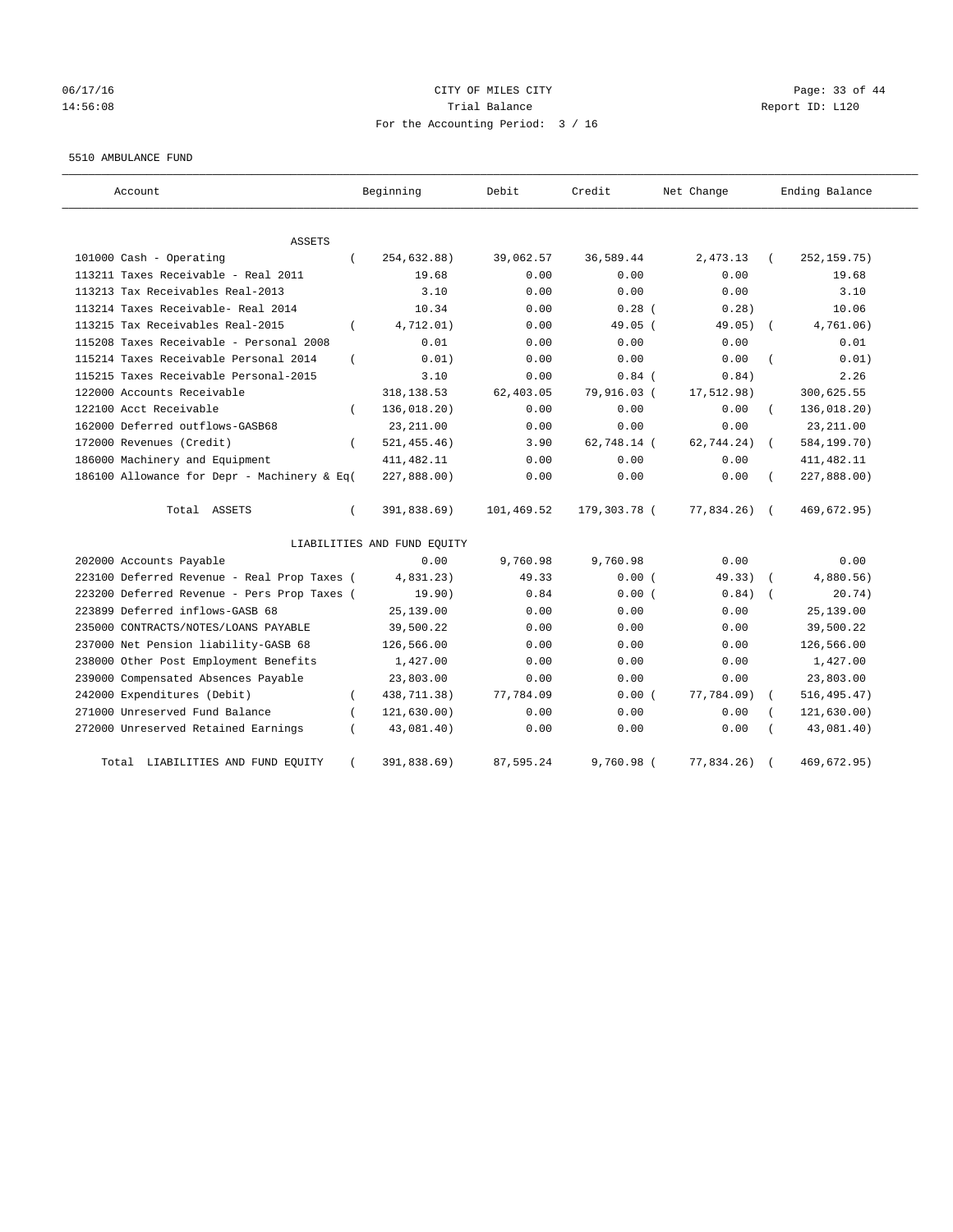## 06/17/16 Page: 34 of 44 14:56:08 Trial Balance Report ID: L120 For the Accounting Period: 3 / 16

#### 5610 AIRPORT OPERATING

| Account                                      | Beginning                   | Debit       | Credit        | Net Change | Ending Balance          |  |
|----------------------------------------------|-----------------------------|-------------|---------------|------------|-------------------------|--|
|                                              |                             |             |               |            |                         |  |
| ASSETS                                       |                             |             |               |            |                         |  |
| 101000 Cash - Operating<br>$\overline{(\ }$  | 160, 612.47)                | 36,409.52   | 34, 287. 27   | 2,122.25   | 158,490.22)<br>$\left($ |  |
| 101100 Cash-FAA Grant/St Loan-2008           | 6,748.74                    | 0.00        | 0.00          | 0.00       | 6,748.74                |  |
| 102230 Cash - Surplus/Credit Card Acct       | 94.29                       | 13,860.13   | 13,860.13     | 0.00       | 94.29                   |  |
| 103000 Petty Cash                            | 100.00                      | 0.00        | 0.00          | 0.00       | 100.00                  |  |
| 113211 Taxes Receivable - Real 2011          | 11.57                       | 0.00        | 0.00          | 0.00       | 11.57                   |  |
| 113213 Tax Receivables Real-2013             | 4.62                        | 0.00        | 0.00          | 0.00       | 4.62                    |  |
| 113214 Taxes Receivable- Real 2014           | 15.53                       | 0.00        | $0.42$ (      | 0.42)      | 15.11                   |  |
| 113215 Tax Receivables Real-2015<br>$\left($ | 7,067.54)                   | 0.00        | 73.57(        | 73.57)     | 7, 141.11)              |  |
| 115208 Taxes Receivable - Personal 2008      | 0.02                        | 0.00        | 0.00          | 0.00       | 0.02                    |  |
| 115215 Taxes Receivable Personal-2015        | 4.65                        | 0.00        | $1.26$ (      | 1.26)      | 3.39                    |  |
| 141000 Prepaid Expense                       | 4,615.00                    | 0.00        | 0.00          | 0.00       | 4,615.00                |  |
| 162000 Deferred outflows-GASB68              | 5,629.00                    | 0.00        | 0.00          | 0.00       | 5,629.00                |  |
| 172000 Revenues (Credit)                     | 4, 137, 748.94)             | 275.00      | 35,906.30 (   | 35,631.30) | 4, 173, 380. 24)        |  |
| 181000 Land                                  | 19,983.00                   | 0.00        | 0.00          | 0.00       | 19,983.00               |  |
| 182000 Buildings                             | 677,537.00                  | 0.00        | 0.00          | 0.00       | 677,537.00              |  |
| 182100 Allowance for Depr - Buildings (Cre(  | 347,980.00)                 | 0.00        | 0.00          | 0.00       | 347,980.00)             |  |
| 184000 Improvements Other Than Buildings     | 8,543,759.48                | 0.00        | 0.00          | 0.00       | 8,543,759.48            |  |
| 184100 Allowance for Depr - Imp Other Than(  | 2,395,730.00                | 0.00        | 0.00          | 0.00       | (2, 395, 730.00)        |  |
| 186000 Machinery and Equipment               | 852,420.59                  | 0.00        | 0.00          | 0.00       | 852,420.59              |  |
| 186100 Allowance for Depr - Machinery & Eq(  | 349,249.00)                 | 0.00        | 0.00          | 0.00       | 349,249.00)             |  |
| 188000 Const. Work in Progress-NE Wtr Line   | 28,749.05                   | 0.00        | 0.00          | 0.00       | 28,749.05               |  |
| Total ASSETS                                 | 2,741,284.59                | 50, 544.65  | 84,128.95 (   | 33,584.30) | 2,707,700.29            |  |
|                                              | LIABILITIES AND FUND EQUITY |             |               |            |                         |  |
| 202000 Accounts Payable                      | 0.00                        | 21,837.41   | 21,837.41     | 0.00       | 0.00                    |  |
| 223100 Deferred Revenue - Real Prop Taxes (  | 7, 246.37)                  | 73.99       | 0.00(         | 73.99)     | 7,320.36)               |  |
| 223200 Deferred Revenue - Pers Prop Taxes (  | 29.84)                      | 1.26        | 0.00(         | 1.26)      | 31.10)                  |  |
| 223899 Deferred inflows-GASB 68              | 18,846.00                   | 0.00        | 0.00          | 0.00       | 18,846.00               |  |
| 235000 CONTRACTS/NOTES/LOANS PAYABLE         | 12,984.44                   | 0.00        | 0.00          | 0.00       | 12,984.44               |  |
| 235150 LTrm Pay/MT Aeronautics               | 14,763.00                   | 0.00        | 0.00          | 0.00       | 14,763.00               |  |
| 237000 Net Pension liability-GASB 68         | 72,658.00                   | 0.00        | 0.00          | 0.00       | 72,658.00               |  |
| 238000 Other Post Employment Benefits        | 670.00                      | 0.00        | 0.00          | 0.00       | 670.00                  |  |
| 239000 Compensated Absences Payable          | 1,743.00                    | 0.00        | 0.00          | 0.00       | 1,743.00                |  |
| 242000 Expenditures (Debit)<br>$\left($      | 4,306,009.09                | 34, 287. 27 | 778.22 (      | 33,509.05) | 4, 339, 518.14)         |  |
| 250600 Reserve for Replacement & Depreciat   | 18,913.67                   | 0.00        | 0.00          | 0.00       | 18,913.67               |  |
| 271000 Unreserved Fund Balance               | 80, 253.00)                 | 0.00        | 0.00          | 0.00       | 80, 253.00)             |  |
| 272000 Unreserved Retained Earnings          | 6,994,244.78                | 0.00        | 0.00          | 0.00       | 6,994,244.78            |  |
| Total LIABILITIES AND FUND EQUITY            | 2,741,284.59                | 56,199.93   | $22,615.63$ ( | 33,584.30) | 2,707,700.29            |  |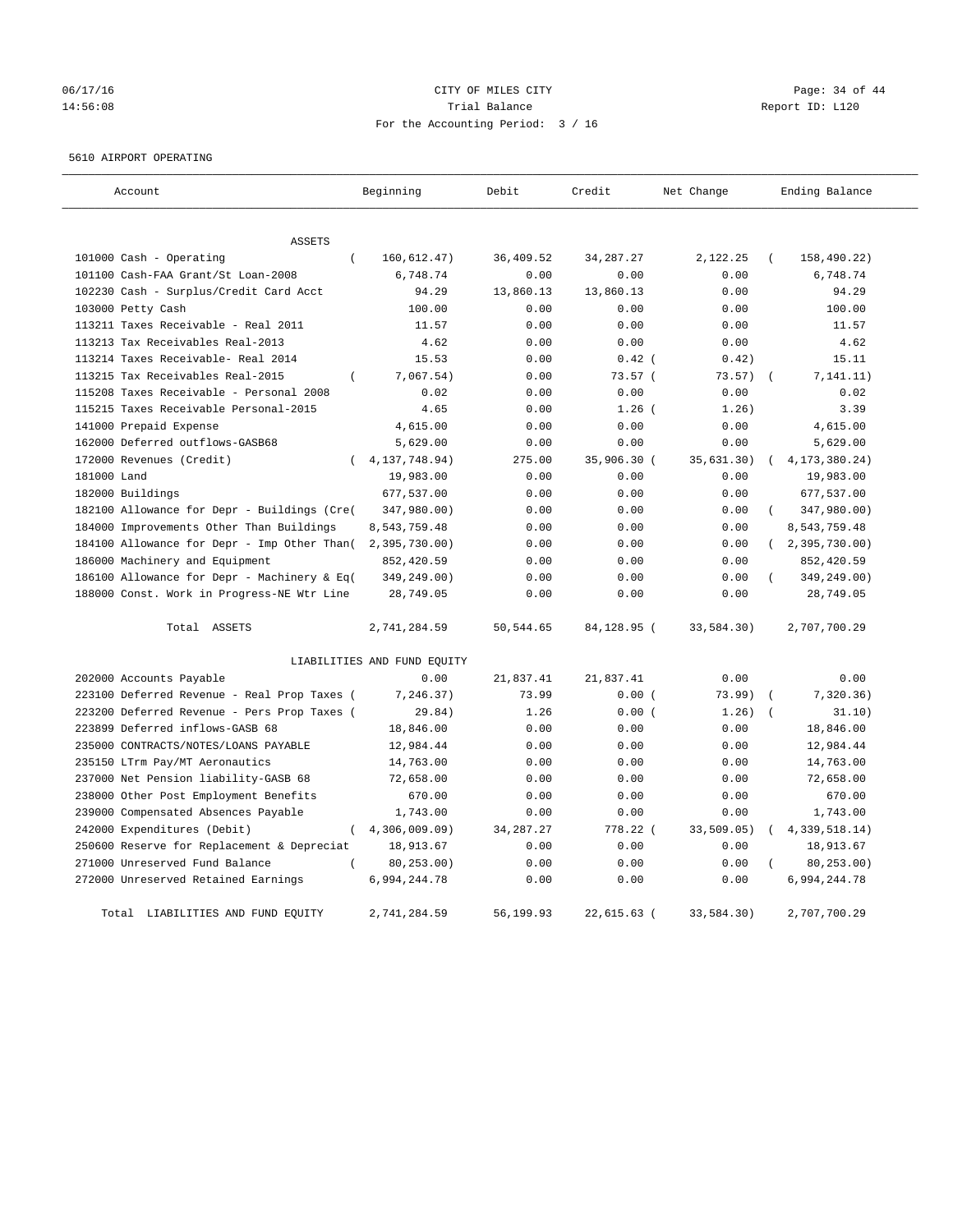## 06/17/16 Page: 35 of 44 14:56:08 Report ID: L120 For the Accounting Period: 3 / 16

#### 6040 PUBLIC WORKS

| Account                              | Beginning                   | Debit     | Credit       | Net Change      | Ending Balance |
|--------------------------------------|-----------------------------|-----------|--------------|-----------------|----------------|
|                                      |                             |           |              |                 |                |
| ASSETS                               |                             |           |              |                 |                |
| 101000 Cash - Operating              | 70,965.25                   | 37,956.44 | 13,813.04    | 24, 143. 40     | 95,108.65      |
| 172000 Revenues (Credit)             | 64,782.98)                  | 0.00      | 37,956.44 (  | $37,956.44$ ) ( | 102,739.42)    |
| Total ASSETS                         | 6,182.27                    | 37,956.44 | 51,769.48 (  | 13,813.04) (    | 7,630.77)      |
|                                      | LIABILITIES AND FUND EQUITY |           |              |                 |                |
| 202000 Accounts Payable              | 0.00                        | 1,853.70  | 1,853.70     | 0.00            | 0.00           |
| 239000 Compensated Absences Payable  | 16,339.00                   | 0.00      | 0.00         | 0.00            | 16,339.00      |
| 242000 Expenditures (Debit)          | 115, 345.81)                | 15,076.54 | $1,263.50$ ( | 13,813.04) (    | 129, 158.85)   |
| 271000 Unreserved Fund Balance       | 8,453.63                    | 0.00      | 0.00         | 0.00            | 8,453.63       |
| 272000 Unreserved Retained Earnings  | 96,735.45                   | 0.00      | 0.00         | 0.00            | 96,735.45      |
| LIABILITIES AND FUND EQUITY<br>Total | 6,182.27                    | 16,930.24 | $3,117.20$ ( | 13,813.04) (    | 7,630.77)      |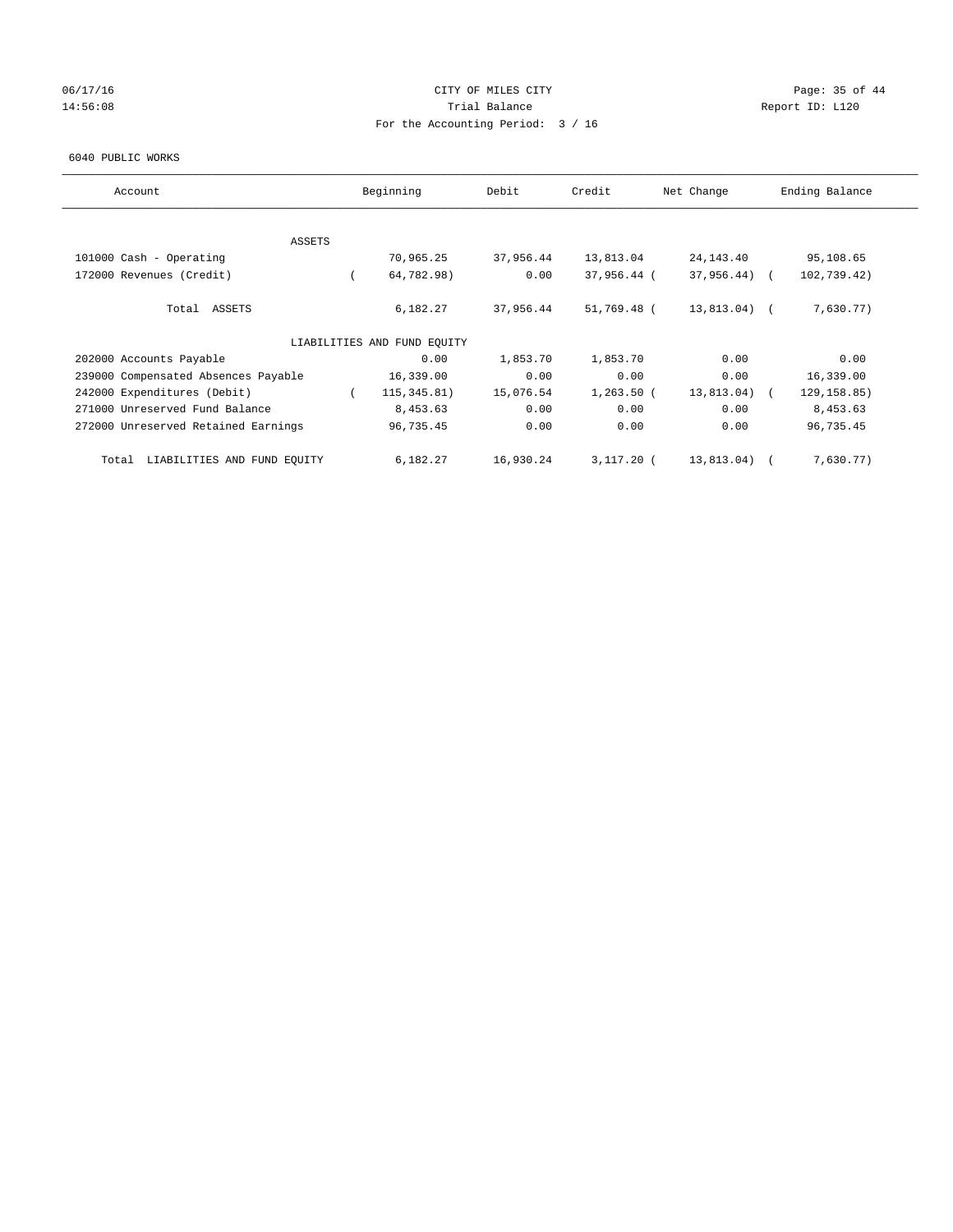## 06/17/16 Page: 36 of 44 14:56:08 Report ID: L120 For the Accounting Period: 3 / 16

## 7370 TBID

| Account                              | Beginning                   | Debit    | Credit   | Net Change | Ending Balance |
|--------------------------------------|-----------------------------|----------|----------|------------|----------------|
|                                      |                             |          |          |            |                |
|                                      | ASSETS                      |          |          |            |                |
| 101000 Cash - Operating              | 0.00                        | 557.00   | 557.00   | 0.00       | 0.00           |
| Total ASSETS                         | 0.00                        | 557.00   | 557.00   | 0.00       | 0.00           |
|                                      | LIABILITIES AND FUND EQUITY |          |          |            |                |
| 202000 Accounts Payable              | 0.00                        | 557.00   | 557.00   | 0.00       | 0.00           |
| 212500 Due to Others                 | 0.00                        | 557.00   | 557.00   | 0.00       | 0.00           |
| LIABILITIES AND FUND EQUITY<br>Total | 0.00                        | 1,114.00 | 1,114.00 | 0.00       | 0.00           |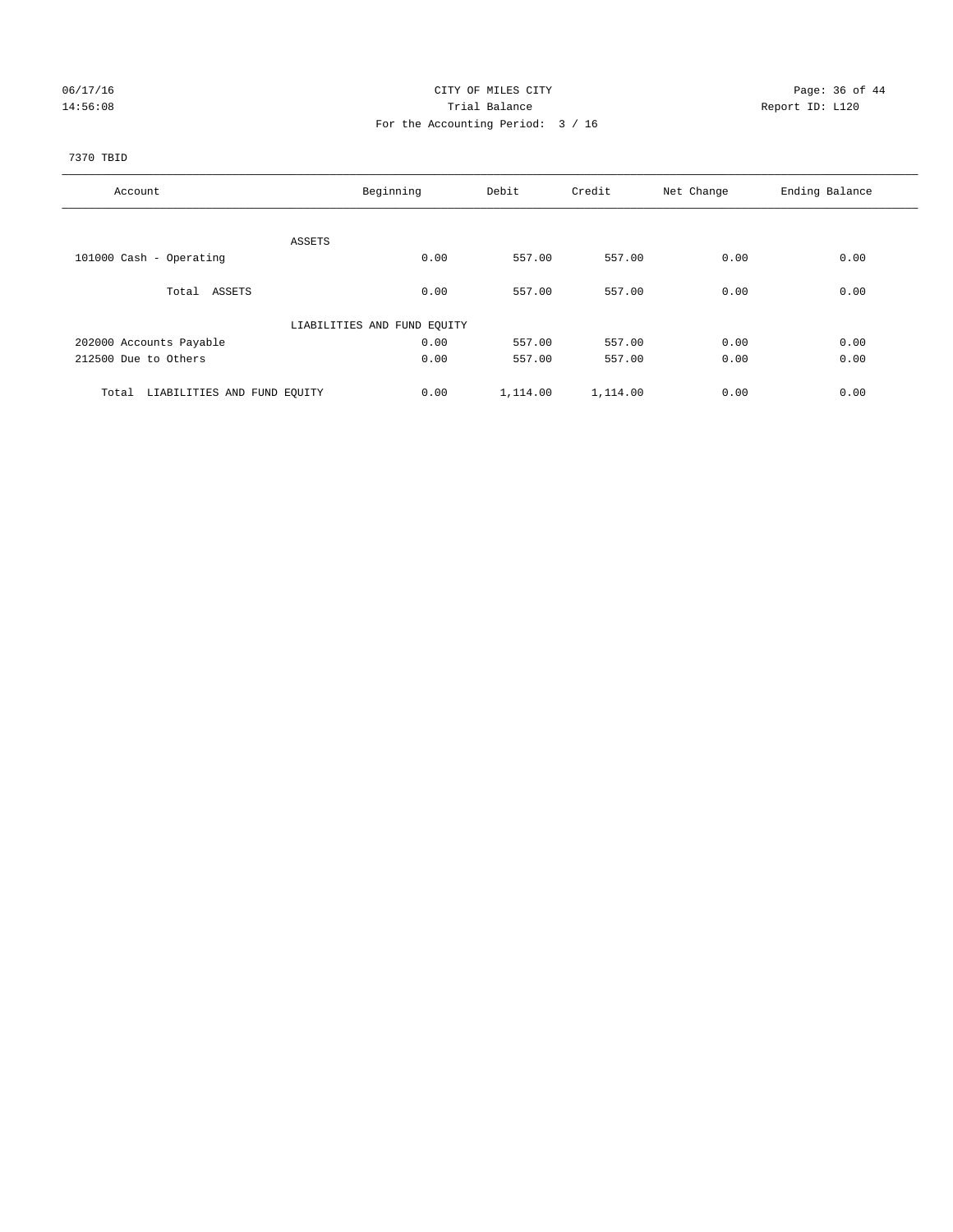## 06/17/16 Page: 37 of 44 14:56:08 Trial Balance Report ID: L120 For the Accounting Period: 3 / 16

7467 Law Enforcement Academy Surcharge

| Account                                   | Beginning                   | Debit    | Credit       | Net Change | Ending Balance |
|-------------------------------------------|-----------------------------|----------|--------------|------------|----------------|
|                                           |                             |          |              |            |                |
| ASSETS                                    |                             |          |              |            |                |
| 101000 Cash - Operating                   | 1,070.00                    | 660.00   | 1,730.00 (   | 1,070.00)  | 0.00           |
| Total ASSETS                              | 1,070.00                    | 660.00   | $1,730.00$ ( | 1.070.00   | 0.00           |
|                                           | LIABILITIES AND FUND EQUITY |          |              |            |                |
| 202000 Accounts Payable                   | 0.00                        | 1,730.00 | 1,730.00     | 0.00       | 0.00           |
| 212200 Due to Federal, Soc Sec & Medicare | 1,070.00                    | 1,730.00 | $660.00$ $($ | 1,070.00)  | 0.00           |
| LIABILITIES AND FUND EQUITY<br>Total      | 1,070.00                    | 3,460.00 | $2,390,00$ ( | 1,070.00   | 0.00           |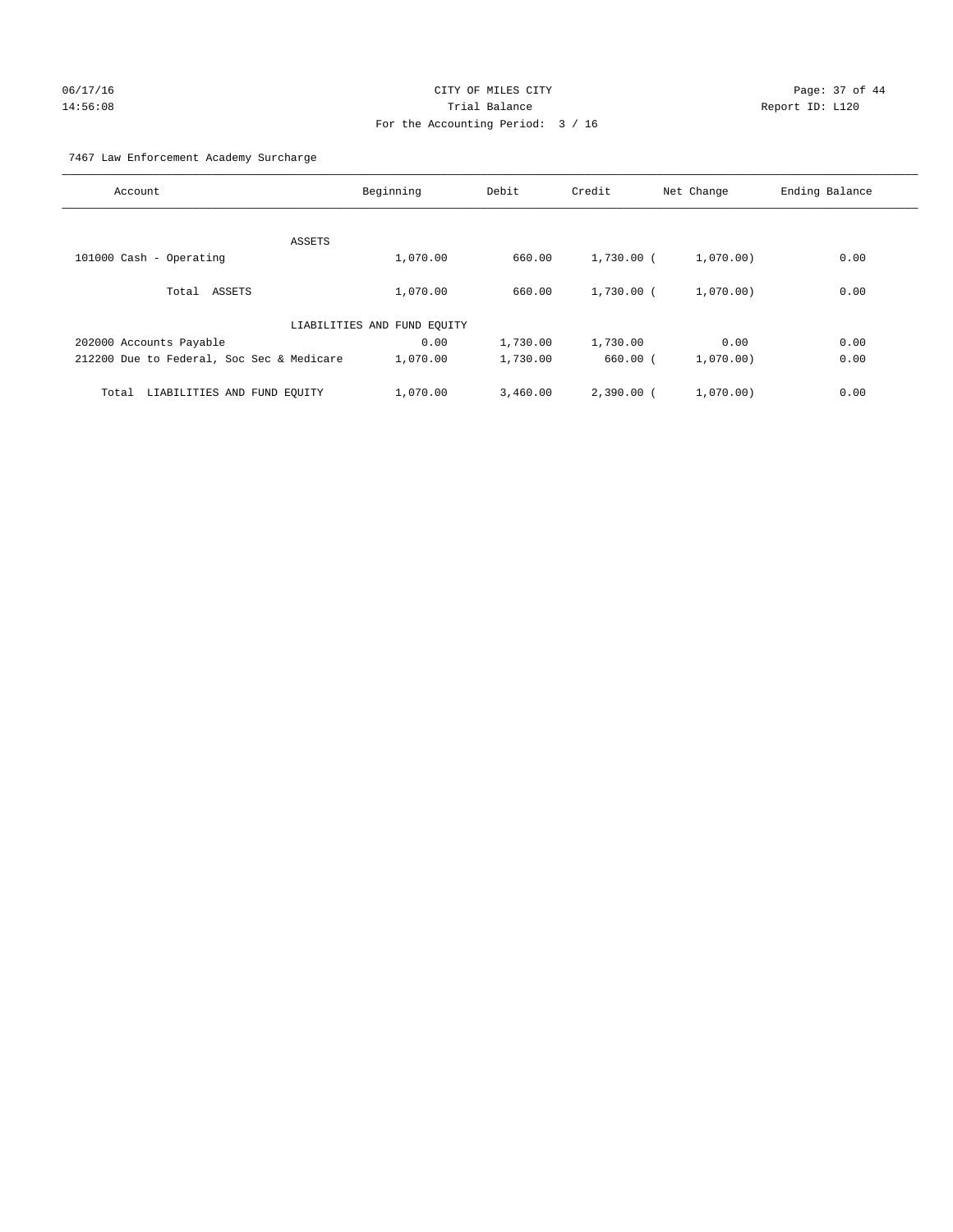## 06/17/16 Page: 38 of 44 14:56:08 Report ID: L120 For the Accounting Period: 3 / 16

## 7471 CIVIL LEGAL ASSIST/VICTIM DOM VIOLENCE PROG

| Account                              | Beginning                   | Debit    | Credit       | Net Change | Ending Balance |
|--------------------------------------|-----------------------------|----------|--------------|------------|----------------|
|                                      |                             |          |              |            |                |
|                                      | ASSETS                      |          |              |            |                |
| 101000 Cash - Operating              | 3,699.00                    | 1,078.50 | 4,777.50 (   | 3,699.00)  | 0.00           |
| Total ASSETS                         | 3,699.00                    | 1,078.50 | $4.777.50$ ( | 3,699.00)  | 0.00           |
|                                      | LIABILITIES AND FUND EQUITY |          |              |            |                |
| 202000 Accounts Payable              | 0.00                        | 4,777.50 | 4,777.50     | 0.00       | 0.00           |
| 212500 Due to Others                 | 3,699.00                    | 4,777.50 | 1,078.50 (   | 3,699.00)  | 0.00           |
| LIABILITIES AND FUND EQUITY<br>Total | 3,699.00                    | 9,555.00 | $5,856.00$ ( | 3,699.00)  | 0.00           |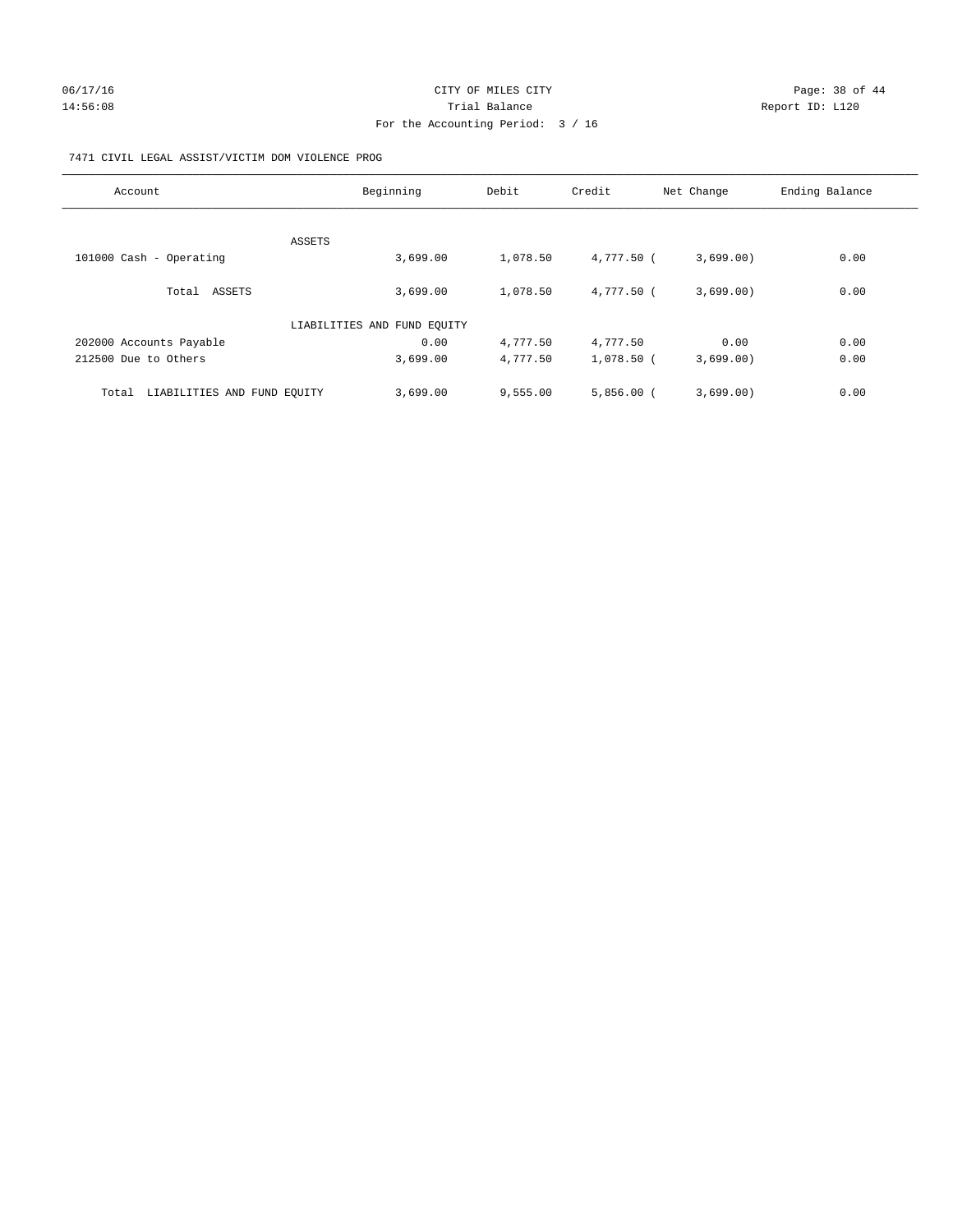## 06/17/16 Page: 39 of 44 14:56:08 Report ID: L120 For the Accounting Period: 3 / 16

#### 7910 PAYROLL FUND

| Account                                   | Beginning                   | Debit       | Credit      | Net Change   | Ending Balance |
|-------------------------------------------|-----------------------------|-------------|-------------|--------------|----------------|
|                                           |                             |             |             |              |                |
| ASSETS                                    |                             |             |             |              |                |
| 101000 Cash - Operating                   | 99,708.45                   | 479,913.50  | 464,081.72  | 15,831.78    | 115,540.23     |
|                                           |                             |             |             |              |                |
| Total ASSETS                              | 99,708.45                   | 479,913.50  | 464,081.72  | 15,831.78    | 115,540.23     |
|                                           |                             |             |             |              |                |
|                                           | LIABILITIES AND FUND EQUITY |             |             |              |                |
| 201000 Warrants Payable                   | 69,483.74                   | 80,608.74   | 126,832.35  | 46,223.61    | 115,707.35     |
| 212200 Due to Federal, Soc Sec & Medicare | 0.00                        | 70,097.57   | 70,097.57   | 0.00         | 0.00           |
| 212202 Due to State Unemployment          | 1,046.29                    | 1,580.31    | 534.02 (    | 1,046.29     | 0.00           |
| 212203 Due to Worker's Compensation       | 29, 239.35                  | 44, 121.37  | 14,882.02 ( | 29, 239. 35) | 0.00           |
| 212204 Due to State Income Tax            | 0.00                        | 15,370.00   | 15,370.00   | 0.00         | 0.00           |
| 212205 due to MPORS-GABA                  | 0.00                        | 15, 182. 35 | 15, 182. 35 | 0.00         | 0.00           |
| 212207 Due to AFLAC, AFLAC PRETAX         | 0.02                        | 333.70      | $333.69$ (  | 0.01)        | 0.01           |
| 212208 Due to Health Ins, Dental, Vision  | 0.00                        | 55,881.73   | 55,881.73   | 0.00         | 0.00           |
| 212209 Due to PERS Retirement             | 60.95)                      | 32,043.68   | 31,937.50 ( | $106.18)$ (  | 167.13)        |
| 212210 Due to FURS-GABA Retirement        | 0.00                        | 13,517.38   | 13,517.38   | 0.00         | 0.00           |
| Total LIABILITIES AND FUND EQUITY         | 99,708.45                   | 328,736.83  | 344,568.61  | 15,831.78    | 115,540.23     |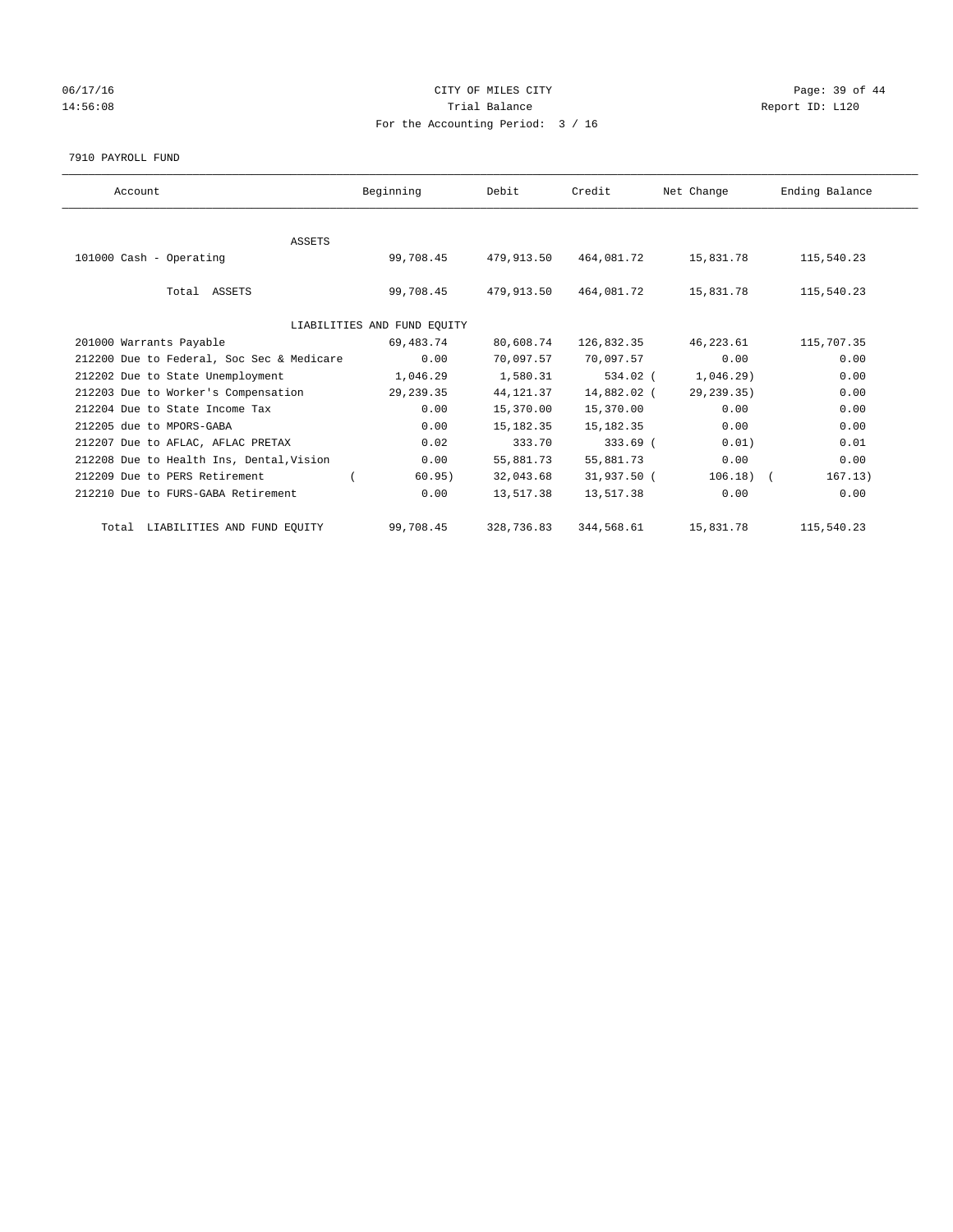| 06/17/16 |  |
|----------|--|
| 14:56:08 |  |

## CITY OF MILES CITY CONTROL CONTROL CONTROL CITY 14:56:08 Report ID: L120 For the Accounting Period: 3 / 16

#### 7930 CLAIMS FUND

| Account                              | Beginning                   | Debit      | Credit     | Net Change | Ending Balance |
|--------------------------------------|-----------------------------|------------|------------|------------|----------------|
|                                      | ASSETS                      |            |            |            |                |
| 101000 Cash - Operating              | 124,900.33                  | 381,444.62 | 220,615.23 | 160,829.39 | 285,729.72     |
| ASSETS<br>Total                      | 124,900.33                  | 381,444.62 | 220,615.23 | 160,829.39 | 285,729.72     |
|                                      | LIABILITIES AND FUND EQUITY |            |            |            |                |
| 201000 Warrants Payable              | 124,900.33                  | 220,615.23 | 381,444.62 | 160,829.39 | 285,729.72     |
| LIABILITIES AND FUND EQUITY<br>Total | 124,900.33                  | 220,615.23 | 381,444.62 | 160,829.39 | 285,729.72     |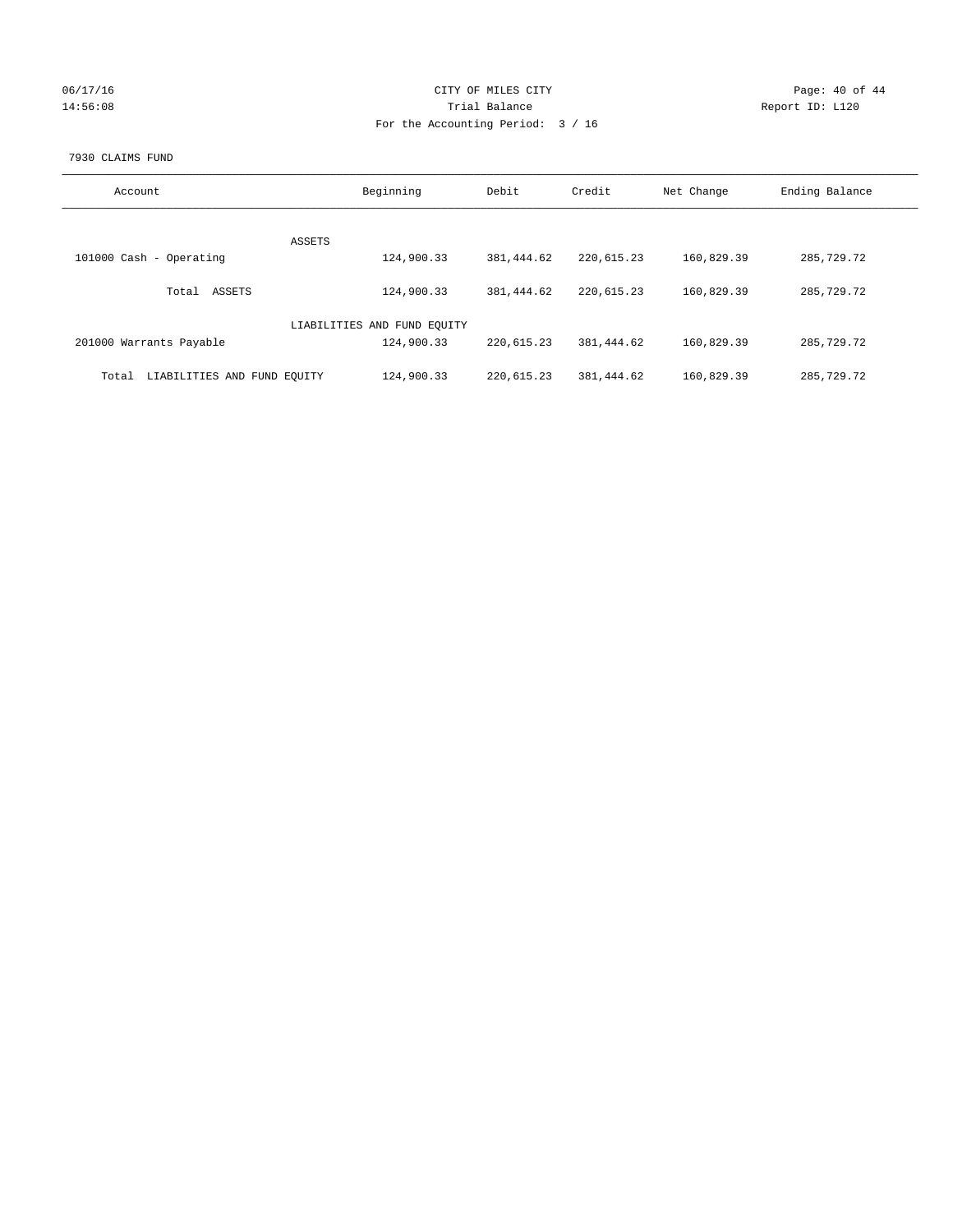## 06/17/16 Page: 41 of 44 14:56:08 Report ID: L120 For the Accounting Period: 3 / 16

7980 CUSTER CO WATER & SEWER DISTRICT

| Account                                 | Beginning                   | Debit     | Credit    | Net Change | Ending Balance |
|-----------------------------------------|-----------------------------|-----------|-----------|------------|----------------|
|                                         |                             |           |           |            |                |
|                                         |                             |           |           |            |                |
| ASSETS                                  |                             |           |           |            |                |
| 101000 Cash - Operating                 | 0.07                        | 13,823.00 | 13,823.00 | 0.00       | 0.07           |
| 122000 Accounts Receivable              | 15,568.28                   | 14,243.59 | 13,823.00 | 420.59     | 15,988.87      |
|                                         |                             |           |           |            |                |
| Total ASSETS                            | 15,568.35                   | 28,066.59 | 27,646.00 | 420.59     | 15,988.94      |
|                                         |                             |           |           |            |                |
|                                         | LIABILITIES AND FUND EQUITY |           |           |            |                |
| 202000 Accounts Payable                 | 0.00                        | 13,823.00 | 13,823.00 | 0.00       | 0.00           |
| 211020 Due to Custer Water & Sewer Dist | 15,568.35                   | 13,823.00 | 14,243.59 | 420.59     | 15,988.94      |
| LIABILITIES AND FUND EQUITY<br>Total    | 15,568.35                   | 27,646.00 | 28,066.59 | 420.59     | 15,988.94      |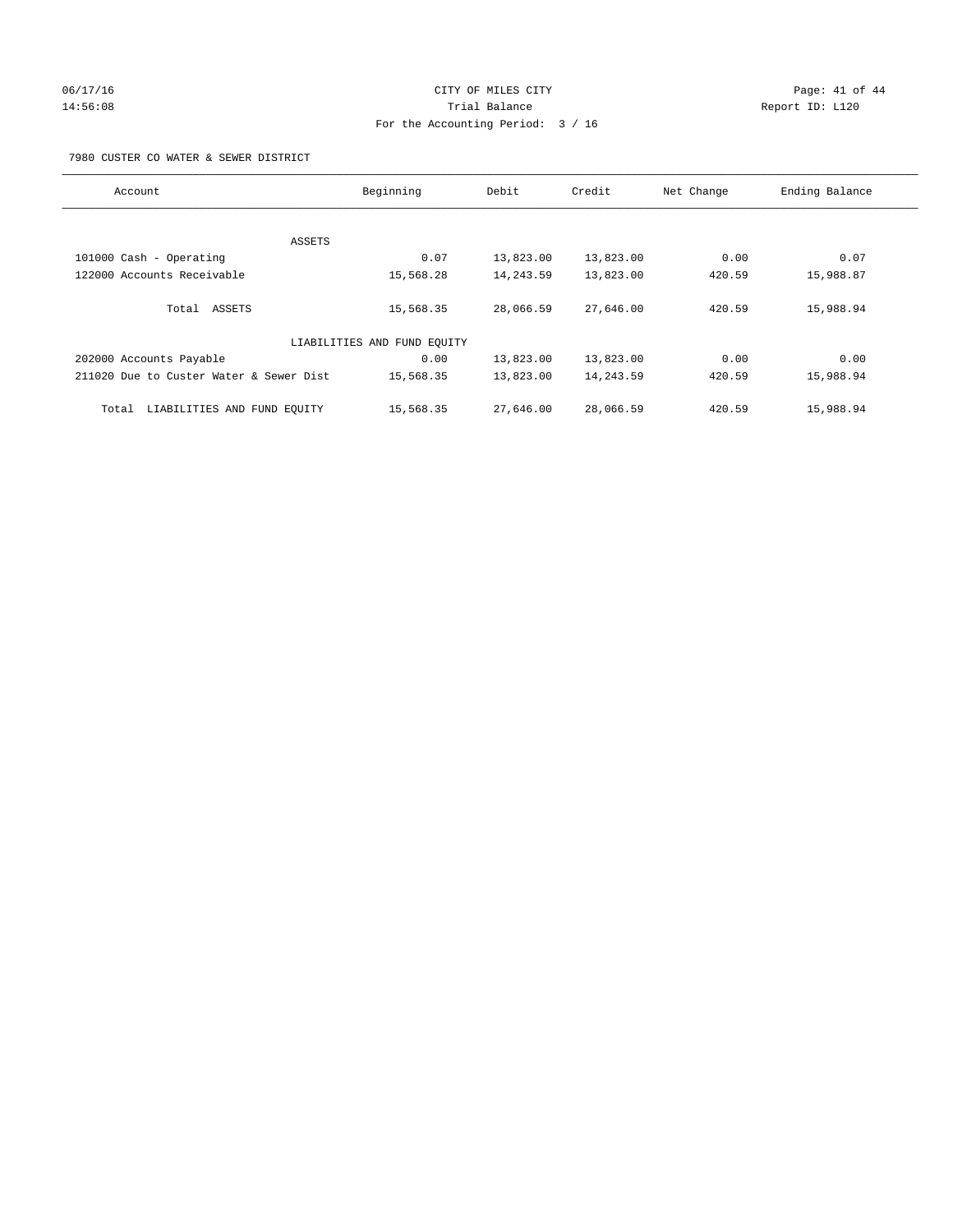# 06/17/16 Page: 42 of 44 14:56:08 Trial Balance Report ID: L120 For the Accounting Period: 3 / 16

7981 Interest Clearing

| Account                              | Beginning                   | Debit    | Credit   | Net Change | Ending Balance |
|--------------------------------------|-----------------------------|----------|----------|------------|----------------|
|                                      | ASSETS                      |          |          |            |                |
| 101000 Cash - Operating              | 12,244.85                   | 5,270.13 | 2,552.47 | 2,717.66   | 14,962.51      |
| Total ASSETS                         | 12,244.85                   | 5,270.13 | 2,552.47 | 2,717.66   | 14,962.51      |
|                                      | LIABILITIES AND FUND EQUITY |          |          |            |                |
| 212500 Due to Others                 | 12,244.85                   | 2,552.47 | 5,270.13 | 2,717.66   | 14,962.51      |
| LIABILITIES AND FUND EQUITY<br>Total | 12,244.85                   | 2,552.47 | 5,270.13 | 2,717.66   | 14,962.51      |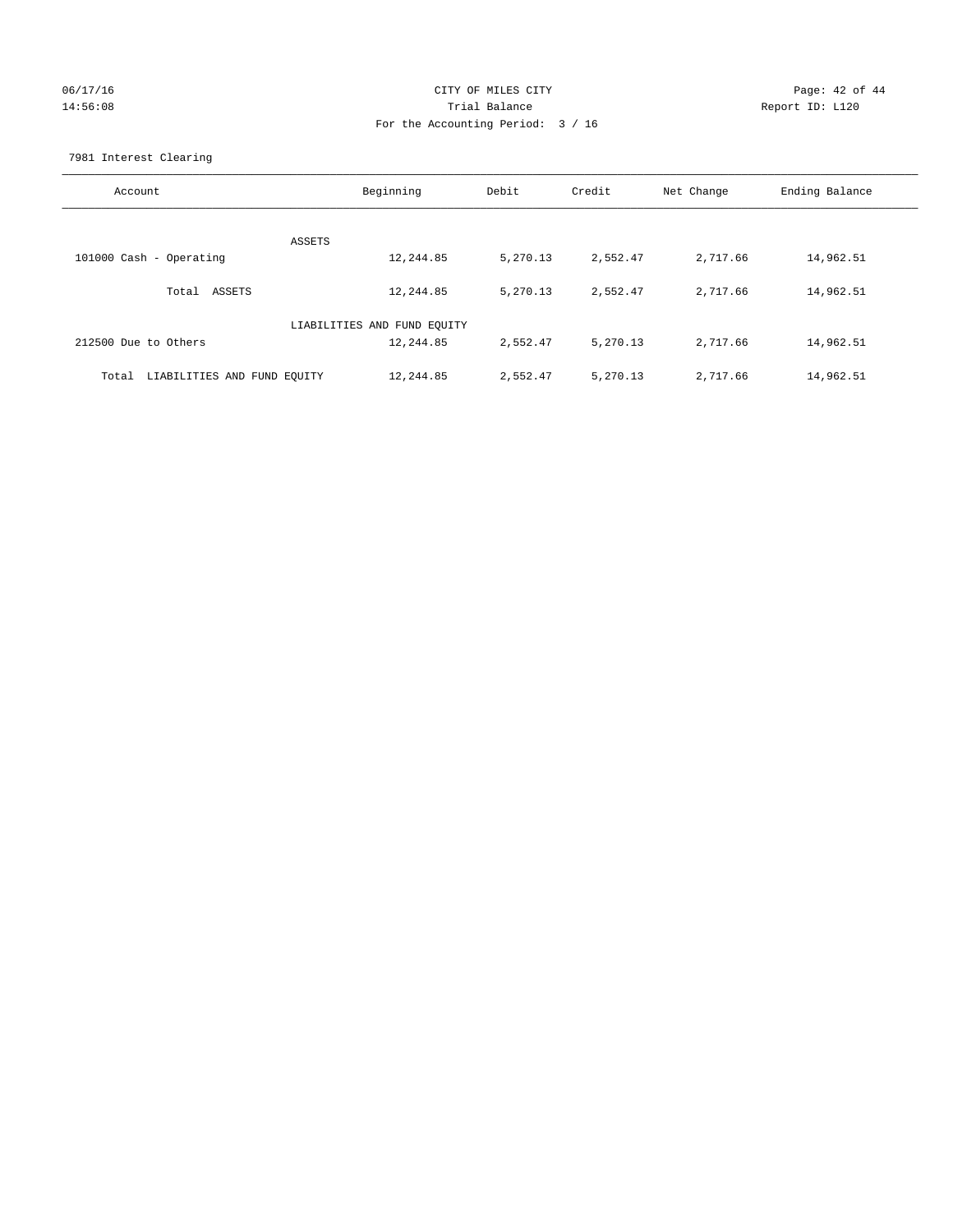# 06/17/16 Page: 43 of 44 14:56:08 Report ID: L120 For the Accounting Period: 3 / 16

## 9000 GENERAL FIXED ASSETS GROUP OF ACCOUNTS FUND

| Account                                                    | Beginning                   | Debit | Credit | Net Change | Ending Balance  |
|------------------------------------------------------------|-----------------------------|-------|--------|------------|-----------------|
| ASSETS                                                     |                             |       |        |            |                 |
| 181000 Land                                                | 526,599.00                  | 0.00  | 0.00   | 0.00       | 526,599.00      |
| 182000 Buildings                                           | 1,986,836.00                | 0.00  | 0.00   | 0.00       | 1,986,836.00    |
| 182100 Allowance for Depr - Buildings (Cre(                | 684,991.00)                 | 0.00  | 0.00   | 0.00       | 684,991.00)     |
| 186000 Machinery and Equipment                             | 3,038,732.00                | 0.00  | 0.00   | 0.00       | 3,038,732.00    |
| 186100 Allowance for Depr - Machinery & Eq(                | 1,463,750.00)               | 0.00  | 0.00   | 0.00       | 1,463,750.00)   |
| 187000 Infrastructure                                      | 33,670,108.00               | 0.00  | 0.00   | 0.00       | 33,670,108.00   |
| 187100 Allowance For Depreciation - Infras( 16,321,771.00) |                             | 0.00  | 0.00   | 0.00       | 16,321,771.00)  |
| Total ASSETS                                               | 20,751,763.00               | 0.00  | 0.00   | 0.00       | 20, 751, 763.00 |
|                                                            | LIABILITIES AND FUND EQUITY |       |        |            |                 |
| 280000 INVESTMENT IN GENERAL FIXED ASSETS                  | 20,751,763.00               | 0.00  | 0.00   | 0.00       | 20, 751, 763.00 |
| LIABILITIES AND FUND EQUITY<br>Total                       | 20, 751, 763.00             | 0.00  | 0.00   | 0.00       | 20, 751, 763.00 |